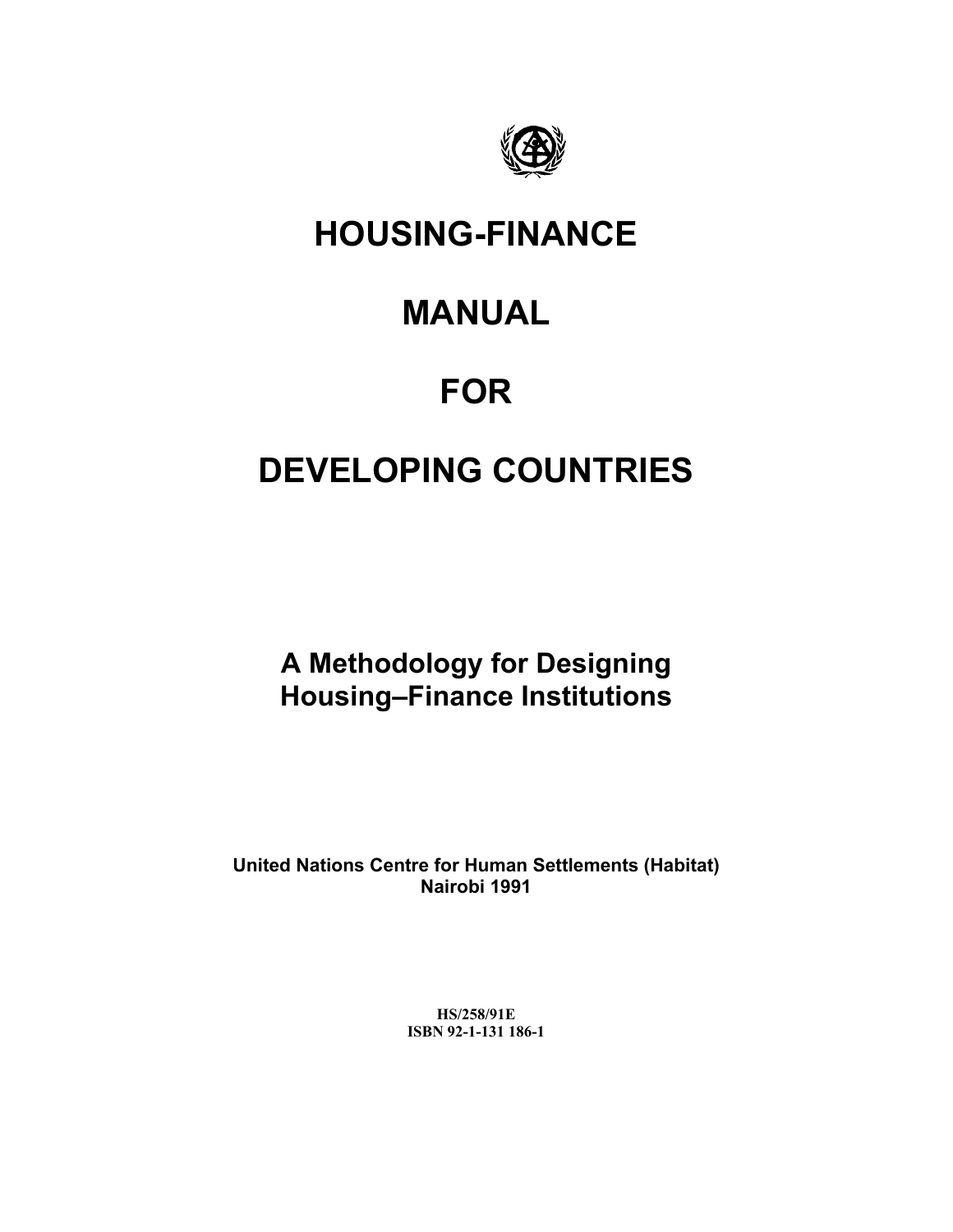# **FOREWORD**

The shortage of finance for housing has long been recognized as one of the obstacles to the provision of housing for low-income households. Currently, for every house built using funds from formal financial institutions, another three to five are built with personal savings and funds from other informal sources. Most households are unable or unwilling to use formal financial institutions which have not been designed to cater for their situations and do not meet their needs. Consequently, much of the funding that goes into housing does not enter the formal financial system. With appropriate housing-finance institutions, households could be encouraged to save for housing, increasing the resources for housing finance. Unfortunately, many who are involved with housing do not fully appreciate housing-finance mechanisms, and many in financial institutions need to know more than they do about housing. It is in response to this need that the United Nations Centre for Human Settlements (Habitat) has been providing training and institutional support to member countries, and has commissioned this Housing-finance Manual.

This Manual provides the necessary instruction for devising housing- finance strategies appropriate to the needs of developing countries. The Manual can also be used to provide the basis for a course of training in housing finance, for the evaluation of housing-finance policies and proposals, and for the preparation of briefs or terms of reference for such evaluations. The Manual has been developed by J Babar Khan Mumtaz and Ronaldo Ramirez of the Development Planning Unit (DPU), University College London, in collaboration with Alan Knight and the staff of the United Nations Centre for Human Settlements (Habitat). The Manual has been tested in training courses at DPU, with participants from Africa, Asia and Latin America.

Arcot Ramachandran Under-Secretary –General Executive Director

# **HOUSING-FINANCE MANUAL FOR DEVELOPING COUNTRIES**

This Manual provides the necessary instruction for devising housing- finance strategies appropriate to the needs of developing countries. The Manual can also be used to provide the basis for a course of training in housing finance, for the evaluation of housing-finance policies and proposals, and for the preparation of briefs or terms of reference for such evaluations. It is aimed at those, with some familiarity with either housing or finance, who need to develop a housingfinance strategy or to evaluate or commission one, but who have little or no previous experience or expertise in this field.

The Manual introduces a seven-stage approach for developing a housing-finance strategy. Each stage is presented as a series of Tasks for those unfamiliar with the action required. For clarification, there are Notes that provide an introduction to the salient aspects, and a set of Readings has been included to provide further background information. Sources are cited, and "Rules-of- Thumb" provided for situations where actual information is not readily available.

As a training tool, the Manual can be used for individual or group training, with or without the help of an instructor. Depending on the time available and the depth required, training based on the Manual could range from one to six weeks. If an instructor is available, the Readings can be supplemented or replaced by lectures or other material more appropriate to the particular situation.

If the Manual is being used for group training purposes, please read the Appendix: NOTE FOR RESOURCE PERSONS first.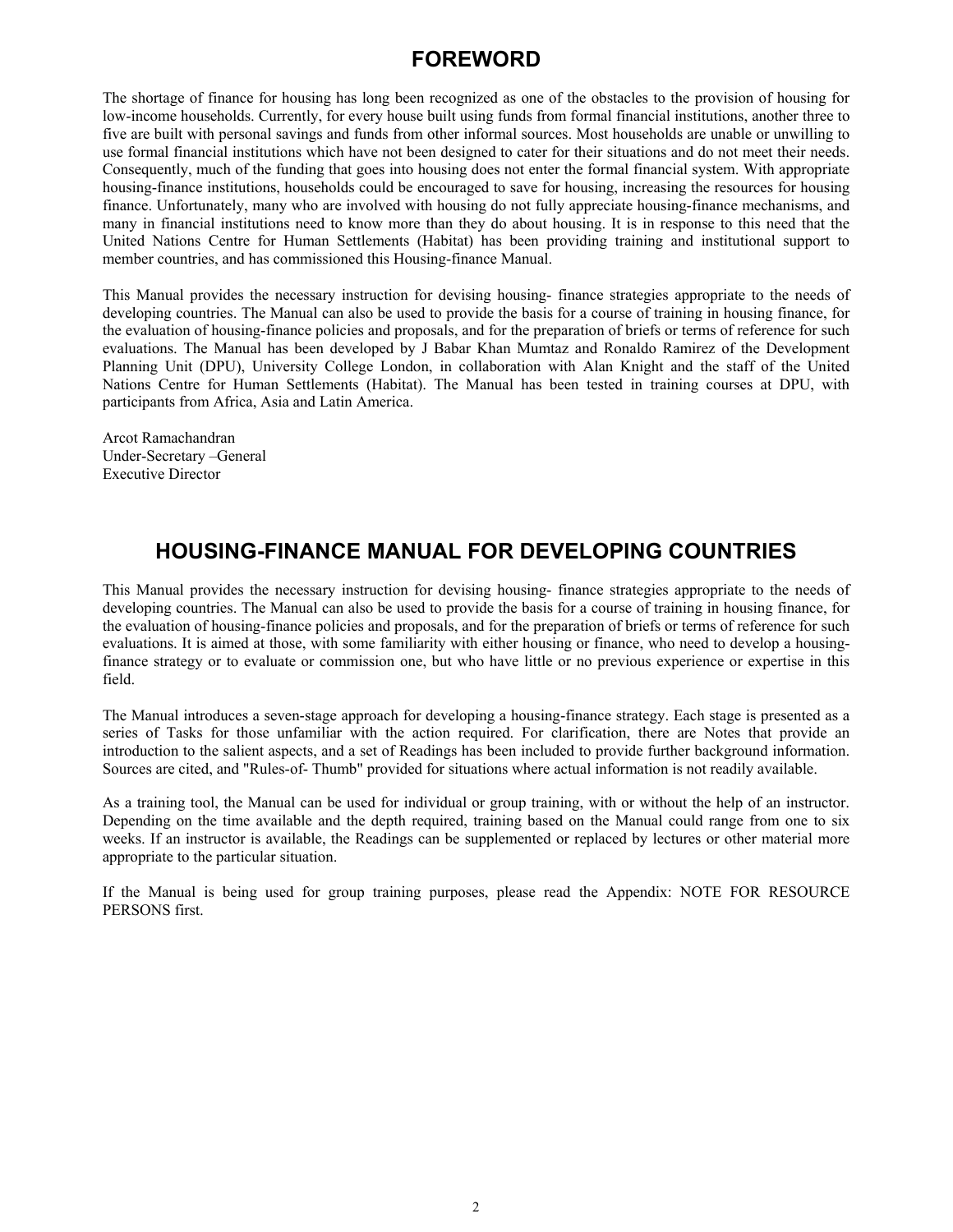# **CONTENTS**

| ۰,<br>۰,<br>×<br>×<br>۰. |
|--------------------------|
|--------------------------|

| <b>Introduction</b>                        |                                             | 4  |
|--------------------------------------------|---------------------------------------------|----|
| Stage 1                                    | Demand assessment                           | 11 |
| Stage 2                                    | Appraisal of existing sources of finance    | 22 |
| Stage 3                                    | Appraisal of potential sources of finance   | 32 |
| Stage 4                                    | Preliminary strategy formulation            | 36 |
| Stage 5                                    | Impact of proposed housing-finance strategy | 40 |
| Stage 6                                    | Review of proposals                         | 48 |
| Stage 7                                    | Action programme formulation                | 51 |
| <b>Readings</b>                            |                                             | 60 |
| <b>Glossary</b>                            |                                             | 61 |
| <b>Appendix: Note for resource persons</b> |                                             | 66 |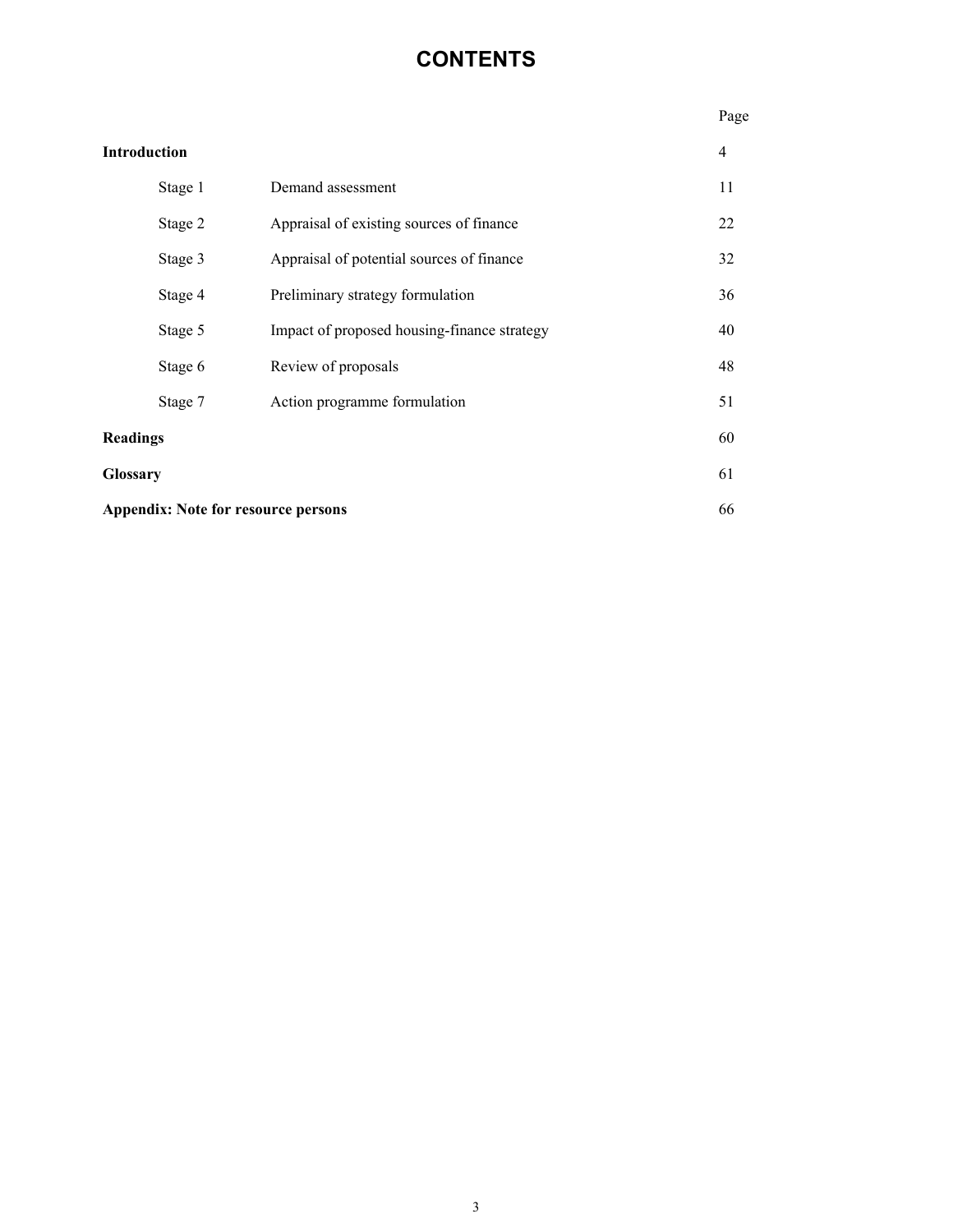# **INTRODUCTION**



Housing finance is the provision of finance or capital for housing. There are three ways of interpreting this: housing finance can be taken to mean the capital required for the construction of housing or housing projects, the resources required to acquire or access housing by households, or the credit supplied by (housing) finance institutions.

The first of these interpretations is really **project finance**, except that it happens to be for housing projects. The third interpretation could best be termed financial institutions, focusing on those that supply or deal with housing. In this Manual, we shall not be dealing directly with either of these sorts of housing finance except insofar as they influence and interact with housing finance in the sense of capital for access to housing.

To purchase housing, households might have to layout as much as four times their annual income, and, therefore, few are in a position to buy a house from their own current resources. One obvious solution is to accumulate or save small amounts of capital and defer house purchase until the required total is reached. Even assuming that 20 per cent of current income could be devoted to such savings, this procedure might imply a wait of 20 years or more, provided that costs do not inflate more than the interest accrued on savings in the meantime.

Individual saving, therefore, is not a very attractive proposition. A way to overcome this is not only to use one's own savings but also to borrow the savings of others, to acquire the capital to purchase a house now, and to repay the borrowed amount back over time. For this, a group of prospective house-purchasers could get together and pool savings. Provided .not all the members wanted to borrow from the pool at the same time, we could have a workable system, and the larger the pool, the more workable it would be. This is, of course, the basis of mutual savings-and-loans associations that exist in many forms in many countries for a variety of purposes, not just housing.

However, to get a sizeable operation going, an association of savers alone will not suffice, and other savers must be attracted who do not have house-purchase in view. Such savers need not only be other households but may include institutions as well. Over time, a number of specialized institutions have emerged that can play the intermediary role necessary to run such an operation, bringing savers and borrowers together. Often, governments provide incentives for savers to invest their money with such institutions, which makes them attractive.

A large part of housing finance in the developed countries consists of transactions of specialized institutions, in the form of building societies or housing banks. However, the impact of these institutions in developing countries has been rather limited. That housing-finance institutions do not work well in developing countries can be mostly attributed to low levels and high disparity of incomes.

# *Income/housing relationships*

Generally speaking, household spending on housing increases as income increases. This relationship can be expressed by the straight line A-A in figure 1. However, there are limits to how much a house can cost. If this "limit" is the point B, there is a corresponding income level B above which the income housing relationship will not hold, but housing costs will tend to stay constant. Similarly, there is a corresponding point C below which price housing is not available. Again, this can be related to an income level C below which housing expenditure will have to remain constant, regardless of falls in income.

These two "limiting" income levels can be termed levels of "affluence" and "poverty", respectively, at least in housing terms. There is another income level, D, below which a household does not have access to credit. For example, if banks operate a lending-limit rule of, say, three times household annual income, and the typical house costs \$30,000, incomes below \$10,000 per annum will find it hard - perhaps even impossible - to obtain finance.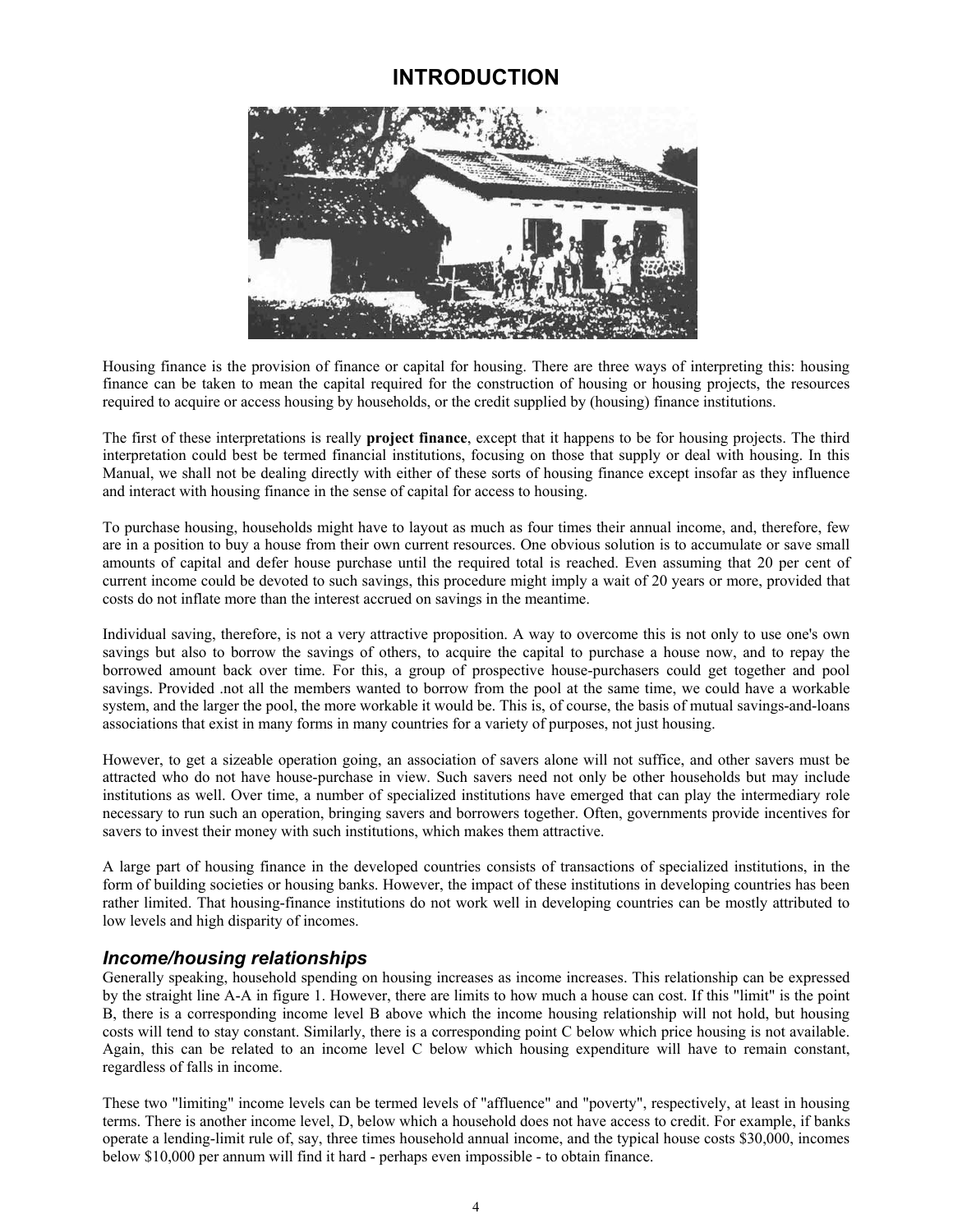In terms of housing supply, those above the affluence level will find that not only national but even international sources of finance are available to them. Those above the credit level will, similarly, find no shortage of contractors willing to build for them and financial institutions to lend to them. The problematic groups are those below the credit level: for them, access to finance for house-purchase will not be forthcoming, and it is likely that their access to housing will be limited to the rental market. Those below the poverty line will not readily find suppliers from the private commercial sector, and they are the most likely recipients of subsidized housing provision, if it is available **(1)**.



**Figure 1 Income/Housing Relationships**

**(1)** In the Third World, their only recourse may be to look for solutions in the city's illegal settlements.

Governments intervene directly and indirectly to affect the access of various income groups. Building and planning rules and regulations that impose maximum standards are likely to lower the affluence level, while those that set minimum standards will raise poverty levels. Some governments also intervene directly in housing finance, by providing subsidized credit through tax concessions or underwriting of lenders' risks: such measures tend to lower the credit level.

To look at the different impact that changing the credit level has in developed and developing countries, in figure 2, the same income levels used in figure 1 are plotted against income distribution. The income-distribution lines are plotted to show the typical cumulative percentages of households that earn given incomes. The solid curve is typical of developed countries and the broken line plots income distributions typical of developing countries.



**Figure 2. Impact of changing credit levels with different income distributions**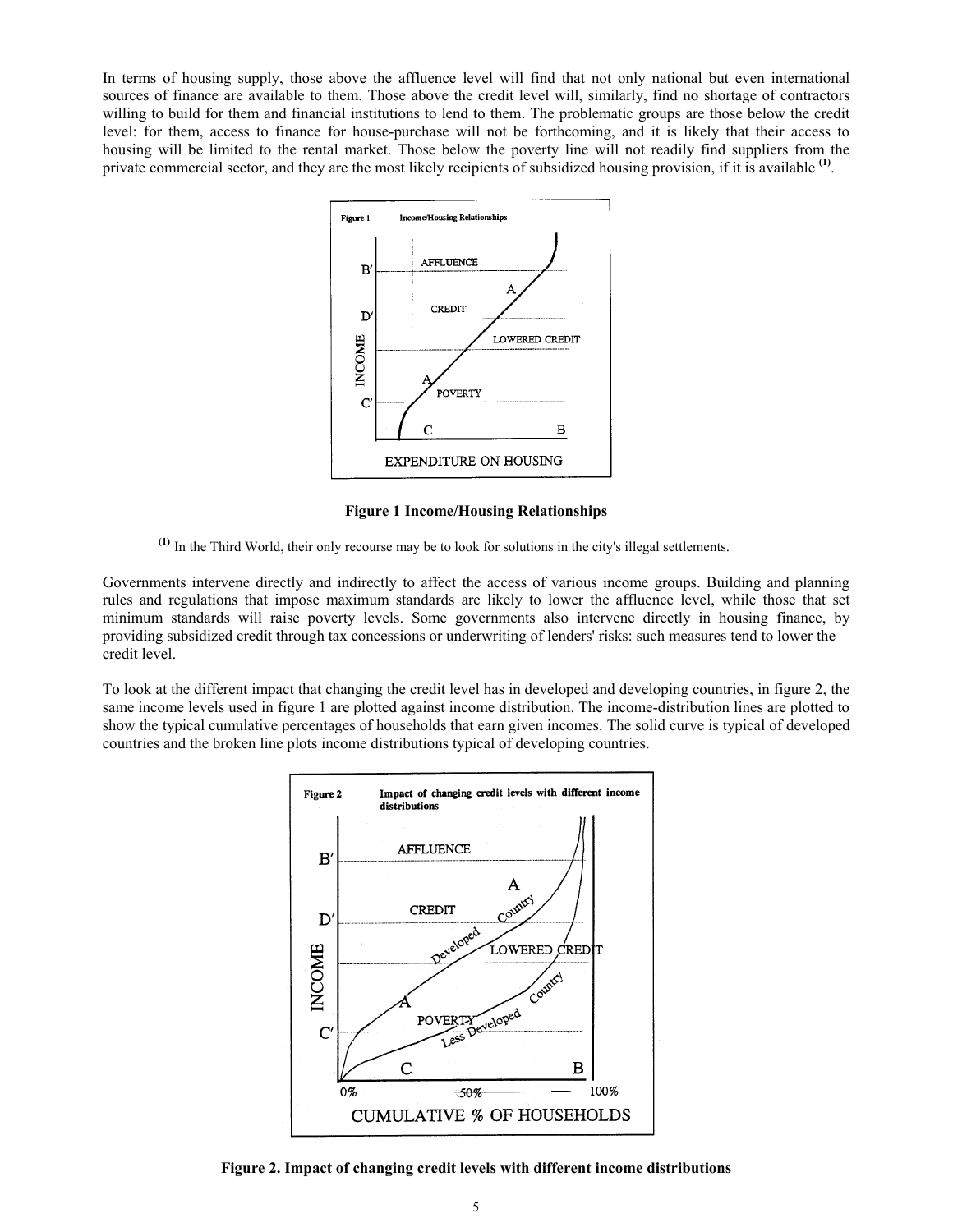By comparing the effects of a change in credit level, it can be seen that the impact on developed-country populations is far greater than on developing-country populations. A change that allows an extra 30 per cent of the former to have acres to credit hardly adds 5 per cent of the latter, which still leaves the majority unable to purchase housing. This explains, to some extent, why housing-finance measures that work for developed countries have little impact in developing countries. By contrast, look at the implications of lowering the poverty level (say through the introduction of "low standards of construction"): while developed countries would gain little (perhaps 3 per cent rising above the poverty level as a result), in the developing countries, a very significant proportion of the population can be affected in terms of housing supply (as much as 40 per cent more being raised above the poverty level).

Another reason why formal institutions modeled on those of developed countries do not work for low-income households in developing countries is that they require formal guarantees in the form of collateral. Whereas, in developed countries, most of the housing finance is required by households to purchase houses (from other households or from developers), in the developing countries, housing finance is required by households to build their houses. In developed countries, the land and the house form security for the lender, and can be mortgaged, and added security can be provided , through life insurance policies. In developing countries many households cannot produce valid title deeds to the land on which they intend to build. In the absence of life insurance policies or other securities, few, if any, institutions will finance land purchase if the only security is the land that is being bought.

|                    |         |      |        |        |                | Box 1. Sources or housing finance in selected states of Nigeria in 1980 (in percentage) |            |       |       |
|--------------------|---------|------|--------|--------|----------------|-----------------------------------------------------------------------------------------|------------|-------|-------|
| Source of finance  |         |      |        |        | <b>State</b>   |                                                                                         |            |       |       |
|                    | Gongola | Kano | Kaduna | Anmbra | Rivers         | <b>Bendel</b>                                                                           | <b>Ovo</b> | Lagos | Total |
| Building society   |         |      |        |        |                |                                                                                         |            |       |       |
| Bank loan          |         |      |        | 13     |                |                                                                                         |            |       |       |
| Total informal     |         |      | 23     | 13     |                | 10                                                                                      |            | 10    |       |
| Loan from employer |         |      |        |        |                |                                                                                         |            |       |       |
| Loan from family   |         |      |        | 14     |                | 12                                                                                      | 12         |       |       |
| Personal efforts   | 99      | 58   | 59     | 69     | Q <sub>7</sub> | 77                                                                                      | 84         | 79    | 78    |
| Total informal     | 100     | 83   |        | 87     |                | 90                                                                                      | 92         | 90    | 96    |

Not surprisingly, as boxes 1 and 2 show, only a tiny proportion of households in developing countries purchase their houses with finance provided through formal institutions. In situations where two thirds or more of the population finances housing through means other than formal housing-finance institutions, these other means should be looked at in some detail.

|                         | Box 2 Source of finance for new houses in two towns of India in 1981 (in percentage) |            |
|-------------------------|--------------------------------------------------------------------------------------|------------|
| Source                  |                                                                                      | City       |
|                         | Surat                                                                                | Villapurna |
| Personal savings        | 67                                                                                   | 53         |
| Sale of assets          |                                                                                      | 14         |
| Provident fund loans    |                                                                                      |            |
| Employer loans          |                                                                                      |            |
| Insurance company loans |                                                                                      |            |
| Mortgage bank loans     |                                                                                      |            |
| Commercial bank loans   |                                                                                      |            |
| Family loans            |                                                                                      |            |
| Other (informal) loans  |                                                                                      | 24         |

These other means, the so-called informal mechanisms that make up the bulk of housing finance, allow households to purchase housing on a basis other than merely saving before building. Most commonly, households use a combination of means which allow them to:

> Build while they save; Save in building; Save (earn) by building.

**Building while saving**, or incremental building, is perhaps the most common of these means, where by a household will construct and occupy a partly built house and improve and extend it over time. Such early occupation obviously allows the household to save on rent as well as provide shelter for a relatively small initial investment. In the short term, however, the household might be "inadequately housed", and the house will most likely be classified as "substandard".

**Saving in building** and, generally, building at costs that are well below market rates can be achieved by households, partly because through paring of construction and space standards to a minimum and partly through astute purchasing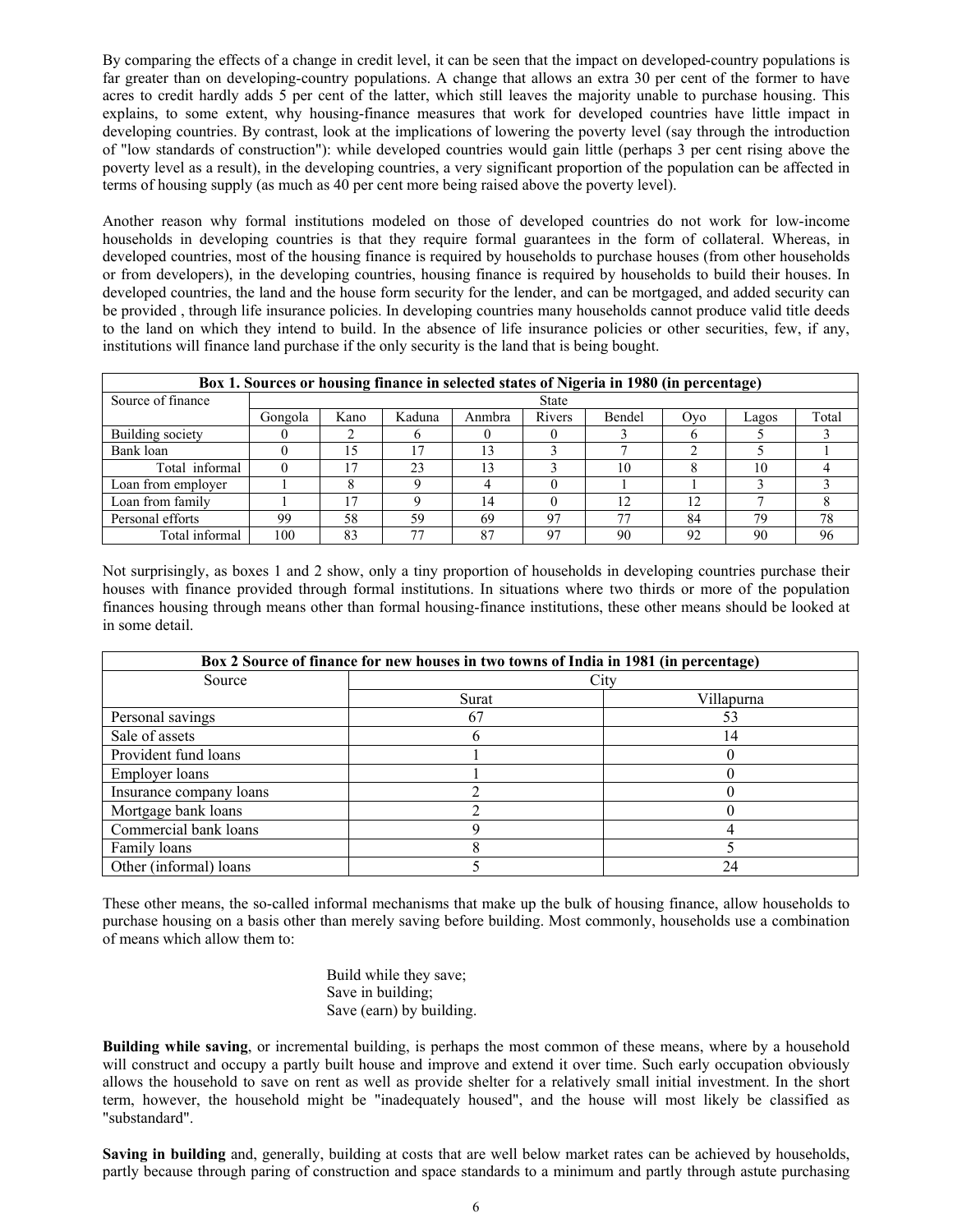and management, haggling over every input. Additionally, households will use their own labour and that of others on an exchange basis; even professional help might be available at below-market rates from moonlighting or less-thanqualified builders.

**Earning by building**, through renting out rooms, is standard practice but, again, one which is not recognized by formal institutions as a source of income. One reason is that the formal institutions set up by the public sector usually lend subsidized public money and, therefore, are averse to seeing households profit from it.

There are other ways in which formal institutions tend to discriminate against low-income households and make it difficult, if not impossible, for them to borrow at prevailing terms and conditions. For example, in assessing affordability, most institutions use current levels of income, even though the repayment will be made over the next 20 years or so. Households not only take current income and expenditure into account but also know that they can squeeze expenditure temporarily, if, for example, in the near future, their children also will start earning. Households might also think of house construction as a collective enterprise and not be put off by the fact that it may be years, even generations, before the house is "complete": they see the house not just as shelter for the present generation but as a home for the family. In box 3, some of the terms and conditions of formal institutions are shown, along with an indication of the problems they pose for low-income households.

It is reasonable to assume that if appropriate housing-finance mechanisms were to be devised, a lot more than the current 20 or 30 per cent of households would and could borrow from housing-finance institutions to build houses. Housing finance alone is, of course, not enough. Legislative changes are required that make it feasible for households to build sequentially; land needs to be made available at rates that match demand and at affordable prices, and so on. These other wide concerns are essential components of a housing policy, and a housing-finance strategy should be seen as an integral part of it.

A housing-finance strategy is not a matter of choosing a particular system or establishing an institution. In order to meet varied demands, it has to be composed of a number of linked actions and initiatives by government, public-sector and private-sector institutions and households, each contributing to the provision of improved access to housing finance. A housing-finance strategy should specify which institution or group will undertake each activity; how that activity will be carried out; and which resources will be used.

|                          |                                                                                                                 | Box 3 Limitations of conventional financial institutions*                                                                          |
|--------------------------|-----------------------------------------------------------------------------------------------------------------|------------------------------------------------------------------------------------------------------------------------------------|
| a.                       | High eligibility criteria                                                                                       | Constraints inherent for low income groups                                                                                         |
|                          | An "adequate" income at a specified minimum, e.g.,<br>\$6,000                                                   | An income usually below \$2,000                                                                                                    |
|                          | Regular savings at a specified minimal rate                                                                     | Intermittent savings, at a very low rate and often not<br>deposited                                                                |
|                          | Regular employment and place of residence                                                                       | in<br>Intermittent<br>employment,<br>frequent<br>changes<br>$\blacksquare$<br>residence                                            |
|                          | Collateral in the form of conventional marketable<br>assets                                                     | Small assets of a form rarely acceptable<br>$\blacksquare$<br>to<br>conventional institutions                                      |
|                          | b. Restrictive loan terms                                                                                       | Needs of lower income groups                                                                                                       |
|                          | Minimum loan size is large                                                                                      | Small but frequent loans                                                                                                           |
|                          | loans for completed dwellings only                                                                              | loans for gradual purchase and/or improvement of<br>dwelling                                                                       |
| $\overline{a}$           | High down payments and ratios of down payments to<br>total house price                                          | Very small down payments<br>$\blacksquare$                                                                                         |
|                          | Maturity of 25 years                                                                                            | Very short maturities                                                                                                              |
|                          | Interest at the market rate                                                                                     | Interest at below-market or subsidized rates<br>$\mathbf{r}$                                                                       |
|                          | Regular amortization payments through banking                                                                   | Flexible loan schedules, convenient premises and<br>business hours for cash payments                                               |
| $\overline{\phantom{m}}$ | A total cost of housing finance that frequently<br>amounts to 20-25 per cent of income                          | Allocations of only 8-10 per cent of their household<br>$\overline{\phantom{a}}$<br>income to housing expenses                     |
|                          | loans with terms and conditions<br>that require<br>considerable sophistication to understand and comply<br>with | loan terms and schedules that are easily understood by<br>$\blacksquare$<br>people with low level of formal education or literacy. |
| $\ast$                   | UNDP, 1982)                                                                                                     | From UNDP, Non-conventional Financing of Housing for Low-income Households (ST/ESA/83)(New York                                    |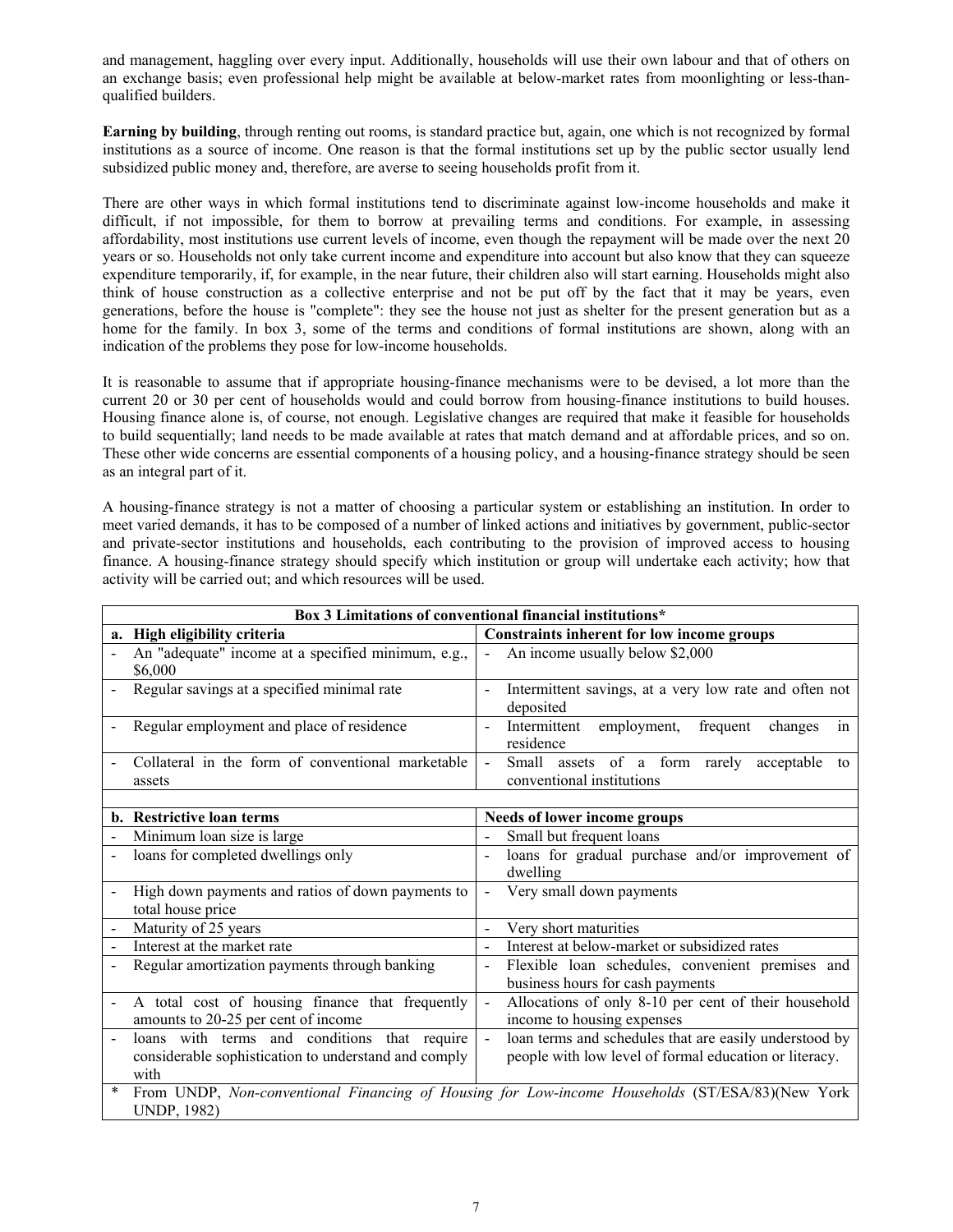# **APPROACHES TO HOUSING FINANCE**

There are a number of ways in which to approach housing finance and to develop appropriate policies and programmes. These can be summarized as follows:

# *1. Systemic methodologies*

One way to approach housing finance is to take a systemic look at the housing-production process, in order to identify constraints or inefficiencies. The analysis continues by further identifying those areas and activities where finance is the main constraint. Appropriate strategies can then be devised to overcome the constraints and contribute to efficient and , therefore increased housing production (see box 4).

#### **Box 4. Developing a housing-finance strategy based on a systemic approach**

The steps below summarize how a housing-finance strategy could be developed using a systemic approach to housing production.

- 1. Identify the main housing-production processes of the target groups.
- 2. For each of these, identify constraints to efficient and/or enlarged operations. Distinguish between different types of constraints, e.g., political, administrative, financial, legal, technical and executive.
- 3. For each financial constraint, devise strategies to overcome it. Where appropriate, combine strategies to address more than one constraint. Assign roles and resources, and programme the action.

A systemic approach is less likely to identify the needs of households for finance to acquire housing than it is to identify the needs for project finance and the capitalization requirements of firms and organizations operating in housing. The latter can be better addressed through support to business and enterprise methods than through housing-finance strategies.

# *2. Supply-based methodologies*

These approach housing finance from the point of view of the suppliers of housing finance and take, as their starting point, a survey and analysis of existing institutions (see Box 5 below). This is the traditional approach adopted by the majority of housing- finance practitioners. Their intention is to examine and understand finance institutions, with a view to removing bottlenecks, improving their operations, making them efficient and enabling them to reach a large number of households.

|        | Box 5. Six main analytical steps in developing a housing-finance strategy*                                    |
|--------|---------------------------------------------------------------------------------------------------------------|
|        | 1. Assess the maturity and competitiveness of the financial markets at large.                                 |
|        | 2. Assess the relation of the housing-finance system to the rest or financial markets and the vitality of the |
|        | system.                                                                                                       |
|        | 3. Determine the possibilities of mobilizing additional resources.                                            |
|        | 4. Develop several "packages" of possible combinations for increasing the volume of finance in the sector.    |
|        | 5. Analyse the impacts or implementing each package.                                                          |
|        | 6. For the recommended course of action, detail the institutional changes needed immediately and over the     |
|        | long term.                                                                                                    |
| $\ast$ | Ray Struyk and Margery Turner, Urban Institute                                                                |

The advantage of such approaches is that it is easy to pinpoint the initial area for analysis and, since most of the housing-finance supply institutions are similar in their makeup and operations, it is relatively easy to identify areas for improvement. The disadvantage is that, since such institutions supply no more than 20 percent of all housing-finance needs in developing countries and probably none of the needs of low income households, the impact is likely to remain marginal.

# *3. Demand-based Methodologies*

These approach the question of housing finance by starting with an examination of the requirements of the target households for housing finance. The demand for housing finance is differentiated according to the subgroups at whom the strategy is being aimed. The search for ways of meeting that demand starts with an analysis of the systems currently used by households in the target groups, and proceeds by devising strategies for removing bottlenecks and inefficiencies before turning to other sources of finance. While relatively new and, therefore, presenting a challenge, these methodologies are likely to have an immediate and significant impact, particularly where the target groups are mainly low-income households. This is the basis of the approach that is used in this Manual.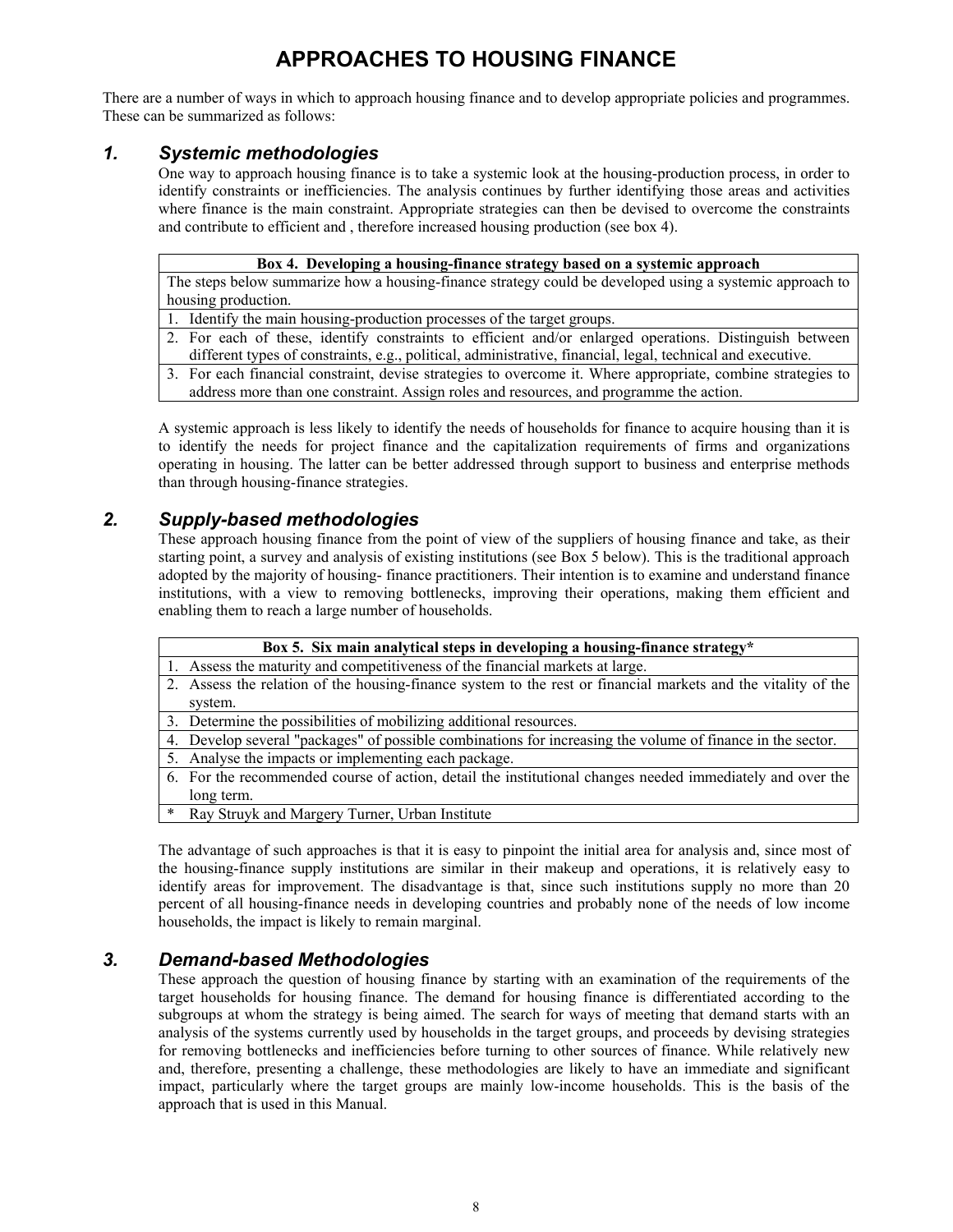|    | Box 6. Steps in a demand-driven methodology for housing-finance                                |
|----|------------------------------------------------------------------------------------------------|
|    | Assess demand for housing finance                                                              |
|    | When does who need how much money to build what?                                               |
| 2. | Evaluate existing Housing-finance sources                                                      |
|    | What have households in similar circumstances been doing?                                      |
|    | What prevents the continued use of these methods?                                              |
| 3. | Evaluate potential sources                                                                     |
|    | Could methods used elsewhere or by other households work here?                                 |
|    | 4. Develop a preliminary strategy                                                              |
|    | Identify the main components                                                                   |
|    | 5. Evaluate impact of proposals                                                                |
|    | What would the proposals do to the economy, to the housing sector and to households?           |
| 6. | Revise strategy                                                                                |
|    | Test/market proposals, check assumptions and modify to anticipate impact                       |
| 7. | Develop action plan                                                                            |
|    | Detail the legal, administrative, political, financial and technical actions that are required |
|    | to implement the proposals: allocate resources, identify actors, programme activities          |

# **THE MANUAL**

# *What does this Manual do?*

The Manual provides a step by step approach for devising housing-finance strategies appropriate to a particular situation. It also provides the basis for a training framework for analysing housing , finance, and for the preparation of briefs and terms of reference for housing-finance institutions and strategies.

# *Who is this Manual for?*

The Manual is designed to be used by senior and middle-level officials in government, parastatal agencies and privatesector , organizations concerned with housing finance in general and with low-income groups in particular.

# *How should the Manual be used?*

The Manual can be used by individuals or by groups working with or without the assistance of a trainer or resource person.

The Manual provides a step-by-step approach which should be followed. The Task for each step is described, and, for those familiar with a particular step, the input/output requirements (using assumptions when necessary) can probably be met without further data collection or analysis. Where it is not clear what to do or how to do it, follow the instructions and carry out the Task which will guide you through a particular step. Although there are a number of Tasks, it is unlikely that any individual or group will need to go through all of them in order to complete the process. Some of the exercises will be easy and some hard, depending on previous experience and expertise.

Accompanying each Task are Notes which should be read before attempting the Task itself, since they will provide an introduction to some of the ideas and concepts involved. Further detailed information and general background is provided by the Readings. Where there is a resource person, these Readings can be supplemented or replaced by lectures, group discussions or presentations.

# *What is the working method of the Manual?*

The Manual focuses on two things -the process whereby a housing-finance strategy can be developed and the production of a housing- finance strategy. For the latter to be realized, a lot of data will be required, and, to avoid waste of time and effort, it is important that the process be understood.

First, to understand the process, work fairly rapidly through the Manual, taking, perhaps, no more than 10 days to go through the first five stages. During this run-through, do not spend too much time looking for information that is not immediately available, but make reasonable assumptions and estimates or use the rule-of-thumb data provided (see box 7). Having completed the process, repeat it, taking most time over those steps that warrant it. The second run-through will improve the product, since it will give a good idea of what information is crucial and of how to obtain it in the form and quality required.

#### **Box 7. Finding out**

The necessity to base conclusions and proposals on "data" often leads to a stalemate when such data are not readily available. The remedy usually suggested is to go about collecting data. This is not merely a daunting prospect, but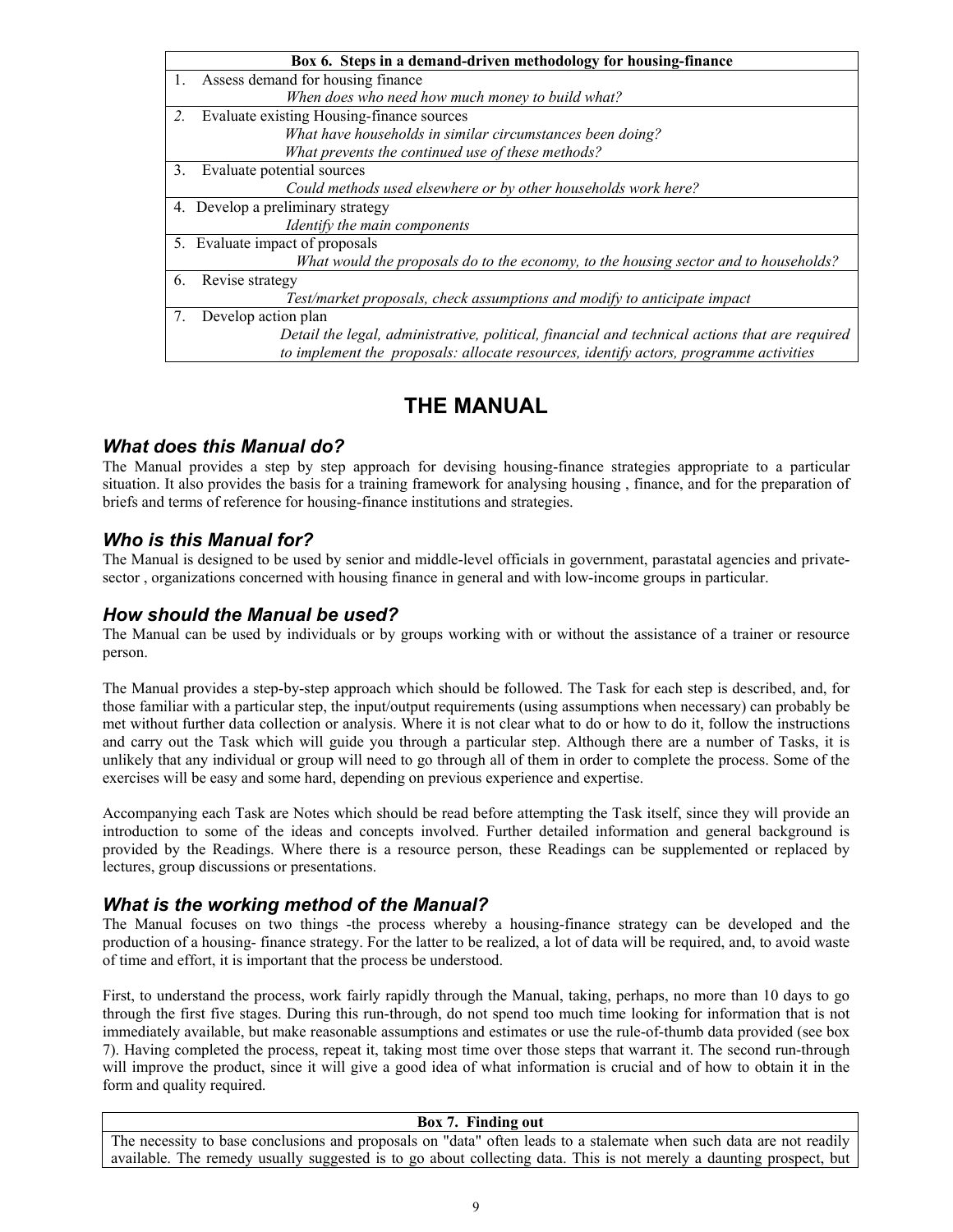might take so long to accomplish that b}' then the data will become obsolete.

Certainly in data-rich environments where data-bases flourish and are constantly being added or added to, the assumption that to obtain information it is merely necessary to locate the right database holds true.

In developing countries, this will probably not be the case. Not only will the right database not exist, but looking for one might take longer than it does to generate the information necessary to take action.

More important than looking for information is the definition of information so that we can recognize it when we see it. Not all data are information: most are obfuscation and tend to get in the way of rather than clarify thought.

In this Manual, the preliminary cycle serves precisely the role of clarifying what information is required and helping define the form it is required in, so that, if necessary, it can be collected for the second cycle.

The main message is to emphasize not how little information, is available but how little is required in order to proceed. The second is to learn to rely on qualitative rather than quantitative data. Better to have in-depth information based on a representative sample than seek to survey a statistically significant number of the population. Above all, it is, important to stress that information can be had not only by reading, but by looking and listening and talking to people.

# *What are the underlying assumptions and limitations of the Manual?*

- 1. The Manual is designed so that it can be used to develop a housing-finance strategy for **all** income groups, but it is intentionally targeted where the need is greatest, that is, the low-income households.
- 2. The provision of housing finance (alone) cannot solve all housing problems. There will always be households that cannot afford to borrow the cost of a house on any terms but there is no doubt that improved access to housing finance will lead to improved access to housing.
- 3. Rental accommodation plays a vital role in housing provision, both for those whose incomes are too low to consider purchase and for those who do not want to own a house, at least not where they are currently living. The provision of rental accommodation is, therefore, seen as an essential and necessary component of housing strategies. However, the calculations and considerations relating to the economics of rents, rates of return etc. are not considered in the Manual.
- 4. Subsidies, for all the good they do to those who receive them, are difficult to target and, certainly, difficult to sustain either across the whole of the target population or over long periods of time. They should be used with caution and only where there is a clear and defined source of subsidies that can be both targeted and maintained, as, for example, in the use of oil revenues in Indonesia's Kampung Improvement Programme.
- 5. International, bilateral and multilateral loans for housing are discussed in the Manual but, in general, they can only make a modest contribution and, since housing generates no foreign currency with which to repay such loans, they must be repaid by foreign exchange generated in another sector of the economy. Therefore, at least in the long term, it is assumed that **all** the funds needed for financing housing must be generated locally from domestic resources.
- 6. In some countries, the provision of housing is considered to be a social obligation, and the ability of the occupier to pay the economic cost is not taken into consideration. In other countries, market forces are unrestrained, and ability to pay is the primary consideration. In most countries, however, there exists a market economy that is qualified in various ways and to varying degrees, and there are economic levers that can be manipulated to produce changes in, for example, interest rates and the allocation of credit. It is this fairly wide range of conditions that have been assumed in the preparation of the Manual.

The format used in this Manual to describe the tasks required to develop a housing-finance strategy is described below.

# **FORMAT**

Each Task in the seven stages in the process of developing a housing-finance strategy is laid out in the format shown below:

# *Task*

Gives Number and Title of Task.

# *Objectives*

Describes overall objective of the Task.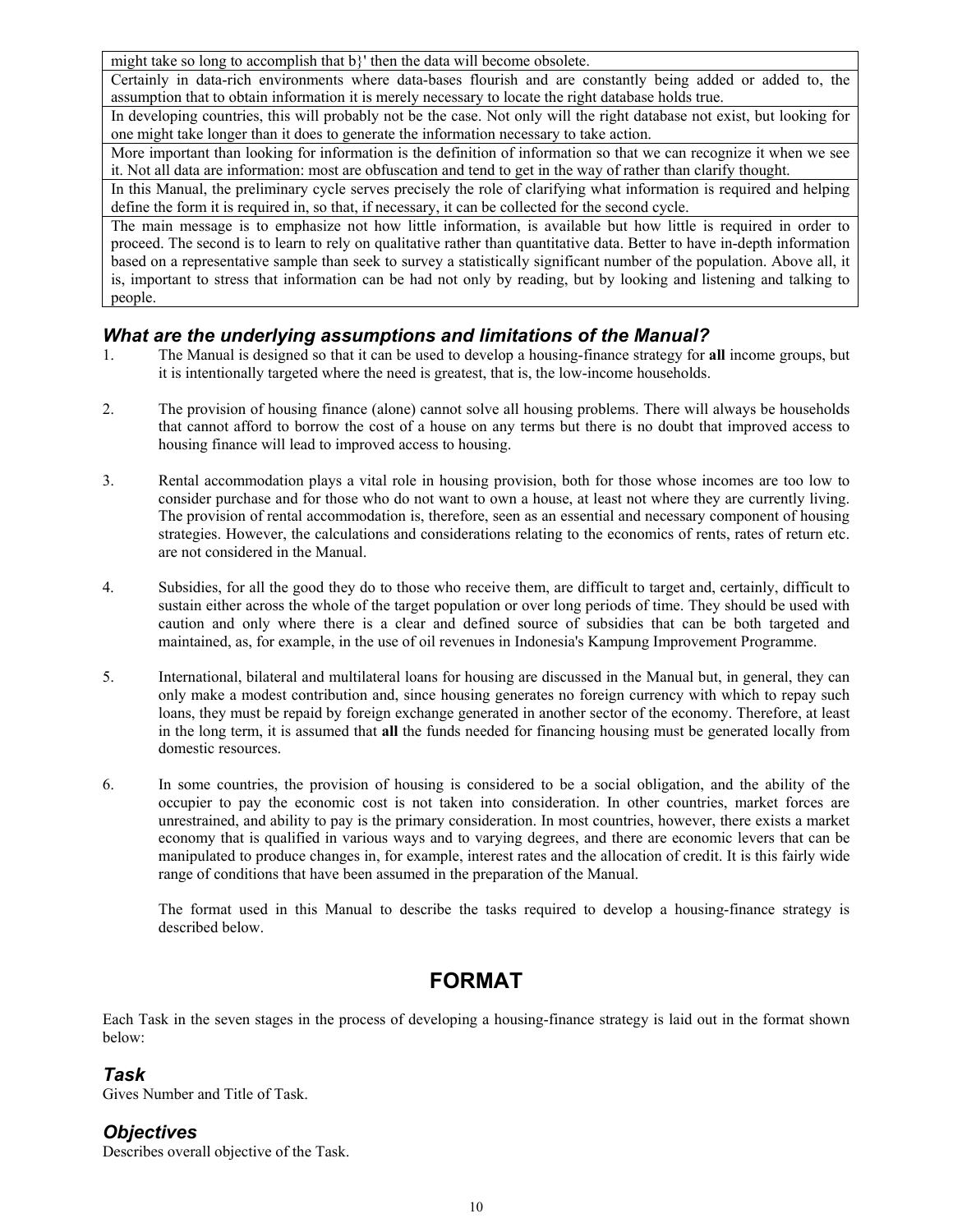# *Issues*

Indicates the issues that need to be dealt with during this Task. They should form the basis of discussion sessions.

# *Definitions*

These are of the main terms introduced in this Task. These also appear in the Glossary.

# *Method*

This describes sequentially the activities that need to be carried out to complete this Task. Most of these Tasks rely on judgement which should be arrived at after discussions (if there is a group) or after reading the Notes.

# *Information*

This lists the most likely sources or types of sources, where necessary information might be found.

# *Rule-of- Thumb*

It is recognized that it might not always be possible to obtain the information asked for, either because it does not exist or because there is not the time to acquire it. In such cases the rule-of-thumb values will, at least, allow work to be done for progression to the next Task. In every case where these values and/or assumptions are used, a note must be made of them, in order that they may be confirmed or corrected during the second cycle.

# *Examples*

These are examples, often only partly shown, of how the Task can be executed, and are intended to provide a frame of reference and a guide as to how to carry it out. Actual examples will have more detail than is shown, and will be backed up and accompanied by extensive notes, documents and, of course, discussions.

# *Notes*

These are brief introductions to some of the subject matter and are intended to provide the minimum background necessary for the execution of the Task, particularly where there is no resource person.



# **STAGE 1: DEMAND ASSESSMENT**

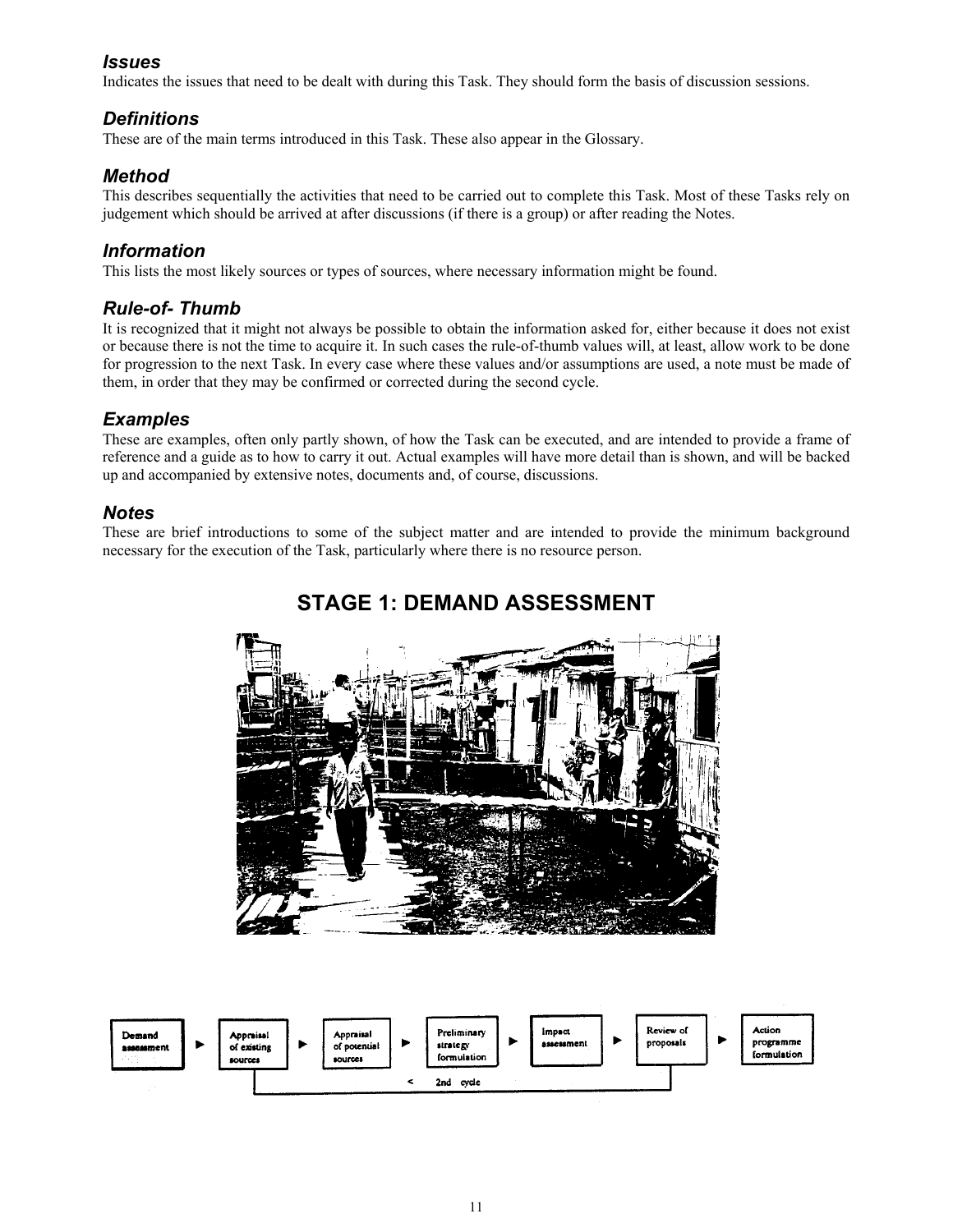The assessment of demand for housing finance is based on how much money households are able and willing to borrow over a given period of time. The conventional calculation is based on costs, a fixed percentage of income and eligibility criteria.

Thus, for example, if it is assumed that, typically:

- The housing cost is \$10,000
- The housing loan is to be for 80 per cent of that figure (\$8000)
- Loans are available at 8 per cent and repayable over 20 years
- Households can afford to devote 20 per cent of their income to loan repayment;

the loan can be afforded by households with an annual income of \$4000 or more.

This group then becomes the target group and can be investigated to identify those who are likely to be willing to borrow for housing on these terms. The total demand for housing finance can then be arrived at by multiplying the number of ( above \$4000 per annum income) willing households by the average loan amount (\$8000). If the potential borrowers are from different income levels with different housing costs etc., the total demand will be the aggregate of the demands of the different categories.

However, this method estimates the demand for housing finance supplied under a particular set of conditions. If the loan conditions were changed or the house or its price were different, the number of households able to borrow and willing to borrow would obviously change. While it is possible to assess variation in demand under different conditions of supply, this method will, nevertheless, always give a supply-determined total. This approach, which uses existing housing-finance supply criteria to determine eligibility, inevitably excludes the majority of households and virtually all of those at low-income levels from participation.

The other approach is based on the assumption that most households have a demand for housing finance, however modest. The starting point of this demand-based approach is to identify what the demand is of the households that are the target of the strategy. This requires an estimate of the number of households willing to finance housing and then, using the ability to pay of these households, a calculation of the demand for housing finance. The task in developing a housing-finance strategy is to identify and generate the supply of housing finance to meet this demand.

This second approach underpins the processes used in this Manual.

# **Task 1.1 DEFINE TARGET GROUPS**

# *Objectives*

To define for whom the housing-finance strategy is intended.

#### *Issues*

Should the housing-finance strategy be developed for a particular (target) group or should it be accessible to and aimed at all households?

What criteria and processes should be used to define Target Households (see Notes: TARGET GROUPS)?

# *Definitions*

**HOUSING FINANCE**: This is the capital made available to a household **(2)** to improve or acquire a house **(3)**. Acquiring a house might mean building a house or buying one that has been built by someone else. The house might be bought from any of a number of sources, including the builder, another household or, even, a landlord, and the seller may be an individual or institution. The amount of housing finance required will depend primarily on the gap between the cost of acquisition and the amount already available to the purchaser. However, demand can only become effective, if the household is able **and** willing to borrow the amount. Its ability to borrow will depend on the terms of the loan as well as its own financial circumstances; its willingness is likely to depend upon its view regarding the value of the house or improvements.

Generally speaking, the amount of capital made available represents the difference between the cost of the house and the currently available resources of the household, and it is made available in the form of a loan to be repaid over a period of time with interest. From the point of view of the household, it is different from other forms of finance, in that the amount is likely to be large in relation to current income (between two and four times annual income). For the lender, housing finance is also different in that recovery poses particular problems.

These and other aspects of housing finance are further discussed throughout the Manual.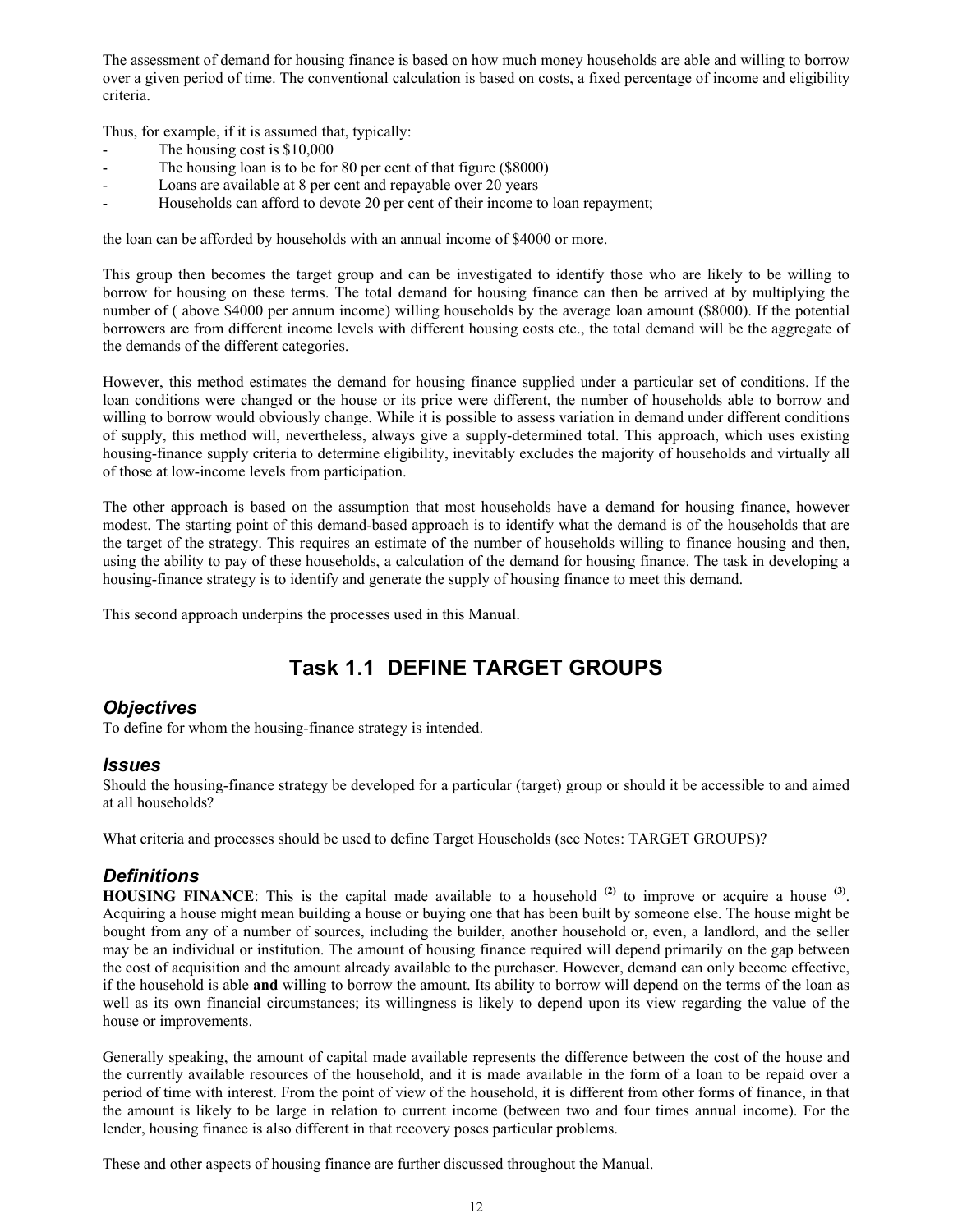**TARGET HOUSEHOLDS, GROUPS**: These are those households or groups who are intended to be the primary beneficiaries of the housing-finance proposals of the housing-finance strategy. Unless these are clearly identified, both qualitatively and quantitatively, it will be difficult to ascertain whether the objectives of the proposals are or are not being met. In a demand-based approach, it is the demand of the target group that has to be met, and, therefore, it is particularly important to be clear as to who constitute this group.

**LOW INCOME**: This is a relative term to distinguish between those with (for example) high, middle or low incomes. In atypical developing country (see Introduction), 5 per cent of the population makes up the high-income group, 20-25 per cent makes up the middle-income group and 70-75 percent makes up the low-income group. While the term "lowincome groups" covers those with the lowest incomes and no incomes, all low-income households are not necessarily below the Poverty Level, nor do they all have the same needs nor express the same demand.

**POVERTY LEVEL:** A level of income that cannot afford a basic minimum of goods and services, as defined in a particular context. Most countries have an officially recognized (if not set) poverty-level income.

## *Method*

The following steps should be followed:

- (a) The target group should be defined in broad terms: e.g., low- income households or civil servants. If there are terms of reference, they will probably define the target households. If not, the target households should be defined on the basis of existing housing policies or strategies.
- (b) Definitions should be clarified and made unambiguous, using parameters that set the limits of the target group. In defining target households, some or all of the following parameters could be used:

**Income**: will the housing-finance strategy cover all income groups or be limited to a particular range (e.g., only for middle –income households)?

**Occupation**: will the housing-finance strategy cover all occupation groups or be limited to a particular range (e.g., only for government or public-sector employees, or only for those in wage-employment)?

**Location**: will the strategy cover households in all locations or be limited to particular areas (e.g., only in one Province, or only in rural areas)?

**Other**: will the strategy exclude or, on the contrary, focus on households with particular age, sex, socio-cultural, ethnic or other characteristics (e.g., not for those over 55 years old, or female-headed households)?

(b) Once it has been decided which of the above parameters will be used to define the target households, make sure that each of them use terms that are unambiguous. Wherever possible, quantifiable rather than qualitative terms. For example, some of the parameters might only have been given in such terms as "low income": these will have to be translated into monetary figures (i.e., households with monthly earnings between \$x and \$y).

### *Information*

If there are terms of reference given (or to be written as part of the exercise), they should be the first source of information. In order to arrive at unambiguous definitions, national plans, policy documents or census and other surveys should be consulted. If there is a "client" he/she might be able to help clarify the definitions and should, in any case, be consulted for approval of the definitions that are intended to be used.

#### Rule-of- Thumb

The bulk of target households should be formed by those in the low-income groups, on the basis that these households are the least likely to be served by existing housing-finance mechanisms. However, lowest-income groups should not be part of the target group, as housing finance is not likely to be their immediate priority. If no precise definition exists for these categories, use between the 30th and 40th percentile income as the upper limit for your target group, and between the 80th and the 90th percentile income as the lower income limits. If the level and distribution of income is not defined, use half of GNP *per capita* times the average household size as the lower limit for defining low-income households, and that figure should be doubled for the upper limit.

### *Examples*

The example in the box below summarizes Task 1.1

#### **Example Task 1.1 Definition of target groups**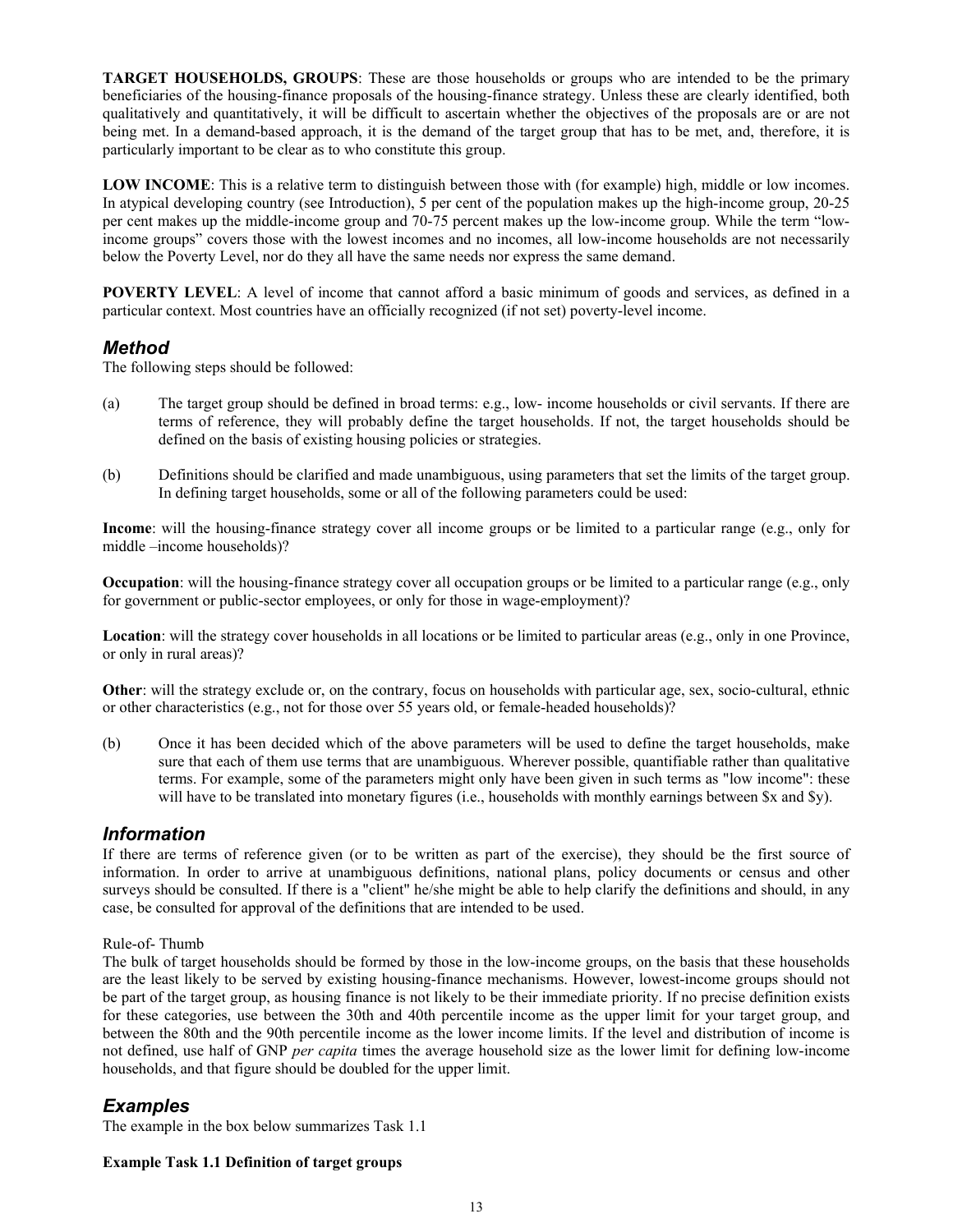In setting objectives for housing finance, a recent review of the country's shelter sector by an international agency suggested that "Housing finance should be provided equitably to the broadest segment of low-income groups possible. Any subsidies should be targeted to the lowest income group".

The same review also went on to identify the need for establishing a "rural land and shelter development programme which would make limited amounts of credit available to rural households to finance priority shelter related needs such as land acquisition, on-plot sanitation, roofing materials etc, with flexible loan amounts and repayment periods."

For the time being, therefore, urban low-income groups are not the subject of any existing or proposed housing-finance strategy, so it was decided to make them the target of this exercise.

Nationally, by urban is meant all those settlements that have been given the status of Metropolitan Corporation, Municipal Corporation, Municipal Committee, Town Committee or Cantonment. In general, these have populations in excess of 50,000 and make up some 30 per cent of the total population of the country of 100 million. In 1981, the census enumerated the urban population to be almost 24 million, composed of some 3.5 million households (i.e., an average size of almost seven), growing at about 4 per cent (Le" adding some 140,000 new households) annually.

On the basis of the best information available, the distribution of incomes amongst urban households is as follows:

| pop:<br>Percent                                       |     |      | n۵<br>∠∪       | J v  | 1 C<br>4U | 50                               | 66   | 70<br> | oσ<br>oυ | 90 |
|-------------------------------------------------------|-----|------|----------------|------|-----------|----------------------------------|------|--------|----------|----|
| <sup>n</sup><br>Income<br>R <sub>S</sub><br>up!<br>to | 100 | .450 | $\sim$<br>.650 | 1950 | 2300      | 2750<br>$\overline{\phantom{0}}$ | 3300 | 3650   | 6000     |    |

While the strategy will not exclude those from other income groups, it will be targeted at poor households. It will also not attempt to reach the poorest 10 percent who are likely to have priorities other than housing, such as employment and improved earnings.

Therefore, the following was agreed upon:

|            | <b>Target Group</b> Urban low-income households                                                   |
|------------|---------------------------------------------------------------------------------------------------|
|            | <b>Income Range</b> Rs.1100 to Rs.2300 (Rs.20/ 1 US \$)                                           |
| Location   | All urban areas of the country                                                                    |
| Occupation | Open to both public-sector and private-sector employees and the self-employed. Particular efforts |
|            | should be made to accommodate those not on salaried or "regular" employment.                      |
| Other      | No other restriction or qualification will apply                                                  |

#### *Notes* **TARGET GROUP**

A sound strategy for housing finance has to define what the demand is. Unless the target group is clearly specified, it will be difficult to know what its demands are, and it will not be possible to evaluate whether the strategy is being successful in meeting them. It can be argued that a strategy can be designed without first specifying a target group. If it works well in efficiently providing housing finance, it can even be said to be successful: this is, indeed, often the case. However, an efficient strategy might not fully meet the demand for housing finance or might meet demand only partly. For example, while the accounting records of the majority of building societies and housing-finance companies might show whether they are working efficiently, very little of what they do has any impact on the majority of households. While this might be satisfactory or, even, desirable for a private-sector company concerned with profits at a minimal risk, this is not so, if the institution is founded on public-sector funds which are thus being used for the benefit of a minority. Where there is a subsidy involved in the operations, the inequity is the greater.

To ensure that any strategy being developed will benefit those for whom it is intended, we must be clear as to who that group is, through the definition of a target group.

In establishing a target group, a balance has to be kept between those who can be benefited and those that need to be assisted. If the strategy is directed only at those who can benefit, it is unlikely to make much of an impact on the financing of housing for low-income households. On the other hand, if the target groups are unrealistic, the strategy will not only be difficult to implement, but might become counter-productive.

For instance, a government might declare its intention to lend to those most in need. While this was not actually the case with Sri Lanka's Million Houses Programme, the officials implementing the loans programme initially made it so. In their zeal to help those in the greatest need, loans were given to those who were poorest and had little probability of returning them. The rate of defaults was high, and yet the Government could hardly prosecute such households. Much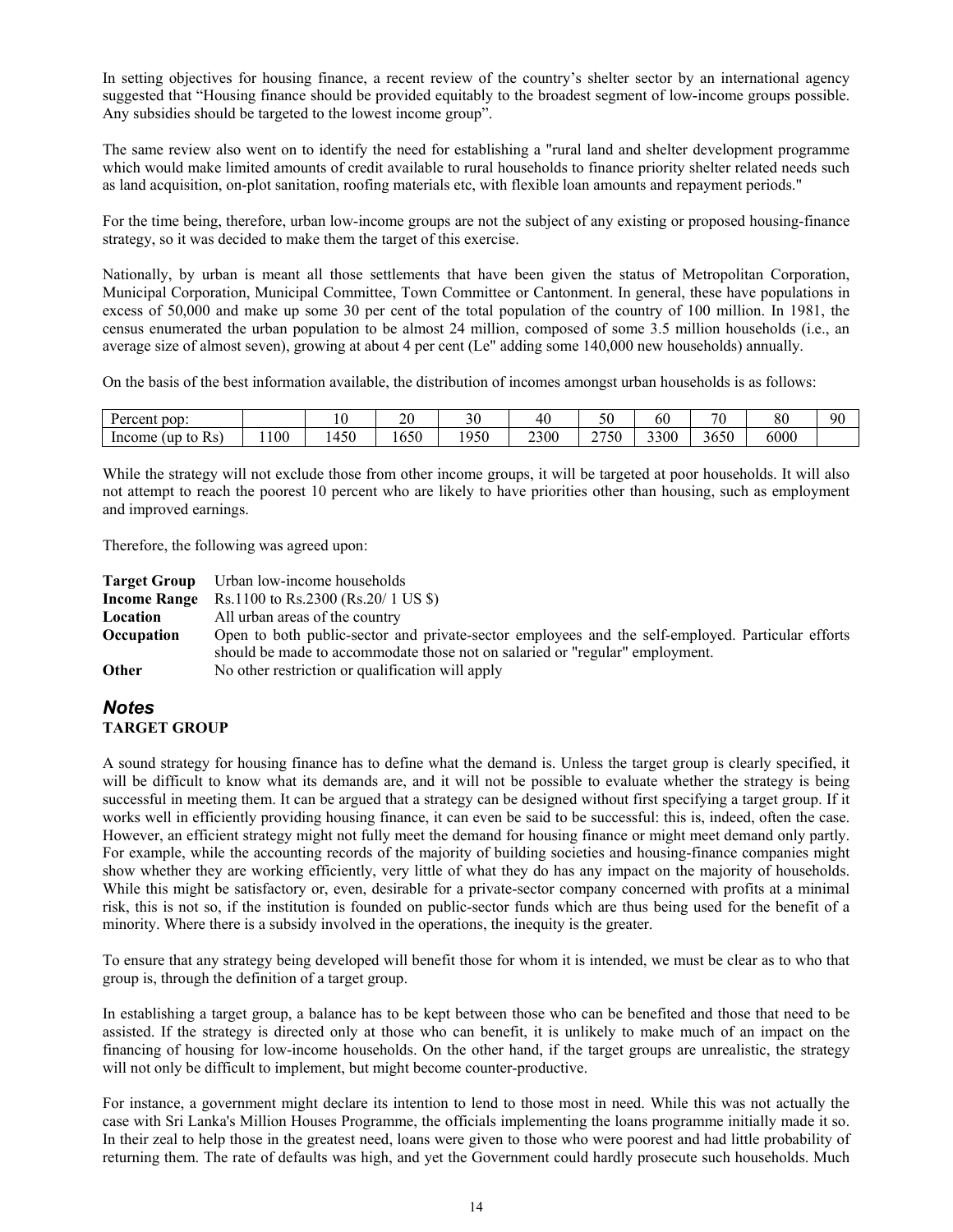of the ensuing training of the officials working on the Million Houses Programme was focused on the need to differentiate between loans and grants, and the need to define target groups accordingly.

In this Manual, it is suggested that ability and willingness to repay a loan must be a necessary condition for a housingfinance operation to be viable. However, it is not suggested that affordability be used in the conventionally restrictive sense. In the Introduction, an indication was given of the means whereby households finance housing. Every effort should be made to include these means in order to extend the possibility of house-building to low-income groups.

Housing-finance strategies targeted for low-income households should be aimed at reaching as far down the income ladder as possible. In practical terms, this will mean trying to reach all those above the poverty line, not necessarily expecting that housing finance will allow all of them to fulfil their expectations instantly, but expecting that it will enable the poorest amongst the target group to embark on a process that will provide housing within a few years. Where the poverty level or the income distribution is not known, the rule-of-thumb suggested above should be used (the half-GNP figure will need to be multiplied by the average household size to get household income).

The income distribution in most developing countries will prevent some 10 to 20 per cent of the poorest households from being part of the target group. This does not mean that they should not be included in a housing strategy -but they should not be considered as a priority target for a **housing-finance** strategy. Other forms of assistance and policy (e.g., income generation) will be appropriate.

**(2)** As pointed out in the Introduction, the Manual will focus its treatment of housing finance on households, though much will also apply to others, both individuals and institution, acquiring or providing housing or housing finance to acquire or improve a house.

**(3)** Finance might also be required to meet urgent, short-term needs, such as might arise when there is a gap between the time when payment is due and long-term housing finance becomes available. Such "bridging loans" are likely to be at high interest rates.

# **Task 1.2 ESTIMATE HOUSEHOLDS' DEMAND FOR HOUSING FINANCE**

### *Objectives*

To estimate the demand for housing finance of the target households defined in Task 1.1. This should express how much financing is required, when and for what.

### *Issues*

Can households express willingness to pay in the absence of an actual product?

Can households really measure their ability to pay in the abstract, now and for the future?

How accurate are surveys in establishing incomes? Can market surveys predict market behaviour?

How should the identification of building and building-material costs be done?

What should be used to calculate the cost of housing? Should it be money actually spent, or should market prices be attributed to all materials and labour, and the costs thus imputed be used?

# *Definitions*

**NEED**: This is a requirement or necessity. A need for a product exists whenever the required item is not available or is in short supply. HOUSING NEED is a quantification of those households to whom housing is not available. However, "housing" has to be qualified using standards of acceptability, "availability" by conditions of supply, and "households" by demography and social change. Consequently, the measurement of housing need becomes complex and more dependent upon definition than on computation. Housing need is only marginally useful for formulating or establishing housing-finance strategies.

**DEMAND**: This means the desire of would-be purchasers or users for a particular good or service. Demand is distinguished from need in that the willingness to acquire must be backed up by an ability to acquire. Demand is, therefore, related to the product's price and varies inversely to it. The demand for a product will be determined also by its desirability or value to the buyer, which may be a function of its attractiveness or of the degree of desperation and need of the buyer. **HOUSING DEMAND** is, therefore, an estimation of the number of households that would be willing and able to acquire a particular housing package.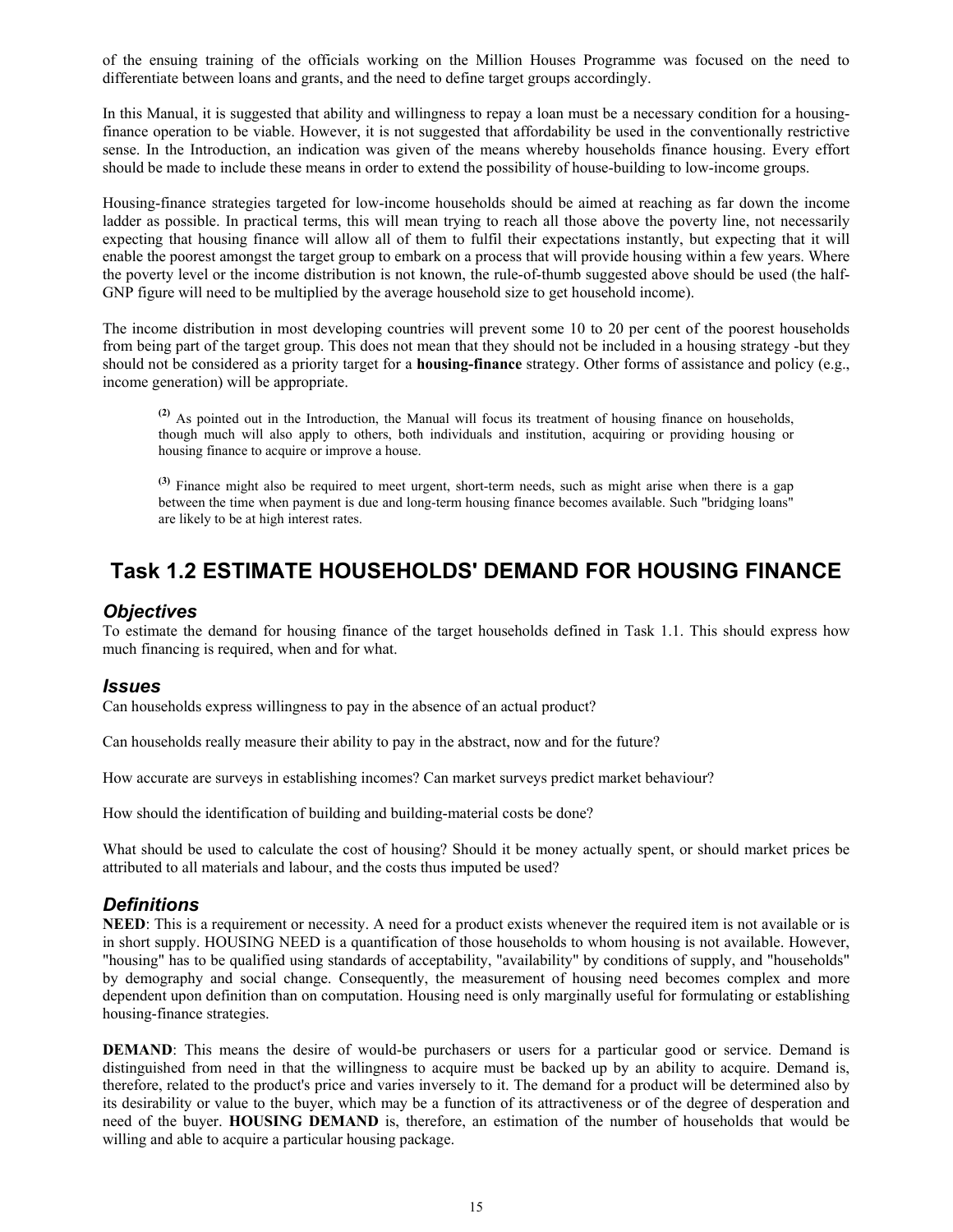**EFFECTIVE, POTENTIAL and PENT-UP DEMAND**: Effective demand is that which is actually backed up by a real ability and willingness to purchase a product that is offered. Potential demand is one that might exist in the future or is currently latent, either because the product does not exist or because there are other conditions that prevent buyers from putting their preferences into action. Pent-up demand is a special case of potential demand; it is current but remains unexpressed largely because of socio-political constraints rather than purely material considerations.

**TYPICAL**: This is something which exhibits the characteristics most common to its class and is an exemplar for its category.

**PRICE**: This is the money charged for a product and is usually equal to the seller's costs plus profits or losses.

**COSTS**: These are the expenditures incurred in producing a product, such as a house, and do not necessarily equal price or value.

**VALUE**: This is the worth of a house as the finished product and it might be different to different purchasers or users. For example, the user value (i.e., the worth of the house to the user of the house) might be more than the formal market value and both might be more than the sum of all the inputs that have gone into producing the house, including the imputed costs for labour and allowance for "profit". Typical user values include location (proximity to employment, schools or to other family members), size, rental value and comfort.

**IMPUTED COSTS**: When actual costs are not known, because materials or services are not paid for or are paid for at special or concessionary rates, costs are assumed or imputed.

**IMPROVEMENT:** This includes any and all additions and alterations to an existing house that increase its space, comfort, utility or life. These could range from building additional rooms, to replacing or renewing the roof, to obtaining a water connection or, indeed, to completely rebuilding the whole house.

## *Method*

In order for demand to be calculated, an estimate needs to be made of the number or percentage of households in the target group that would be willing and able to borrow money for housing, and of what these amounts would be. Unless a recent study has been carried out that gives this information or a housing-demand analysis has been carried out, it will be necessary to develop estimates. This will require a survey along the lines indicated in the section on INFORMATION.

For the first cycle, however, the following method can be used to derive a set of crude working figures. This methodology will give an idea of what should be done with the survey results in the second cycle.

1. A crude estimate should be made of the number of households (per year) that would be willing to borrow for housing.

At one extreme, it can be assumed that this number will be equal to the number of new households formed annually, on the basis that every household would be willing to borrow, if loans were available on the right terms. In the absence of accurate figures, this figure can be derived by applying the annual rate of population growth, through net, natural and migratory increases, to the target group and dividing that figure by the average household size.

In reality, the demand figure is likely to be lower than the total of households, since not all the increased population will form new households or will want to borrow for housing. Some of the increase will be assimilated by existing households, while others could be housed in units created by subdividing existing houses. This kind of phenomenon is likely to show up in census figures as static or increasing household sizes, despite reductions in family size, as increased overcrowding, or as a reduction in the number of rooms per household. Also, some households will prefer to rent and, therefore, not want to borrow for housing.

The allowances that should be made, to take these considerations into account, depends on the extent to which they occur amongst the target group. For example, even though there is considerable renting taking place at the moment, it could be that this is a function of a lack of housing finance rather than an expression of lack of demand. Alternatively, it may be that the need for rental housing is being met through new construction, and, therefore, the housing-finance strategy must take that into consideration.

At the other extreme, it may be argued that the number of households that are willing to borrow for housing is the same as the households that currently build houses, and their annual number should be equated with the total number of new houses built each year (including the "informal" sector).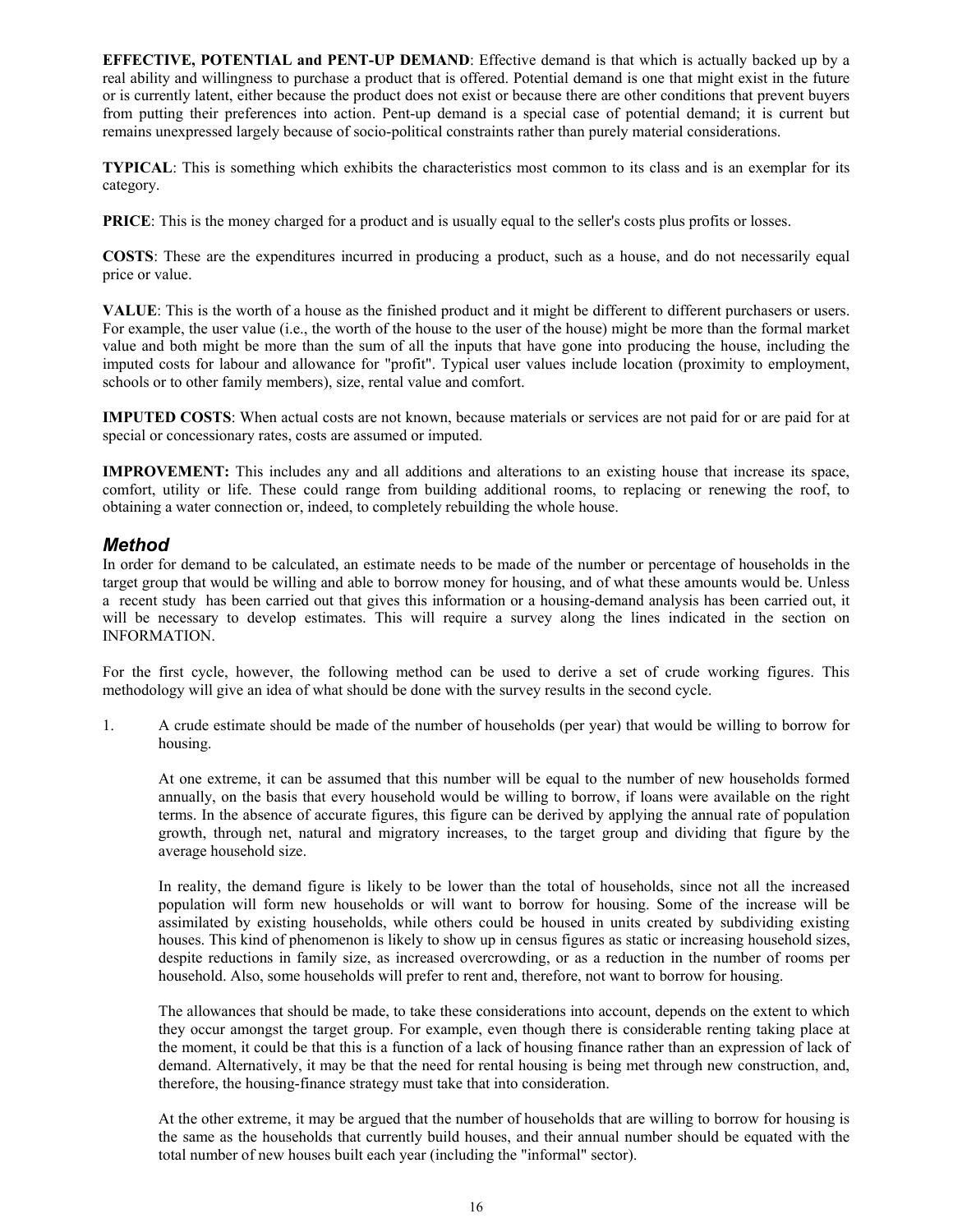Additionally, there will be demand for housing finance from existing households, to improve their housing. Again, at one extreme, it can be assumed that this will be equal to the annual obsolescence rate of the existing housing stock of the target group, not necessarily in the form of new, replacement housing but as an indication of the value of improvement and repair work. In reality, the actual amount spent is likely to be far less than this figure, as is evidenced by the steadily decaying state of the housing stock in most developing countries.

2. Crude estimates should be made of the amount of housing finance required by each householder:

This figure will range between the amount that a household needs to borrow to finance housing and the amount that a household will be able to borrow, given the financial status of the household and the terms on which loans are available. The amount that is needed will be equal to the cost of the house or housing improvements, less the amount the household already possesses in cash or in kind. The cost of a typical house or improvement, less the likely savings of a typical household can be used. Where the housing needs of the target households cover a wide range of housing, the target households should be divided into subgroups, with an indication of the number of households in each subgroup and the amounts that they will need to borrow. It should be kept in mind that the mechanisms that will allow the household to afford such an amount will have to be devised. Such mechanisms, which might include borrowing sequentially or subletting, will have to be developed as part of the housing-finance strategy.

What households can borrow is generally arrived at by using a formula which calculates the capital sum that a regular payment could repay at a given rate of interest, over a fixed time period. **(4)** This relationship is shown in box 8 which is used to calculate what households can borrow. The amount that a household can repay regularly is expressed as a percentage of income, allowing the capital to be expressed as a multiple of annual income.

(4) The formula is PMT =  $C\{i/1-(1+1)^{-n}\}$  where C = capital borrowed; i = annual rate of interest; n = time period of loan in years; and PMT = annual repayment amount.

#### **Box 8 Ability to borrow**

The amount of money a person can borrow is determined by a mathematical formula which uses rate of interest and duration of loan to calculate the annual repayment (expressed as a per cent of the capital borrowed). If the amount that a borrower is willing and able to devote annually to repaying the loan is expressed as a percentage of his annual income, it is possible to express the capital sum as a multiple of the borrowers' annual income. There are various programmes and tables that allow the value of any of these variables to be read off, if the others are known.

The nomogram below uses the intersection of lines of given value to provide values for the dependent variable. As an illustration, the nomogram shows that for a loan of 20 years, at 5 per cent interest, the annual repayment would have to be 8 per cent of the capital borrowed. If a household devotes 24 per cent of its annual income to repayments, it can borrow a capital sum equal to three times its annual income.

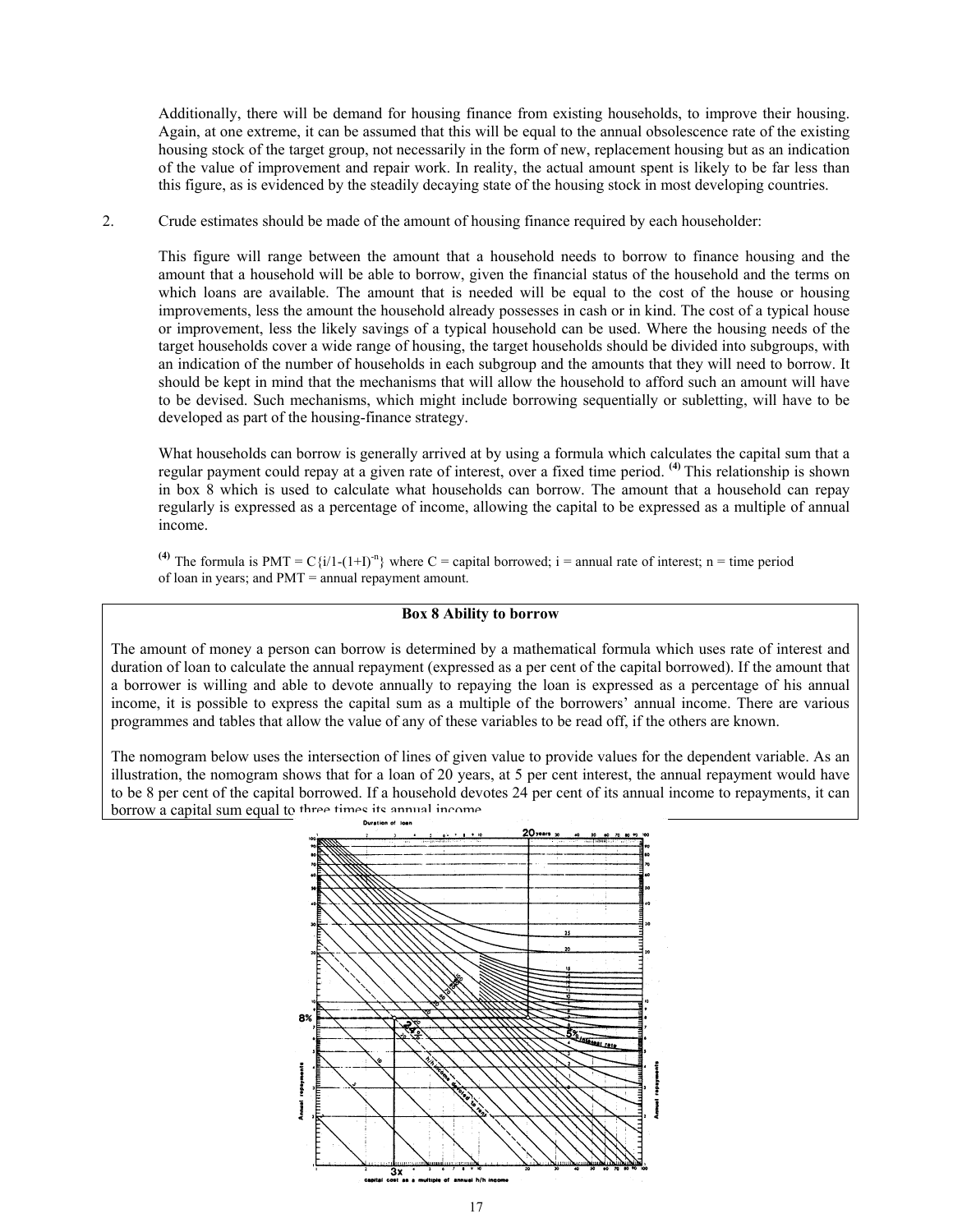The regular payment figure is based upon the amount households currently spend on rent or other housing-related payments, and has been found to range between 10 and 40 per cent of income. The figure used should be an amount that is affordable by the household, in that it should leave enough income to cater for the household's expenditures on food and other necessities (see box 9). For the low income households, this figure is likely to be between 20 and 35 per cent of their income. These rule-of-thumb figures should be checked against the real situation amongst the target group as soon as practicable, since real figures vary considerably between households and the variations have significant implications for housing finance. Again, if the incomes and ability to pay of the target households cover a large range, they should be broken down into subgroups, with an indication of the number of households in each subgroup.

#### **Box 9. Ability to pay**

The ability to pay of a household is one of the critical elements in calculating what a household can borrow and, therefore, of most housing-finance strategies, and yet it is the most difficult to be precise about. Conventional methods assume that a household could devote upto 25 per cent of its income to housing repayments, and a figure of 20-25 per cent has been thought adequate for making calculations. However, the first difficulty arises from not being able to define "household income". Households are not only reluctant to divulge such information, they might actually not know what it is, particularly as, for many low-income earners, it comes from a variety' of sources and is irregular. Research shows that income surveys are misleading and that more reliable estimates can be got from surveys of household expenditure. This has led to treating "housing" as a residual (akin to savings) and has suggested that households can not afford to devote more than 10 per cent of their income to housing. indeed, many studies show that households appeared to be regularly spending more than 100 per cent of their supposed income on items such as food and other essentials (thus further discrediting income figures), accordingly, leaving no possibility for making housing repayments. Recently therefore, it has been suggested that, while the 20-25 per cent figure is acceptable in general, it is too high for the lowest-income households, and that the figure for percentage of income that households can afford should be taken as 10 per cent (see box 3).

However, figures from 16 cities in eight countries show that the proportion of income devoted to rent decreases with income. Studies of rents paid by low-income households show that payment can be as much as 40 per cent of their incomes and that this might be higher still in some of the "informal" renting housing which provides few amenities and little space of low quality construction. On that basis, it could be argued that, in developing proposals for housing, it would be safe to assume figures of 30-35 per cent of income being devoted to housing repayments, if in return, households got not only good housing but also security, including the possibility of eventual ownership.

The ability to pay of a household is of course further complicated, if time is taken into consideration. Most repayment schemes assume static incomes, whereas, in reality, most households expect their incomes to increase over time, not only because of an increase in their earnings through promotions etc. but also because they expect one or more or more of their children to start earning and contributing to the household's ability to pay. Moreover, household has a target, it will undertake a number of saving and income-enhancing activities that it was not previously doing, in order to meet the target.

Obviously, what a household could do and whether it will do so cannot be decided by anyone but the household itself. Furthermore, nobody but the household can take the risk of not succeeding in that effort and, thus, facing possible hardships in order to meet repayment commitments. This means that only the household can really determine what its ability to pay will be (though it can be ensured that it both understands what it is committing itself to and that it has plausible plans for achieving its intentions), and, to do that, the household needs a real rather than abstract objective. This means carrying out market research, rather than household surveys to estimate a household's ability to pay.

- 1. Malpezzi S., and Mayo S., *Housing Demand in Developing Countries,* World Bank Staff Working Paper No 733, (Washington D.C., 1985).
- 3. The estimates should be tabulated to arrive at a crude estimate of the total annual demand for housing finance: For each subgroup or target group, the number of households and typical amount of financing should be indicated. The two figures should be multiplied to arrive at total financing. If subgroups are used, all the subtotals should be added to arrive at the total housing finance for the target group.

# *Information*

For the first cycle, if a recent survey has not been carried out, housing demand will have to be based on what information can be obtained from the census and various other sources regarding household sizes and numbers. The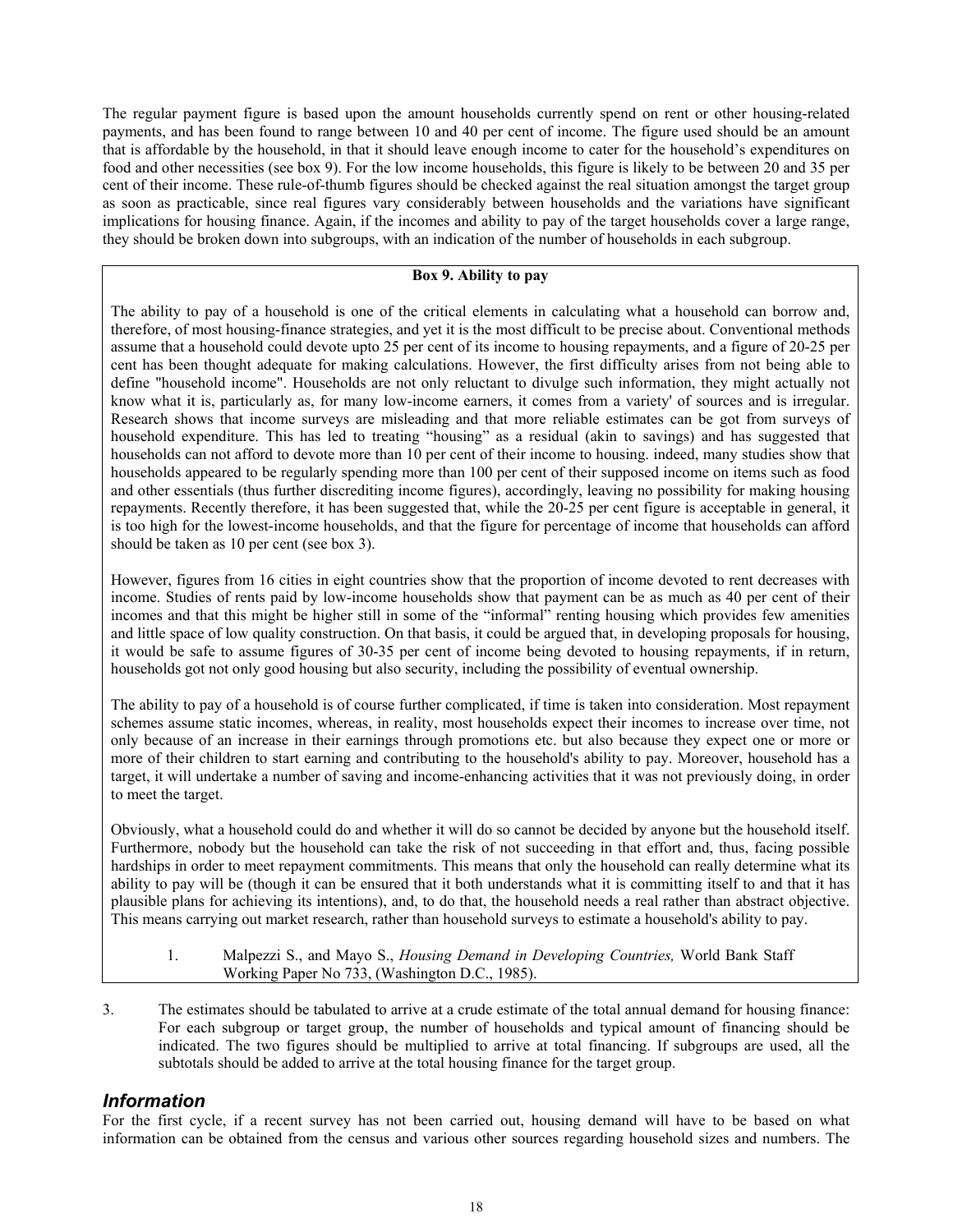information sources regarding typical costs and prices include published construction cost/price index, surveys, builders, contractors, architects, advertisements and real estate agents.

For the second cycle, in order to have accurate assessment the numbers of willing households, and the amounts they are willing to borrow, a survey is required. The sorts of questions that should be asked by the survey are indicated in the example to this task. These questions should be combined with the questions that need to be asked in Stage 2, and undertaken as one survey.

### *Example*

The examples below give illustrations of assessments of demand.

| <b>Example</b> |       | Task 1.2 Estimate of demand: first cycle                                                                              |                   |
|----------------|-------|-----------------------------------------------------------------------------------------------------------------------|-------------------|
|                |       | On the basis of discussion amongst the team members, the following figures were arrived at, using currently available |                   |
| information.   |       |                                                                                                                       |                   |
|                |       | Estimate of number of households:                                                                                     |                   |
|                | a.    | New urban households formed annually (from Task 1.1)                                                                  | 140,000           |
|                |       | In target group: 40 per cent                                                                                          | 56,000            |
|                |       | Of these, presumed absorbed into existing units: 20 per cent                                                          | 11,200            |
|                |       | Net households looking for housing                                                                                    | 44,800            |
|                |       | Of these, presumed to prefer renting or to use employer provided housing etc.,                                        |                   |
| 30%            |       |                                                                                                                       |                   |
|                |       |                                                                                                                       |                   |
|                | b.    | Existing urban housing units                                                                                          | 4,000,000         |
|                |       | In target group: 40 per cent                                                                                          | 1,600,000         |
|                |       | Of these, presumed wanting to modify/improve their houses: 2 per cent                                                 | 32,000            |
|                |       |                                                                                                                       |                   |
|                | c.    | Total number of households, $a + b$                                                                                   | 63,360            |
|                |       |                                                                                                                       |                   |
| 2.             |       | Estimate of finance required:                                                                                         |                   |
|                | a.    | Typical cost of new house                                                                                             | Rs. 120,000       |
|                |       | Typical cost of modification/improvement                                                                              | Rs. 40,000        |
|                |       | Typical financing requirement (percentage)                                                                            | 50%               |
|                |       | Typical house-purchase loan                                                                                           | Rs. 60,000        |
|                |       | Typical improvement loan                                                                                              | Rs. 20,000        |
|                |       |                                                                                                                       |                   |
|                | $b$ . | Ability to borrow 15 per cent over 20 years:                                                                          |                   |
|                |       | Lowest income in target group (at 30% devoted to repayment)                                                           | Rs. 23,760        |
|                |       | Highest income in target group (at 20% devoted to repayment)                                                          | Rs. 33,120        |
|                |       | Average income in target group (at 25% devoted to repayment)                                                          | Rs. 27,720        |
|                |       |                                                                                                                       |                   |
|                | c.    | Average house-purchase loan, say                                                                                      | Rs. 45,000        |
|                |       | Average improvement loan. say                                                                                         | Rs. 17,000        |
|                |       |                                                                                                                       |                   |
| 3.             |       | Estimate of total finance demand:                                                                                     |                   |
|                | a.    | For new houses = $31,360 \times$ Rs.45,000                                                                            | Rs. 1,400,000,000 |
|                | b.    | For improvements = $32,000 \times$ Rs.17,000                                                                          | Rs. 544,000,000   |
|                | c.    | Total demand for housing finance                                                                                      | Rs. 2 billion     |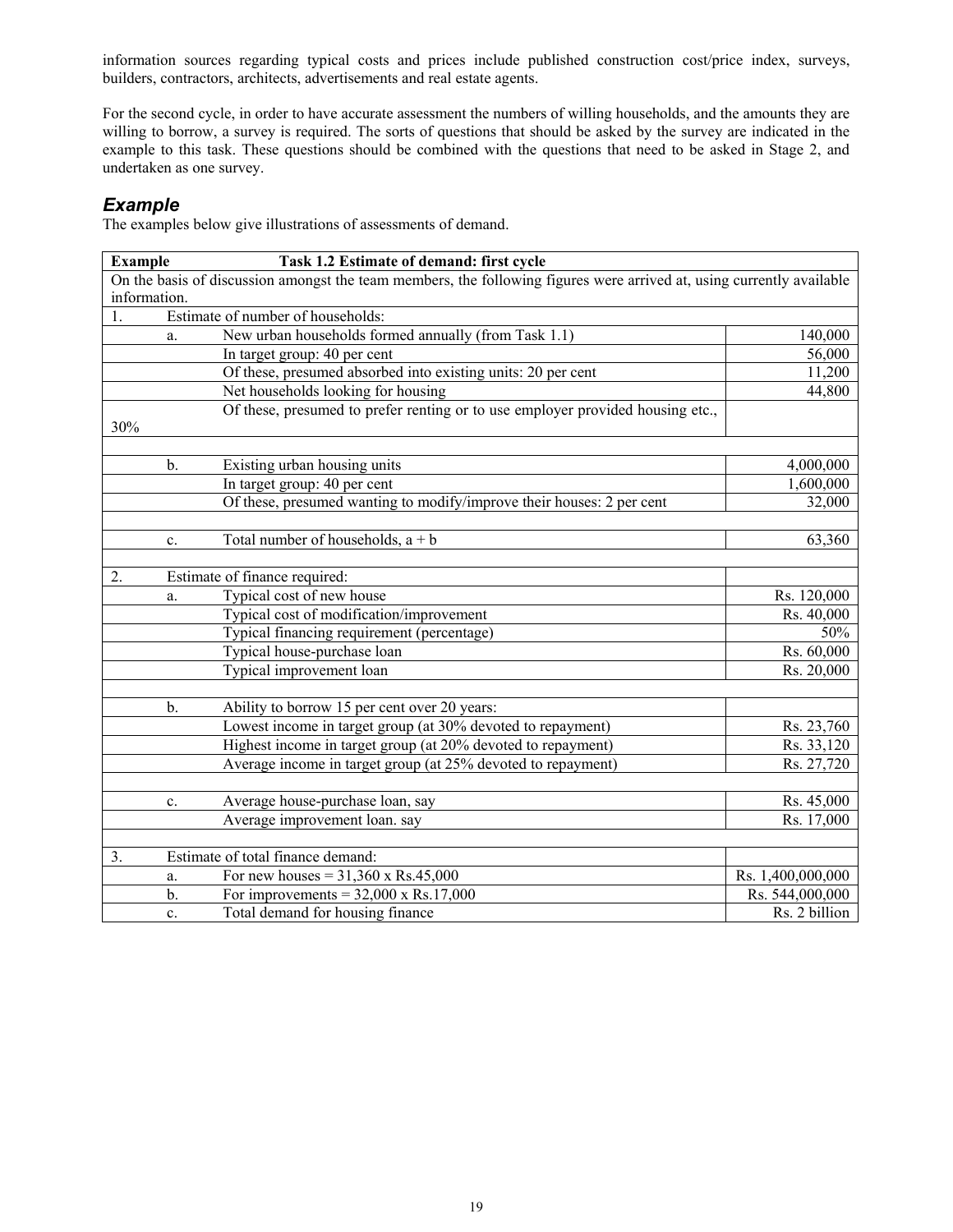### **Example Task 1.2 Estimate of demand: second cycle**

Based on the findings from the survey, the following households' demand for housing finance:

- 1. There are three distinct groups of households that are willing to borrow for housing:
	- those that want to build/acquire new housing and have land,
	- those that want new housing and do not have land,
	- those that want to add to or modify existing houses.
- 2. Most households have access to funds for a down-payment (of Rs. 3000-5000, through existing savings in cash or in kind, one-off gifts from relatives) and those that do not, would be willing and able to save towards a deposit.
- 3. Most households would prefer to restrict their repayment period to between 5 and 10 years, and a monthly repayment of Rs. 100-500.
- 4. Most households are willing to build in stages and accept the temporary hardships that it would entail. Except for those in the lowest income group, few want to sublet as a means of increasing their ability to replay a loan.

# *Notes*

# *Survey questions*

Shown in the box on page 33-34 are questions that could form basis of a questionnaire for use in a survey to derive an estimate of housing demand. IT IS NOT A QUESTIONNAIRE AND IS NOT LAID OUT AS SUCH. There are three sets of questions, the first dealing with establishing pent-up demand for housing or housing improvements, the second with establishing the amount of finance that might be required and the third with households' willingness and ability to borrow.

It is assumed that the pent-up demand of renters will be different from owners; therefore, these have been distinguished in the first part. Questions are also asked to establish whether new housing options are likely to change household composition and the average size and number of households. In the other two parts, the questions relating to costs and, particularly, income and expenditures have to be handled with care, to elicit replies that are as accurate as possible.

The purpose is not so much to get statistically valid replies as to derive a sense of what the demand is for housing finance for a specific target group. How the survey is conducted and by whom are important. If at all possible, the interviews should be done by the strategy developers rather than by hired interviewers. That way, the strategy designers will get the best feel for the situation.

The questions listed here and their reply categories are intended as a guide. The list of questions is given to show the sort of questions that will need to be asked in a survey. The questions will have to be modified to suit particular situations, and the way the analysis will be undertaken will also determine the form in which the questionnaire is laid out. For example, if the questionnaire is to be administered by interviewers who are not part of the strategy-generating team, it will have to be prefaced by instructions on how to ask questions and how to enter responses; terminology and definitions will have to be made clear and unambiguous. To make it easy to get responses, on-contentious questions might have to be introduced at the beginning; the ordering and sequence of questions might have to be altered to keep open-ended questions together with probing questions and to separate them from close-ended questions. If the questionnaires are going to be processed using a computer, the software and programming might determine the format and require coding of responses.

The list of questions presented here should make the logic of the questionnaire easy to understand, and a similar list could also be used for the first cycle or as a pilot, before designing the questionnaire itself. A preliminary analysis can be carried out by summing the responses in the relevant rows. Some simple correlations can also be done this way. Using this method, 200-300 interviews can be processed in a day by two or three people.

| Example                                            | <b>Task 1.2 Demand estimate questions</b> |                          |
|----------------------------------------------------|-------------------------------------------|--------------------------|
| 1. Who lives here?                                 |                                           | Number of people         |
|                                                    |                                           | Their relationships      |
| 2. How long have you lived here?                   |                                           | Years                    |
|                                                    |                                           | Previous location (name) |
| 3. Why do you live here?                           |                                           | Reasons                  |
| 4. Under what terms is this house occupied by you. |                                           | Owned by household       |
|                                                    |                                           | Rented (from?)           |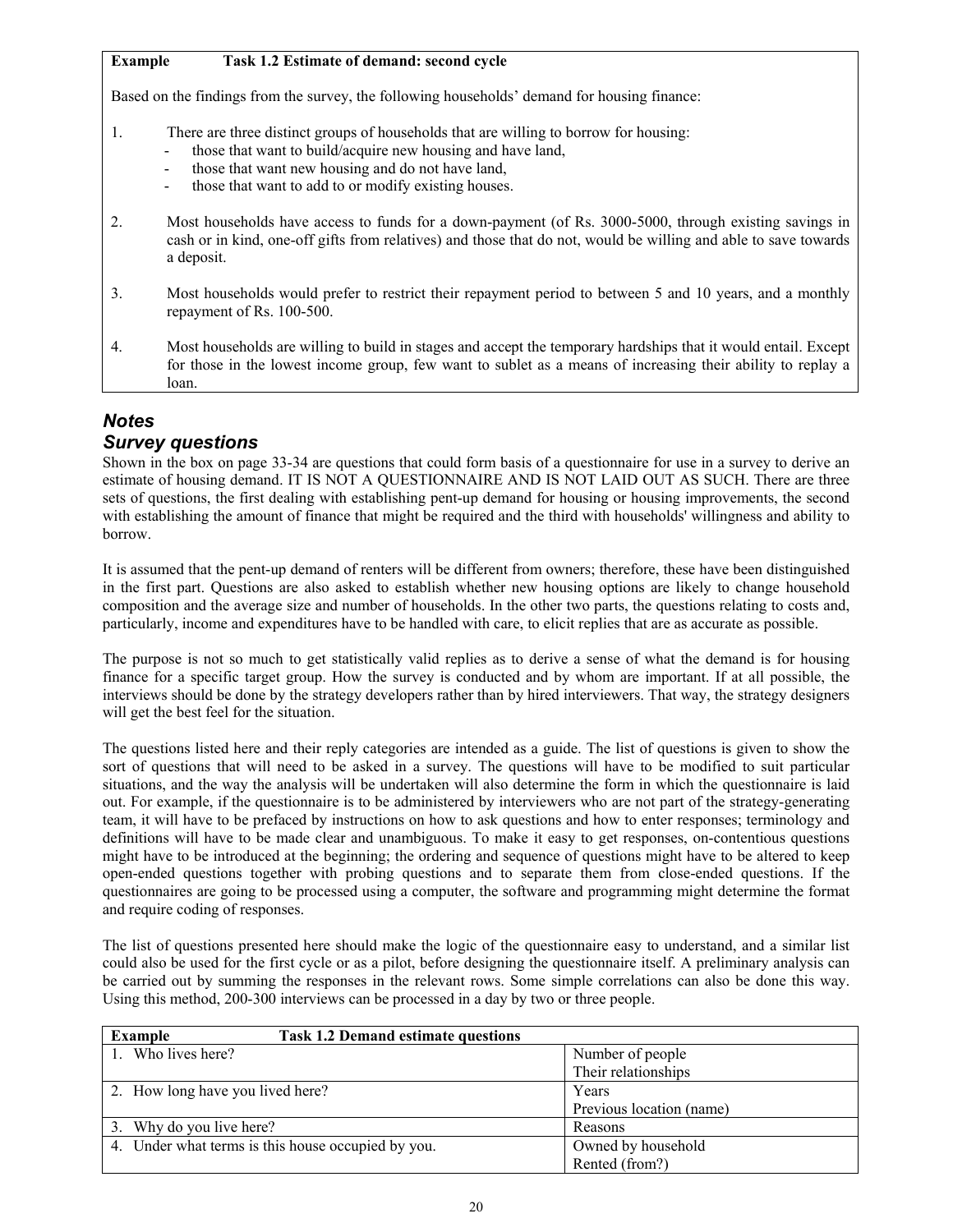|                                                                      | Rent-free (from?)                                      |
|----------------------------------------------------------------------|--------------------------------------------------------|
| 5. Do you consider your present housing to be satisfactory, both     | Yes (go to $23$ )                                      |
| where you live and whom you live with (household composition)?       | No                                                     |
| 6. Do you think improvements/additions would make your housing       | Yes (go to $7$ )                                       |
| satisfactory?                                                        | No, Why (go to 8)                                      |
| 7. What would you suggest as changes?                                | Improvements (go 10)                                   |
|                                                                      | Additions (go to 10)                                   |
|                                                                      | Household composition                                  |
| 8. Do you think a new/different house would provide satisfactory     | Yes (go to $9$ )                                       |
| housing?                                                             | No, Why (if also No to question 6, go to 23)           |
| 9. Describe such satisfactory housing.                               | Location (name/type)                                   |
|                                                                      | What sort                                              |
|                                                                      | Tenure                                                 |
| 10. Are you considering making such changes/moves?                   | Yes, When (go to 12)                                   |
|                                                                      | No $(go \t o 11)$                                      |
| 11. Why not?                                                         | Financial constraints                                  |
|                                                                      | Other reasons (list)                                   |
|                                                                      |                                                        |
| 12. How much do you think it will cost?                              | Amount (estimate or actual)<br>In cash                 |
| 13. How much of this do you have?                                    |                                                        |
|                                                                      | In other forms(detail)                                 |
| 14. How much more could you get?                                     | Source                                                 |
|                                                                      | Amount                                                 |
| 15. If the remainder were to be made available as a loan, would you  | Yes (go to $17$ )                                      |
| borrow it?                                                           | No (go to $16$ )                                       |
| 16. Why would you not borrow?                                        | Explain (go to 20)                                     |
| 17. How would you repay such a loan?                                 | From current income (go to 18)                         |
|                                                                      | From sale of assets (go to 20)                         |
|                                                                      | From new/extra income (go to 20)                       |
| 18. Do you currently save such an amount regularly?                  | Yes                                                    |
|                                                                      | If not, why not                                        |
| 19. How do you expect to be able to do so in the future?             | Explain                                                |
|                                                                      |                                                        |
| 20. Would you be willing to build/improve in stages                  | Yes, Which                                             |
|                                                                      | No, Why not                                            |
| 21. Would you be willing to let part of your house                   | Yes, to anyone                                         |
|                                                                      | Yes, but only to (name)                                |
|                                                                      | No, because (reasons)                                  |
| 22. Would your household be willing to contribute labour to building | Yes, What and when                                     |
| your house                                                           | N <sub>0</sub>                                         |
|                                                                      | Food                                                   |
| 23. What do you estimate your household's monthly expenditure is on  |                                                        |
|                                                                      | Housing, rent                                          |
|                                                                      | Housing, other                                         |
|                                                                      | Transport<br>Education                                 |
|                                                                      |                                                        |
|                                                                      | Entertainment                                          |
|                                                                      | Clothing                                               |
|                                                                      | Other                                                  |
|                                                                      | Saving<br>Indicate which                               |
| 24. If you wanted to, which of these expenditures could you reduce   |                                                        |
|                                                                      | By how much                                            |
| 25. What do you estimate your household's monthly income to be       | Income of household head                               |
|                                                                      | Incomes of Others (specify)                            |
| 26. Is this income?                                                  | Regular                                                |
|                                                                      | Assured                                                |
| 27. Do you have any savings in cash or in kind (jewelry, building    | Regular                                                |
| materials)                                                           | Total                                                  |
|                                                                      | Non-monetary                                           |
| 28. Have you borrowed money in the past                              | For what purpose                                       |
|                                                                      | From what source                                       |
|                                                                      | At what rate, terms<br>Is there any amount left unpaid |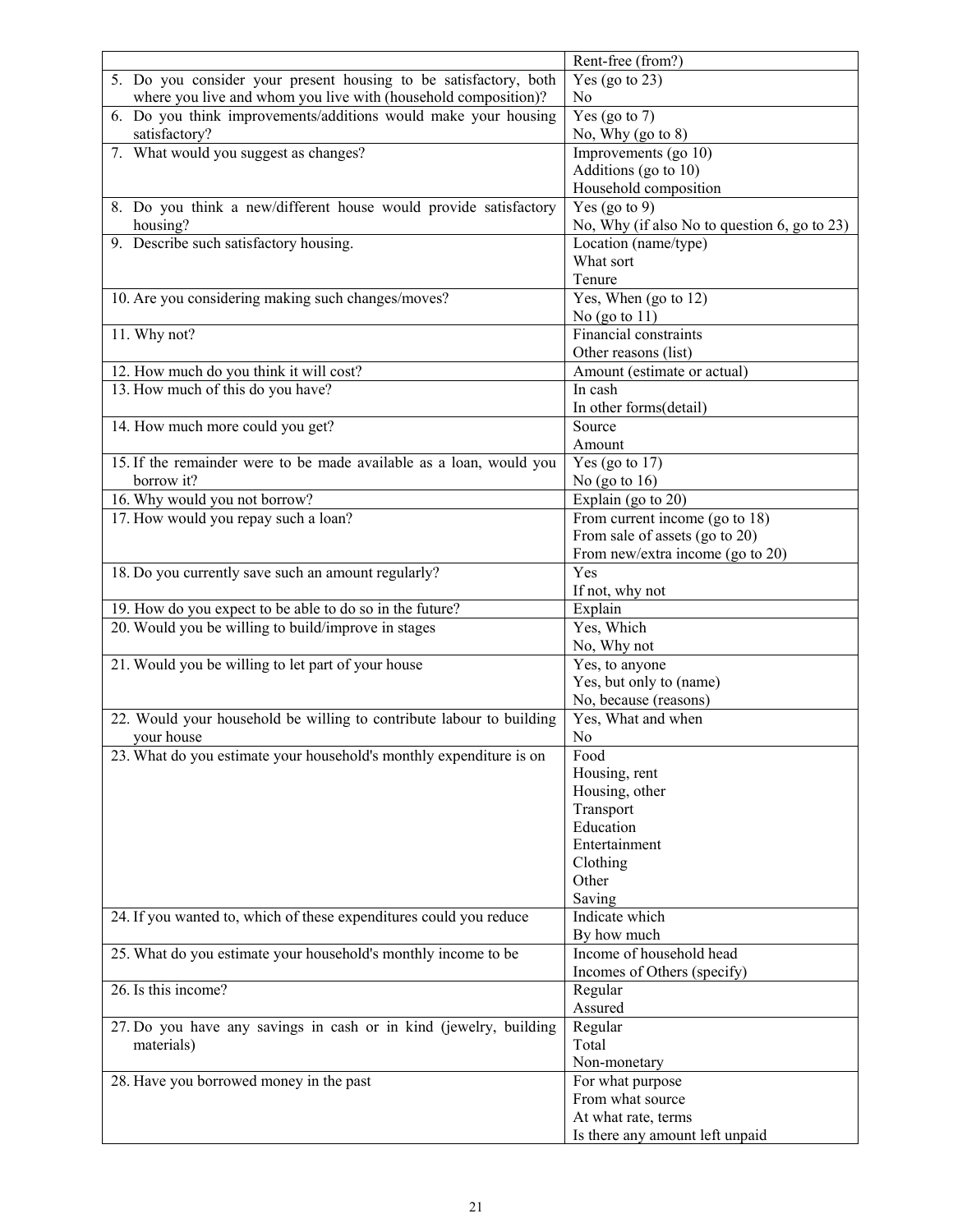# **Stage 2: APPRAISAL OF EXISTING SOURCES OF FINANCE**



Among low-income households, there are many who find the means to construct houses. It seems logical to see if the mechanisms used by these households can be extended to others in similar circumstances. As has been pointed out in the Introduction, the majority of low-income households do not use formal sources of finance for their house-building but resort to a number of other methods. Very little is known about these methods and how they work.

The task, therefore is first to find out what methods are currently being used and then to evaluate them to see if they can be incorporated in the housing-finance strategy.

Finding out about anything to do with money is complicated and tends to create a feeling of unease and mistrust among the respondents, particularly if their transactions are not quite straightforward and legal. Therefore, tact has to be used, and their confidence gained, in order to draw out the details.

# **Task 2.1 SURVEY CURRENTLY USED SOURCES OF FINANCING FOR HOUSE- BUILDING**

### *Objectives*

To identify the methods and sources currently used by the target groups for obtaining finance for building.

### *Issues*

What are the problems of obtaining information and identifying, measuring and evaluating existing sources? This is even more critical for the "informal" systems which provide 80 per cent or more of the finance for housing (see Notes: FINDING OUT HOW HOUSEHOLDS FINANCE CONSTRUCTION and WAYS OF FINANCING HOUSE-BUILDING).

# *Definitions*

**FORMAL**: This means any system that is legally instituted, registered and recognized by the public authorities. Its operations are usually subject to scrutiny, and reporting is required by applicable legislation. The formal "sector" consists of all the known and "visible" entities and enterprises, as opposed to the informal "sector" which is largely "invisible" because it is not subject to regulation and does not appear in official statistics.

**INFORMAL**: This means any system where the rules and regulations defining its operations have not been formally constituted but are based on custom and practice. As a result, it is also likely to be unofficial and unrecorded and, probably, not subject to legal codes. Informal has also been described as being the opposite of formal or its dual. In practice, the two are not isolated but are likely to exhibit a high degree of interaction and, probably, form a continuum.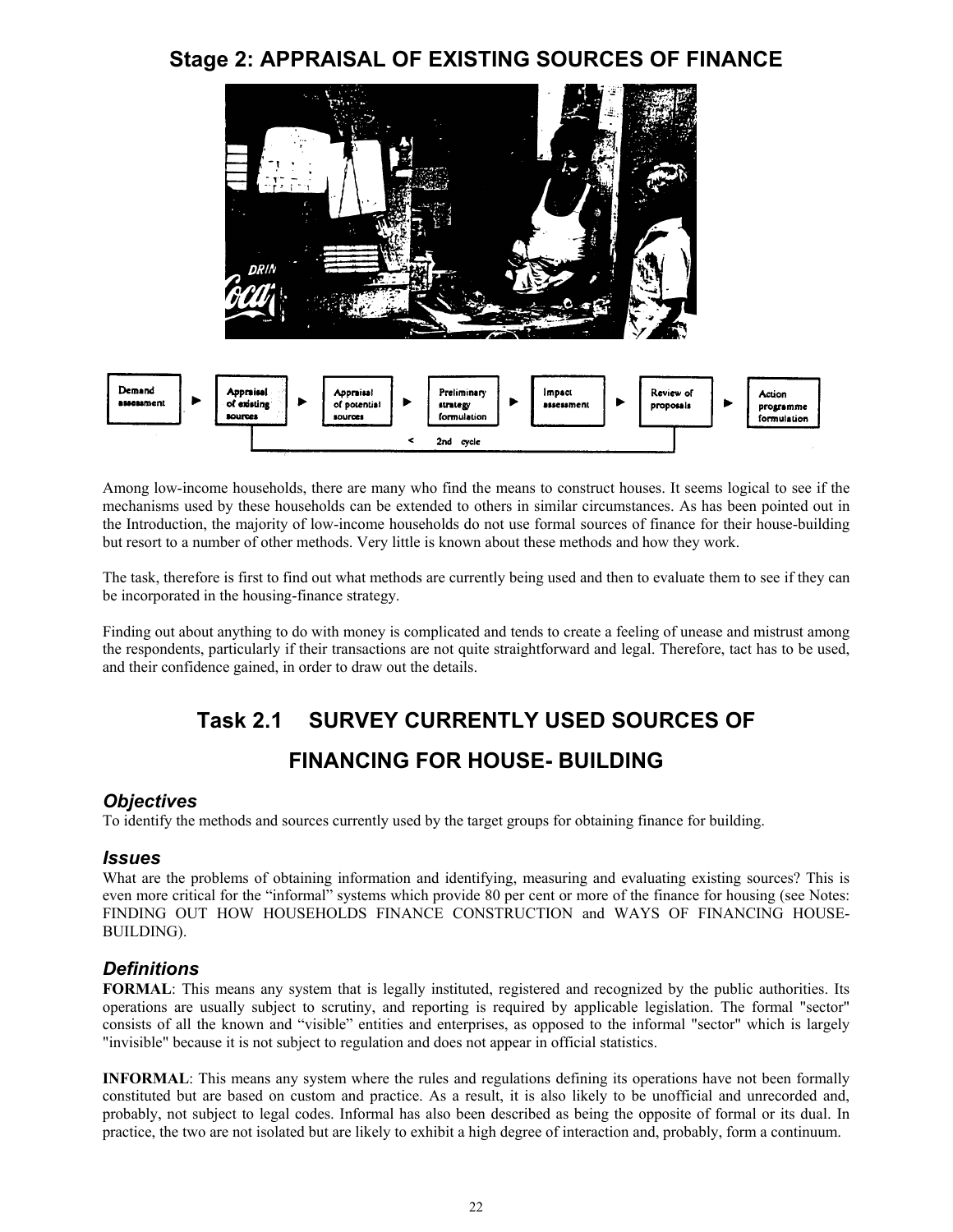**COLLATERAL**: This is a form of security afforded to the lender by the borrower, by pledging property as a guarantee for the repayment of money. Ideally, the value of the property so pledged should not be less than the amount borrowed, and the property, must be possessable and capable of being liquidated for cash by the lender.

**TERMS:** This refers to the rate of interest at which money is lent and the period over which it must be repaid. These may be fixed or varied during the loan period. Variable interest rates may nevertheless be "fixed" by relating them uniquely to another interest rate which may itself vary, such as the "base" rate set by the Central Bank. The period may also vary, for example, in order to keep the monthly payment amount small or constant.

**CONDITIONS:** This refers to all other requirements set by the lender and might relate, for example, to such things as down payments, possession of legal title, secure employment and nationality.

**DOWNPAYMENT:** This refers to the money that has to be paid as the first installment of a series of payments in a repayment scheme. , The down payment is seen as an additional security for the lender/seller, as proof of the buyer's/borrower's financial capacity and as proof of intention to go ahead with the transaction. Most housing-finance schemes do not lend for the whole amount of the property to be acquired, the difference being met by the borrower in the form of a down payment which is usually larger than the subsequent payments (often between 10 and 20 per cent of the total cost).

# *Method*

A chart should be drawn up with five columns, based on the one used in the Example to this Task. Columns should be labeled: Source; Terms; Conditions; Typical Loan Amount; and Capacity, respectively. The Terms column may be further subdivided into three columns headed Interest; Period; Collateral and Down payment, as in the example to this Task.

A list of all the main sources of financing house-building activities, whether formal or informal, should be made in the first column, under "Source." By "main" is meant those sources that are used by a large proportion of households or make a large impact on the total financing picture.

Against each source should be indicated the typical terms (column 2) and conditions (column 3) that apply. In column 4, the typical amount lent by the source should be indicated, either as a percentage of total value or as monetary figure or both. In the last column, an assessment of the capacity of this source should be given, either as number of loans, share of total requirement or total amount of money it could provide annually.

### *Information*

Unless a survey has been done recently, it will be necessary to undertake a survey that catalogues how households in the target group finance their house-building (see Notes: FINDING OUT HOW HOUSEHOLDS FINANCE CONSTRUCTION).

Where it is not possible to carry out a survey (even of the modest size indicated in the Notes), personal experience will have to be relied upon, supplemented by casual interviews with colleagues, neighbours etc.

### *Rule-of-Thumb*

There are no "rules-of-thumb", but see Notes: WAYS OF FINANCING HOUSE-BUILDING.

### *Example*

See Example on next page which summarizes the information produced for Task 2.1 in the first cycle. The secondcycle survey results are shown in the example following the Notes: FINDING OUT HOW HOUSEHOLDS FINANCE CONSTRUCTION.

### *Notes*

FINDING OUT HOW HOUSEHOLDS FINANCE CONSTRUCTION

Unless a survey has recently been done, it will be necessary to undertake one that catalogues how households in the target group finance their house-building. Such a survey should seek to identify all the main ways of financing housebuilding activities, whether formal or informal. Where time and resources permit, the survey should interview households that are building or have recently finished building houses. It is not necessary that the survey cover a (statistically) significant percentage of such households but, rather, that enough are contacted to ensure that the whole range of categories of households (Task 1.2) is covered: the number of households surveyed may be as few as 50 (as long as there are at least five households from each sub-group of your target group). It should be possible to undertake such a survey if about eight work-days are available, plus another day or two to analyse the results.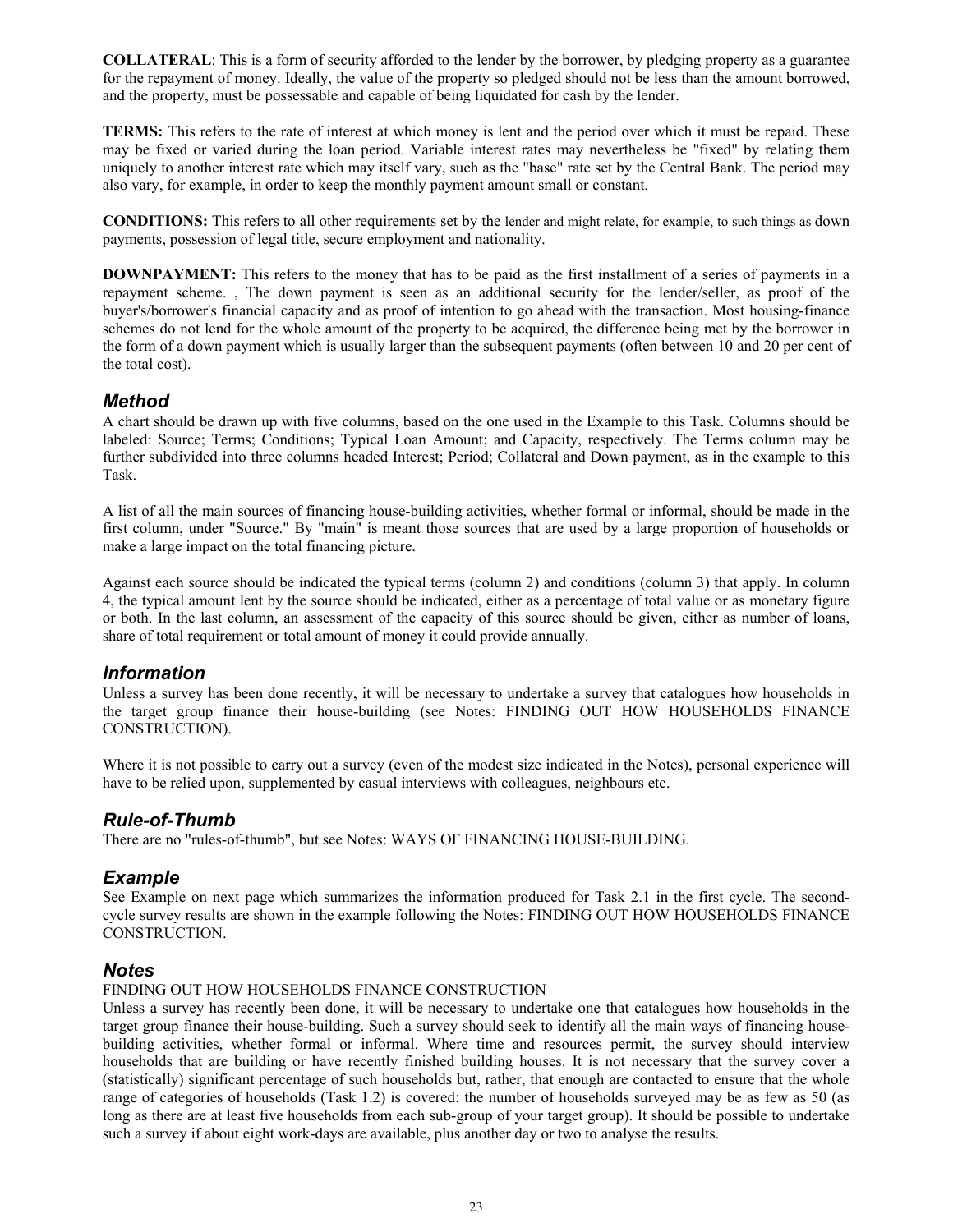|                       |                             |                   |                       |                           | <b>Example Task 2.1 Survey currently used sources of financing for house building</b>                                                                             |                                             |                                                                                                                                                                                                                                         |
|-----------------------|-----------------------------|-------------------|-----------------------|---------------------------|-------------------------------------------------------------------------------------------------------------------------------------------------------------------|---------------------------------------------|-----------------------------------------------------------------------------------------------------------------------------------------------------------------------------------------------------------------------------------------|
| Source of<br>finance  | Interest                    | Period<br>(Years) | Terms<br>Collateral   | Down<br>payment           | Conditions                                                                                                                                                        | Amount<br>of Typical<br>Loan (in<br>Rupees) | Assessment of Capacity                                                                                                                                                                                                                  |
| Relatives             | $\overline{0}$ .<br>nominal | $Inf - 10$        | social                | none                      | reciprocal<br>social<br>obligations                                                                                                                               | $10 -$<br>20,000                            | Most households should be able to call<br>upon some amount through this source,<br>and could account for 30 per cent or total<br>requirement                                                                                            |
| Employers             | $\overline{0}$ .<br>nominal | $5 - 10$          | none;<br>pension      | not<br>applicable         | be<br>must<br>a<br>full-<br>'permanent',<br>time employee of<br>some years standing<br>with at least 10<br>of<br>years<br>more<br>service<br>before<br>retirement | 20<br>30,000                                | Though widely available to those in<br>regular service, it is still discretionary.<br>There is no reason to suppose why all<br>those who 'qualify' $(20 -30)$ per cent of<br>target group) should not be able to utilize<br>this source |
| Material<br>suppliers | 0, 10                       | Up to $1$         | Personal<br>surety    | $20 - 50$ per<br>cent     | Must purchase all or<br>most materials from<br>one source                                                                                                         | $5 - 10,000$                                | This is more in the form or short-term<br>credit to ease cash-flow problems of<br>and most material<br>house-builders.<br>suppliers will extend such credit                                                                             |
| Committees            | $0$ to $20+$                | $1$ to $2$        | Social                | not<br>applicable         | must be a member<br>of a (work-related)<br>group                                                                                                                  | $3 - 5000$                                  | A form of ROSCA generally available<br>only to those in regular employment,<br>though it could be extended to others,<br>especially through/to women                                                                                    |
| <b>HBFC</b>           | $10 - 15$                   | 15<br>to<br>20    | Land<br>(title)       | $100$ per<br>cent of loan | loan amount cannot<br>exceed 50 per cent<br>of building cost;<br>title deeds of land<br>must be produced                                                          | up to<br>250,000                            | Despite<br>cumbersome<br>bureaucratic<br>procedures, this source<br>should be<br>available to all those who can meet its<br>terms and conditions                                                                                        |
| <b>Banks</b>          | $15 - 20$                   | $5 - 10$          | $land +$<br>guarantor | not<br>applicable         | must be<br>credit-<br>either<br>worthy;<br>through own record<br>with that bank or<br>through guarantors                                                          | no limit                                    | With the right connections, short-term<br>loans are generally available to those<br>who can provide collateral                                                                                                                          |
| Money<br>lenders      | 20<br>$200+$                | up to 3           | Personal<br>surety    | not<br>applicable         | must have a fixed<br>place or residence<br>and be known to<br>neighbours                                                                                          | no limit                                    | A useful and easily available source of<br>short-term finance but with crippling<br>rates or interest                                                                                                                                   |

# *Survey Questions*

The list of questions shown overleaf incorporates the questions and reply categories of Task 1.2. The Notes introducing the survey questions in Task 1.2 should be read first. It is assumed that only one survey will be carried out to find out about both demand and currently used sources. The questions relating to demand come from Task 1.2, and the additional questions shown here (questions 5 to 11) relate to the sources of finance used by the target households.

| <b>Task 2.1: Questionnaire</b><br><b>EXAMPLE</b>       |                                                           |  |  |
|--------------------------------------------------------|-----------------------------------------------------------|--|--|
| <b>Questions</b>                                       | <b>Reply categories</b>                                   |  |  |
| 1. Who lives here                                      | Number of people                                          |  |  |
|                                                        | Their relationships                                       |  |  |
| 2. How long have you lived here                        | Years                                                     |  |  |
|                                                        | Previous location (name)                                  |  |  |
| 3. Why do you live here                                | Reasons (location, building)                              |  |  |
| 4. Under what terms is this house occupied by your     | Owned by your household                                   |  |  |
| household                                              | Rented (from?)                                            |  |  |
|                                                        | Rent-free (from?)                                         |  |  |
| 5. Under what terms is this land occupied by your      | Owned by you (as part of the house)                       |  |  |
| household                                              | Rented (from?)                                            |  |  |
|                                                        | Rent-free (from?)                                         |  |  |
| 6. When was this house built, and how much did it cost | Date (guess/actual?)                                      |  |  |
|                                                        | Cost (guess actual?)                                      |  |  |
| 7. In building the house who made decisions or was     | Designing                                                 |  |  |
| responsible for the various aspects                    | Financing, paid for it                                    |  |  |
|                                                        | Construction                                              |  |  |
|                                                        | For each, indicate (household, contractor, previous user, |  |  |
|                                                        | institution)                                              |  |  |
| 8. What was originally constructed                     | Draw/describe                                             |  |  |
| 9. What additions have been made, when, by whom and    | Describe/draw                                             |  |  |
| at what cost                                           |                                                           |  |  |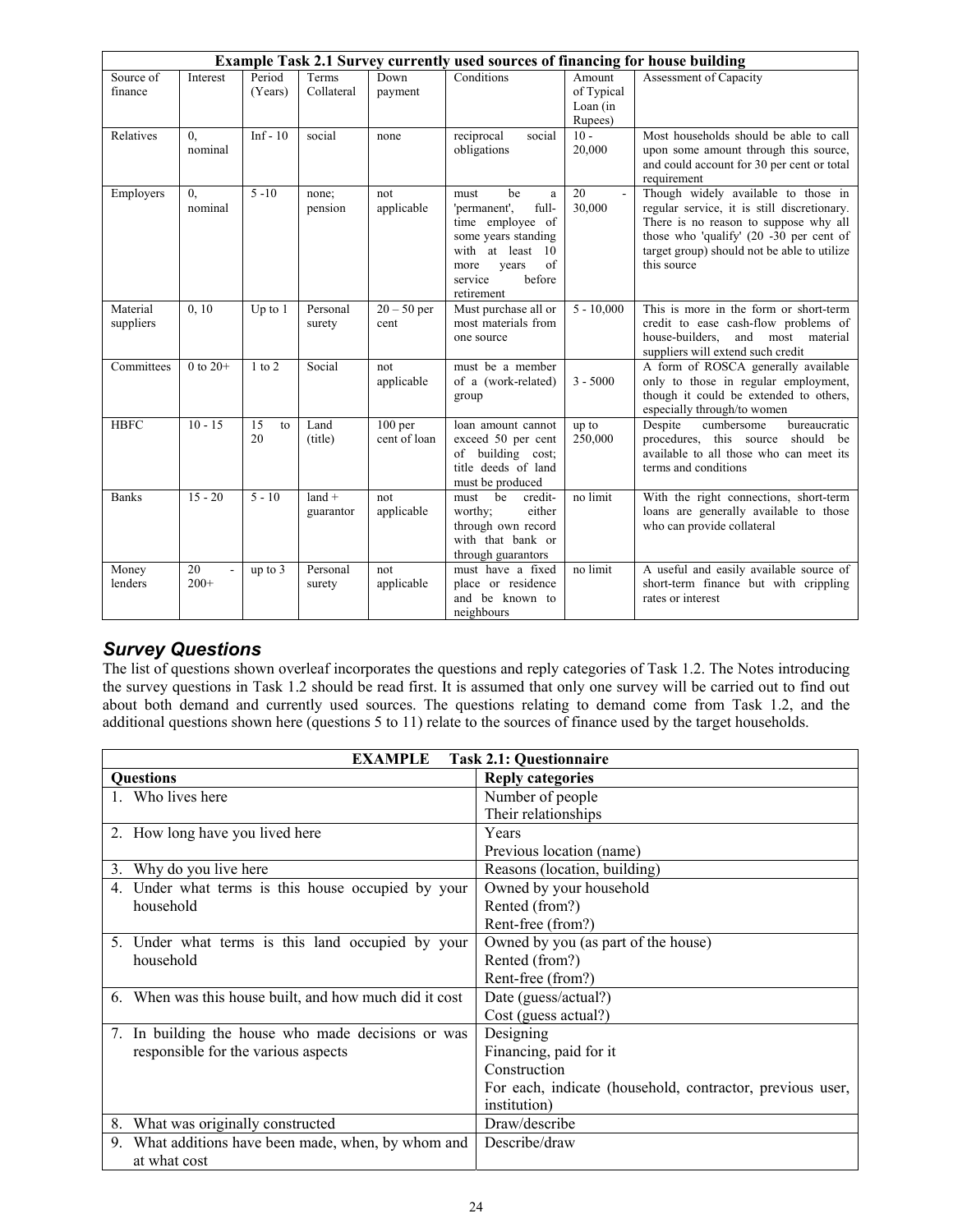| 10. For anything paid for by you, what was the source of<br>the funds         | List, for each source (prior savings, current income, sale<br>of assets, loans, other) |
|-------------------------------------------------------------------------------|----------------------------------------------------------------------------------------|
|                                                                               | Amount, how obtained                                                                   |
| 11. What are the details of each loan                                         | List for each loan: amount, rate of interest, period,                                  |
|                                                                               | conditions, current status of loan                                                     |
| 12. Do you consider your housing to be satisfactory now,                      | Yes (go to $30$ )                                                                      |
| both where you live and whom you live with                                    | No (go to $13$ )                                                                       |
| (household composition)                                                       |                                                                                        |
| 13. Do you think. improvements/additions would make                           | Yes (go to $14$ )                                                                      |
| your housing satisfactory                                                     | No, Why (go to $15$ )                                                                  |
| 14. What would you suggest as changes                                         | Improvements (go to 17)                                                                |
|                                                                               | Additions (go to 17)                                                                   |
|                                                                               | Household composition (go to 17)                                                       |
| 15. Do you think. a new/different house would provide<br>satisfactory housing | Yes (go to $16$ )                                                                      |
| 16. Describe such satisfactory housing                                        | No, Why (if also No to 13, go to 30)<br>Where located                                  |
|                                                                               | What sort                                                                              |
|                                                                               | Tenure                                                                                 |
| 17. Are you considering making such changes/moves?                            | Yes, When (got to $19$ )                                                               |
|                                                                               | No $(go \t o \t 18)$                                                                   |
| 18. Why not? What are the constraints?                                        | Financial                                                                              |
|                                                                               | Others(list)                                                                           |
| 19. How much do you think it will cost                                        | Amount (estimate/actual)                                                               |
| 20. How much of this do you have                                              | In cash                                                                                |
|                                                                               | In other forms (detail)                                                                |
| 21. How much more could you get                                               | Source/amount                                                                          |
| 22. If the remainder were to be made available as a loan,                     | Yes (go to $24$ )                                                                      |
| would you borrow it                                                           | No $(go \t o 23)$                                                                      |
| 23. Why would you not borrow                                                  | Explain (go to 27)                                                                     |
| 24. How would you repay a loan                                                | From current income (max monthly amount, go to 27)                                     |
|                                                                               | From sale of assets (list max amounts, go to 27)                                       |
|                                                                               | From new/extra income (list max amounts, go to 27)                                     |
| 25. Do you currently save such an amount regularly                            | Yes                                                                                    |
|                                                                               | If not, why not                                                                        |
| 26. How do you expect you will do so in the future                            | Explain                                                                                |
| 27. Would you be willing to build/improve in stages                           | Yes, Which                                                                             |
|                                                                               | No, Why not                                                                            |
| 28. Would you be willing to let part of your house                            | Yes to any one                                                                         |
|                                                                               | Yes, but only to (indicate who)                                                        |
|                                                                               | No, because (reasons)                                                                  |
| 29. Would your household be willing to contribute                             | Yes, What and when                                                                     |
| labour to building your house                                                 | N <sub>0</sub>                                                                         |
| 30. What do you estimate your household's monthly                             | Food                                                                                   |
| expenditure is on                                                             | Housing, rent                                                                          |
|                                                                               | Housing, other                                                                         |
|                                                                               | Transport                                                                              |
|                                                                               | Education                                                                              |
|                                                                               | Entertainment                                                                          |
|                                                                               | Clothing                                                                               |
|                                                                               | Other                                                                                  |
|                                                                               | Saving                                                                                 |
| 31. What do you estimate your household's monthly                             | Income of household head                                                               |
| income to be                                                                  | Incomes of others (specify)                                                            |
| 32. Is this income                                                            | Regular                                                                                |
|                                                                               | Assured                                                                                |
| 33. Do you have any savings in cash or in kind (jewelry,                      | Regular<br>Total                                                                       |
| building materials)                                                           | Non-monetary                                                                           |
| Have you borrowed money in the past<br>34.                                    | For what purpose                                                                       |
|                                                                               | From what source                                                                       |
|                                                                               | At what rate, terms                                                                    |
|                                                                               | Is there any amount left unpaid                                                        |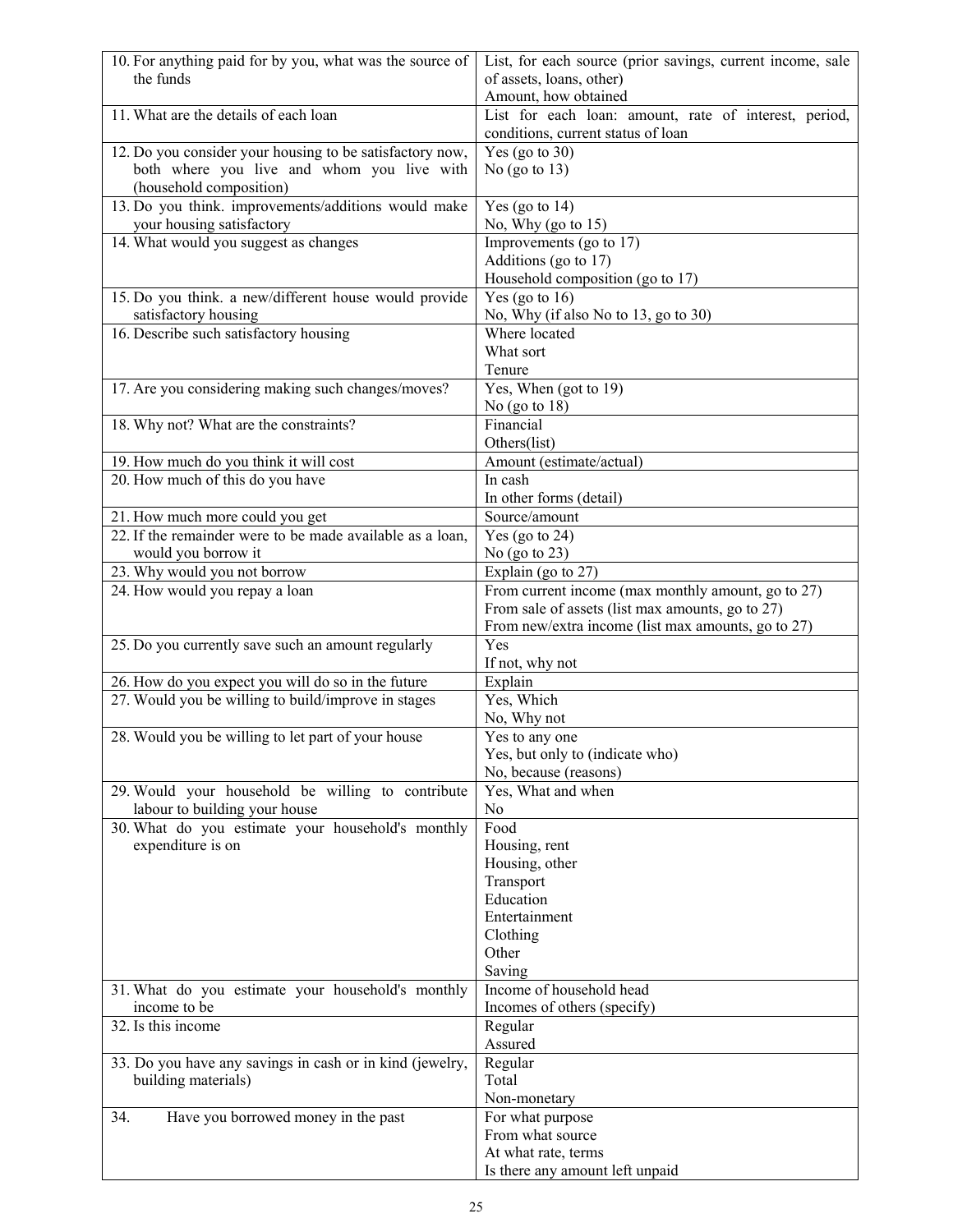On the pages 45-48, the list of questions from the questionnaire is shown, with a summary of the responses filled in. These responses can be analysed, including cross-tabulation where appropriate, to give an indication of the methods currently used to finance house- building by the target group as well as the demand for different types of housing and housing finance.

| <b>Example Task 2.1 Second cycle survey</b>                                                     |                                                                                                                                        |                            |                               |                                                                                                                                                                                                                                                                                                                                                                                                               |                |                 |                   |
|-------------------------------------------------------------------------------------------------|----------------------------------------------------------------------------------------------------------------------------------------|----------------------------|-------------------------------|---------------------------------------------------------------------------------------------------------------------------------------------------------------------------------------------------------------------------------------------------------------------------------------------------------------------------------------------------------------------------------------------------------------|----------------|-----------------|-------------------|
| 1. Who lives here                                                                               | Number of people<br>Their relationships                                                                                                | or household head)         |                               | Ranged from I to 15+, Average 7.2. Less than 10 per cent<br>fewer than 2 persons. The majority were nuclear families with<br>one to five close relatives (daughter-in-law, parent or sibling                                                                                                                                                                                                                  |                |                 |                   |
| 2. How long have you<br>lived here                                                              | Years<br>Previous location<br>(name)                                                                                                   |                            | between 5 and 25 years ago    | Approximately 1/3 born in the same locality, 1/3 another<br>locality in the same city, and 1/3 have migrated to the city                                                                                                                                                                                                                                                                                      |                |                 |                   |
| 3. Why do you live here                                                                         | Reasons (location,<br>building)                                                                                                        |                            |                               | The majority (87 per cent) said because they had been able to<br>find the land there (most had also applied/sought land<br>elsewhere but had been unsuccessful), many also cited<br>presence or relatives or kinsmen                                                                                                                                                                                          |                |                 |                   |
| 4. Under what terms is<br>this house occupied by<br>your household                              | Owned by your<br>household<br>Rented (from?)<br>Rent-free (from?)                                                                      |                            | or their employment)          | 68 per cent owned their housing units<br>22 per cent rented their houses (2/3 from private landlords)<br>10 per cent lived rent-free (the majority being housed as part                                                                                                                                                                                                                                       |                |                 |                   |
| 5. Under what terms is<br>this land occupied by<br>your household                               | Owned by you (as part<br>of the house)<br>Rented (from?)<br>Rent-free (from?)                                                          | As above                   |                               |                                                                                                                                                                                                                                                                                                                                                                                                               |                |                 |                   |
| 6. When was this house<br>built, and how much<br>did it cost                                    | Date (guess/actual?)<br>Cost (guess/actual?)                                                                                           |                            | or quality or square footage) | 19 per cent less than 5 years ago, 21 per cent 5 to 10 years, 40<br>per cent 11 to 40 years and 20 per cent pre-1947<br>Most households put a value of about Rs.70,000 on a two-<br>room house, but actual costs of construction varied from<br>Rs.20,000 to Rs.155,000 (without a close correlation in terms                                                                                                 |                |                 |                   |
| 7. In building the house<br>who made decisions<br>or was responsible for<br>the various aspects | Designing<br>Financing, paid for it<br>Construction<br>For each, indicate<br>(household, contractor,<br>previous user,<br>institution) | could find")               | calculating percentages)      | The majority (78 per cent) said the head of household, and<br>another 28% said head with builder/contractor<br>Almost all said the head of household<br>Most felt no construction decisions had been made ("We built<br>the way everybody builds") but admitted that contractors had<br>suggested/influenced choice or materials ("We used what we<br>(Note: All or the above exclude 'Don't know' answers in |                |                 |                   |
| 8. What was originally<br>constructed                                                           | Draw/describe                                                                                                                          | than five rooms.           |                               | 3/4 of the houses (73 per cent) had been built as one-room or<br>two-room, single storey units, with front and back yards. The<br>rest were with more rooms; very few (3 per cent) had more                                                                                                                                                                                                                   |                |                 |                   |
| 9. What additions have<br>been made, when and<br>by whom and at what<br>cost                    | Describe, draw                                                                                                                         |                            |                               | About 67 per cent had made substantial changes to original<br>design: mostly by cost adding rooms or enclosing verandahs                                                                                                                                                                                                                                                                                      |                |                 |                   |
| 10. For anything paid for<br>by you, what was the<br>source of the funds                        | List, for each<br>source(prior savings,<br>current income, sale or<br>assets, loans, other)<br>Amount, how obtained                    |                            |                               | Over 90% used all of the following: prior savings (including<br>inheritance), current income, sale or assets (mostly land and<br>jewelry), loans (mostly from relatives and from pension<br>funds). 12% borrowed money from the House Building<br>Finance Corporation (none exclusively).                                                                                                                     |                |                 |                   |
| 11. What are the details of                                                                     | List for each<br>loan:                                                                                                                 | Loan<br>Source:            | Relatives                     | Employers                                                                                                                                                                                                                                                                                                                                                                                                     | <b>HBFC</b>    | <b>Banks</b>    | Inform<br>al      |
| each loan                                                                                       | amount, rate of interest,<br>period,<br>conditions,                                                                                    | Interest:                  | None                          | $0 - 10\%$                                                                                                                                                                                                                                                                                                                                                                                                    | 15%            | 8-15%           | $20 -$<br>$120\%$ |
|                                                                                                 | current status of loan                                                                                                                 | Condition                  | None                          | long<br>service                                                                                                                                                                                                                                                                                                                                                                                               | Various        | Employee        | Short<br>Term     |
|                                                                                                 |                                                                                                                                        | Current<br>Status:         | 67% paid<br>off               | 45% paid<br>off                                                                                                                                                                                                                                                                                                                                                                                               | 8% paid<br>off | 25% paid<br>off | 90%<br>paid off   |
| 12. Do you consider your<br>housing to be<br>satisfactory now, both                             | Yes<br>No                                                                                                                              | 68 per cent<br>32 per cent |                               |                                                                                                                                                                                                                                                                                                                                                                                                               |                |                 |                   |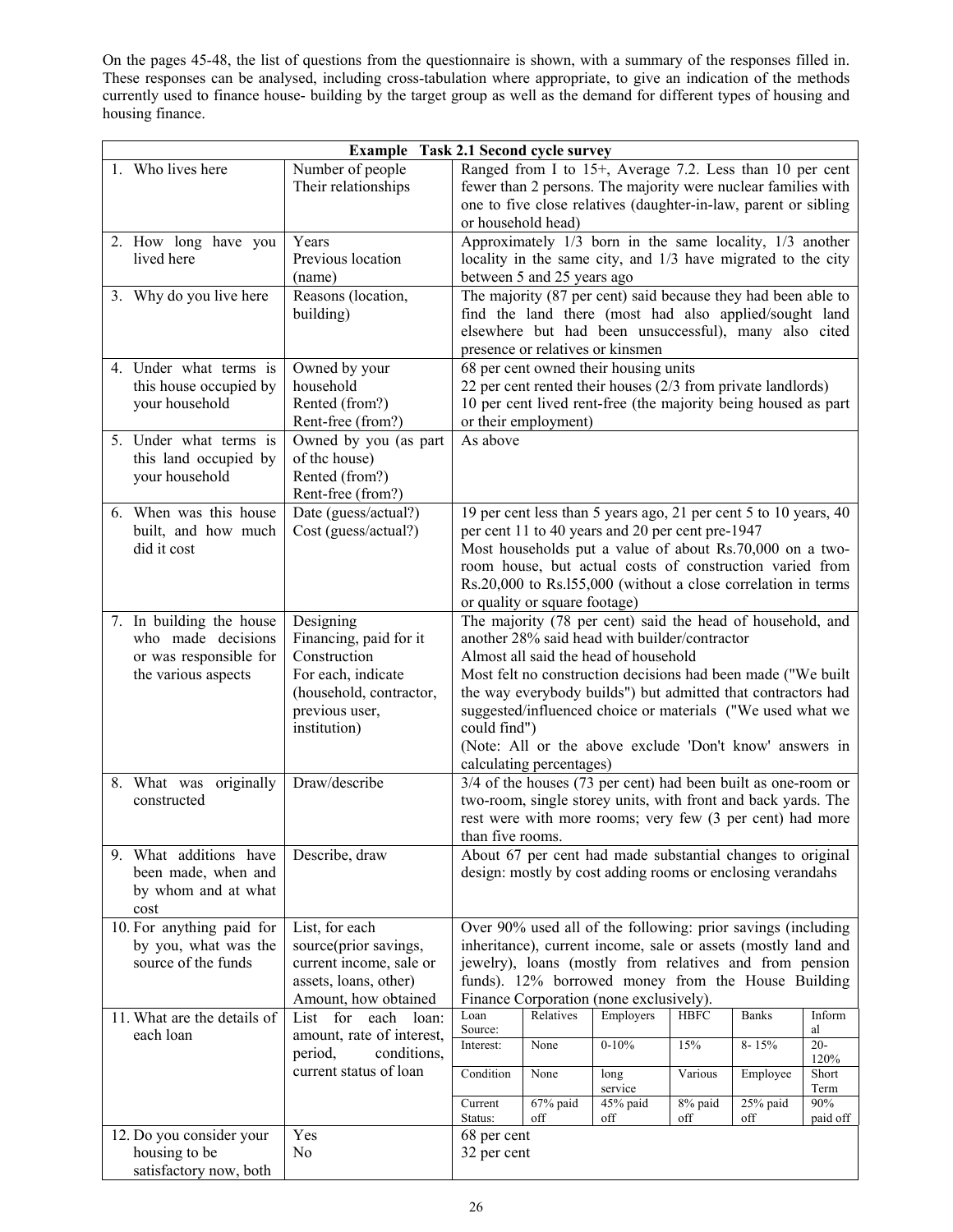| where you live and                             |                           |                                                                                                       |
|------------------------------------------------|---------------------------|-------------------------------------------------------------------------------------------------------|
| who you live with                              |                           |                                                                                                       |
| (household                                     |                           |                                                                                                       |
| composition)                                   | Yes                       |                                                                                                       |
| 13. Do you think<br>improvements/              | No, why                   | 85 per cent (of No respondents to Q.12)<br>15 per cent (of No respondents to Q.12). Mainly because of |
| additions would make                           |                           | location or tenure                                                                                    |
| your housing                                   |                           |                                                                                                       |
| satisfactory                                   |                           |                                                                                                       |
| would<br>14. What<br>you                       | Improvements              | Over 90 per cent suggested improved services, mainly water                                            |
| suggest as changes                             | Additions                 | supply and drainage                                                                                   |
|                                                | Household composition     | Over 90 per cent suggested additional rooms or space                                                  |
|                                                |                           | About 15 per cent would prefer to have existing household                                             |
|                                                |                           | split into two or more                                                                                |
| 15. Do you think a                             | Yes                       | 100 per cent (of No respondents to $Q.13$ )                                                           |
| new/different house                            | No, why                   | Some expressed difficulty/expense of obtaining such a house                                           |
| would provide                                  |                           |                                                                                                       |
| satisfactory housing                           |                           |                                                                                                       |
| 16. Describe such                              | Where located             | Closer to work (mostly central area)                                                                  |
| satisfactory housing                           | What sort                 | Self-contained (mostly from those who share facilities)                                               |
| 17. Are you considering                        | Tenure<br>Yes, When       | Owner-occupied<br>Under 5 per cent, most said as soon as possible                                     |
| making such                                    | N <sub>0</sub>            |                                                                                                       |
| changes/moves                                  |                           |                                                                                                       |
| 18. Why not? What are                          | Financial                 | Over 90 per cent                                                                                      |
| the constraints?                               | Others(list)              | Main reason cited was impossibility of finding such a house                                           |
| 19. How much do you                            | Amount                    | Estimates ranged from Rs.70,000 to Rs.150,000                                                         |
| think it will cost                             | (estimate/actual)         |                                                                                                       |
| 20. How much of this do                        | In cash                   | Most said between Rs.3000 and Rs.15,000                                                               |
| you have                                       | In other forms (detail)   | Main form was jewelry, the other was loans to relatives                                               |
| 21. How much more                              | Source/amount             | Estimates ranged from $Rs.5,000$ to $Rs.50,000$ , mainly from                                         |
| could you get                                  |                           | relatives or employers                                                                                |
| 22. If the remainder were                      | Yes                       | Most                                                                                                  |
| to be made available                           | N <sub>0</sub>            | Very few                                                                                              |
| as a loan, would you<br>borrow it              |                           |                                                                                                       |
| 23. Why would you not                          | Explain                   | Worried about repayments/defaults                                                                     |
| borrow                                         |                           |                                                                                                       |
| 24. How would you repay                        | From current income       | All said they could repay between Rs.100 to Rs.500                                                    |
| a loan                                         | (max monthly amount)      |                                                                                                       |
|                                                | From sale of assets (list | Most felt able to raise between Rs.5000 to Rs.50,000                                                  |
|                                                | max amounts)              |                                                                                                       |
|                                                | From new/extra income     | Almost half the respondents felt they could earn an extra 10 to                                       |
|                                                | (list max amounts)        | 50 per cent income                                                                                    |
| 25. Do you currently save                      | Yes                       | 10 per cent                                                                                           |
| such<br>an<br>amount                           | If not, why not           | Main response related to lack of incentive, difficulty of access                                      |
| regularly                                      |                           | to institutions, insecurity                                                                           |
| 26. How do you expect<br>you will do so in the | Explain                   | Most said that in the past, when they had to, they had<br>managed somehow                             |
| future                                         |                           |                                                                                                       |
| 27. Would you be willing                       | Yes, Which                | Majority, one or two room/s at a time                                                                 |
| build/improve in<br>to                         | No, Why not               | Some felt that they could make an effort only once                                                    |
| stages                                         |                           |                                                                                                       |
| 28. Would you be willing                       | Yes to anyone             | Most of the low-income groups                                                                         |
| to let part of your                            | Yes, but only to          | Prefer not to rent to relations                                                                       |
| house                                          | (indicate who)            | Mostly those with high incomes, worried about lack of                                                 |
|                                                | No, because (reasons)     | privacy                                                                                               |
| 29. Would your household                       | Yes, What and when        | Majority said they would contribute manual labour, outside                                            |
| be willing to                                  | No                        | working hours                                                                                         |
| contribute labour to                           |                           | Only those who felt they were too old/inform declined                                                 |
| building your house                            |                           |                                                                                                       |
| 30. What do you estimate                       | Food                      | 45-60 per cent                                                                                        |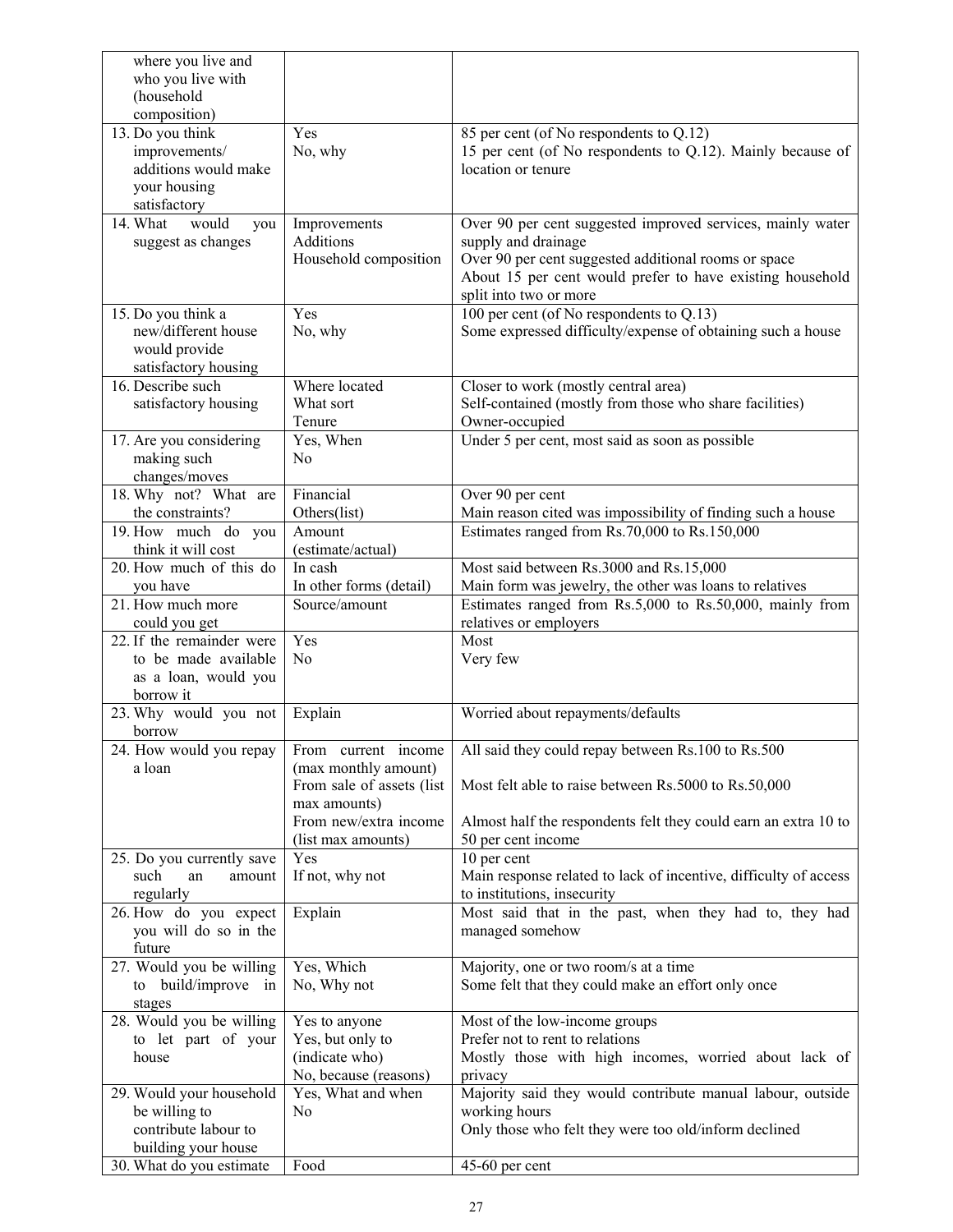| your household's         | Housing, rent       | $15-20$ per cent                                              |
|--------------------------|---------------------|---------------------------------------------------------------|
| monthly expenditure      | Housing, other      | 10-10 per cent                                                |
| is on                    | Transport           | 5-10 per cent                                                 |
|                          | Education           | 5-10 per cent                                                 |
|                          | Entertainment       | 5-10 per cent                                                 |
|                          | Clothing            | $5 - 10$ per cent                                             |
|                          | Other               | $10-20$ per cent                                              |
|                          | Saving              | $0-5$ per cent                                                |
| 31. What do you estimate | Income of household | Rs.1000 to Rs.2500                                            |
| your household's         | head                |                                                               |
| monthly income to be     | Incomes of others   | Rs.1000 to Rs.2000 (mostly earnings of eldest son)            |
|                          | (specify)           |                                                               |
| 32. Is this income       | Regular             | 85 per cent                                                   |
|                          | Assured             | 75 per cent                                                   |
| 33. Do you have any      | Regular             | 60 per cent made some savings regularly                       |
| savings in cash or in    | Total               | Amount ranged from Rs.1000 to Rs.20,000                       |
| kind (jewelry,           | Non-monetary        | Amount estimated from Rs.5000 to Rs.50,000                    |
| building materials)      |                     |                                                               |
| 34. Have you borrowed    | For what purpose    | Is there any amount left unpaid. All had borrowed, mostly for |
| money in the past        | From what source    | short term requirements, weddings, illnesses                  |
|                          | At what rate, terms | Mostly from relatives                                         |
|                          | Are there debts     | Usually without interest, over undefined periods              |
|                          | outstanding         | Almost 20% had debts outstanding; many were unsure about      |
|                          |                     | their indebtedness situation                                  |

# *Notes Ways of financing house building*

For the overwhelming majority of households, finance for house-building comes from a variety of sources, and each household puts together the best combination it can (see example on p.51). The package is likely to combine a range of sources, both formal and informal. The higher the income level, the greater the contribution of formal sources is likely to be. However, it must be kept in mind that, overall, formal sources of housing finance provide, perhaps, between 20 and 30 per cent of the total housing finance: the rest comes from informal sources.

The most likely informal sources of funds for initial construction are shown below:

- (a) The biggest single source of funds is savings out of current income. Occasional surpluses, particularly when incomes are variable, are used to purchase building materials, and the progress of construction will depend on these margins. A study of a low- income area in Bangkok shows the time taken to complete houses built in this way to vary between 4 and 12 years.
- (b) The second most quoted source is loans from friends and relatives, mainly from members of the extended family. The terms of such loans are imprecise, and interest seems not to be charged, although it has been reported that "social obligations" are incurred. There is clearly a limit to such a process. An extended family of, for example, 20 people may be able to subscribe to two or three loans but it will not be able to go much beyond this and house the majority of its members.
- (c) The next and somewhat similar source is loans from employers and from colleagues at work. A difference in this case is that interest is likely to be charged and the loan may be related to continuing employment.
- (d) There is the selling (or pledging at a pawnshop) of assets that have been previously accumulated such as jewelry or personal possessions. There can also be the sale of land or livestock.
- (e) There is some recourse to moneylenders, but very high interest rates, short repayment periods and robust methods of collection limit the use of this source to situations of urgent need.
- (f) There are the informal savings groups, sometimes known as rotating savings and credit associations (ROSCAs), that are described in box 10. Although they raise small amounts for short periods they are of interest in that they resemble, in some ways, the early associations that became building Societies. Whereas the sums raised by ROSCAs are rarely likely to be enough for the recipient to construct a house, they are very frequently cited as the source of funds where construction is incremental or where most of the construction is through self-help or without recourse to actual money.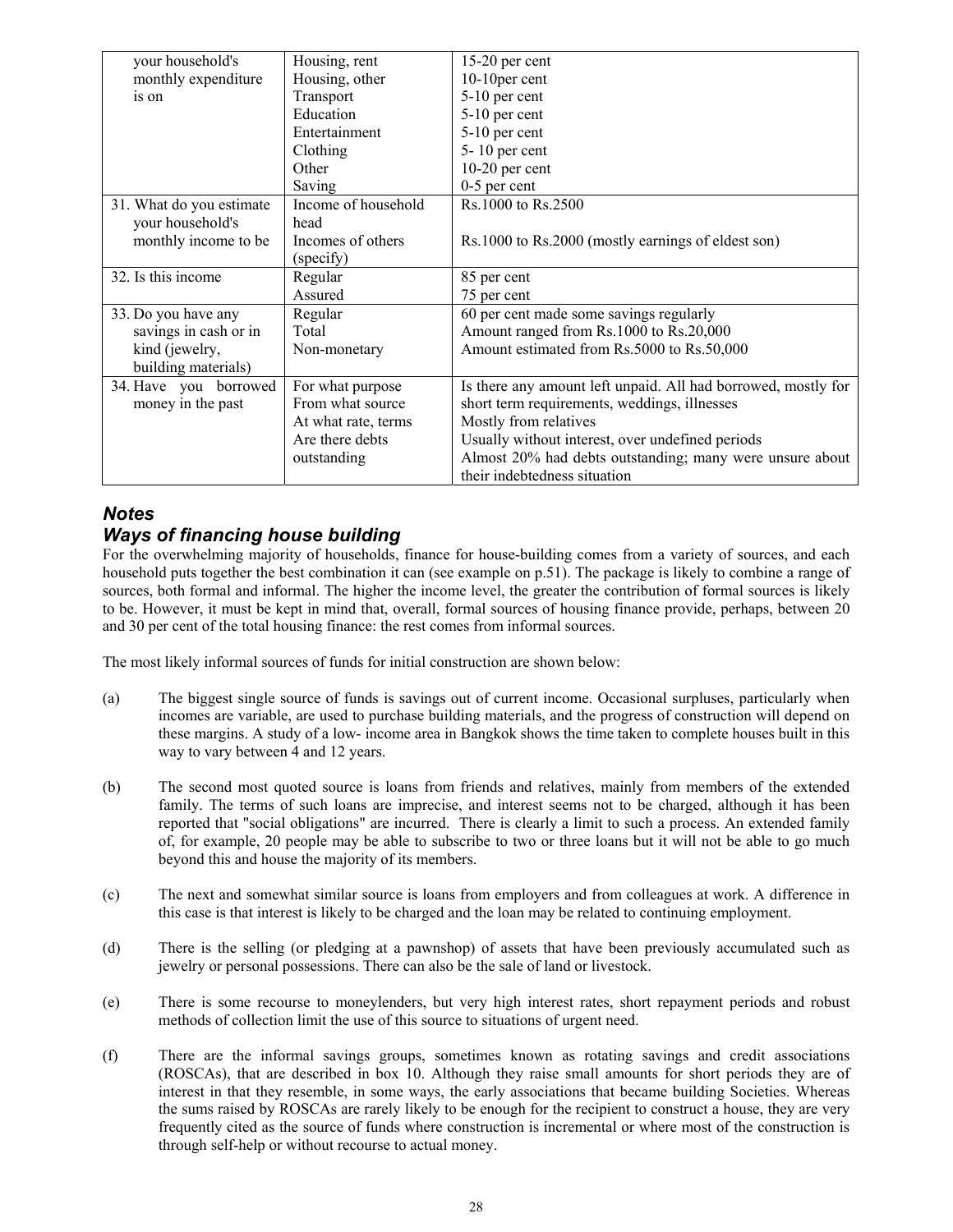#### **Box10. Rotating savings and credit associations\***

Rotating savings and credit associations (ROSCAs) are a popular form of informal finance. They have various aliases: *tanda* in Mexico, *pasanaku* in Bolivia, *san* in the Dominican Republic, *syndicate* in Belize, *gamaiyah* in Egypt, *isusu* in Nigeria, *susu* in Ghana, *tontine* in Niger, *hagbad* in Somalia, *xitique* in Mozambique, *arisan* in Indonesia*, paluwagan* in the Philippines, *chit fund* in India and Sri Lanka, *committees* in Pakistan, *pia huey* in Thailand, *hue* in China, *kye* in Korea, and *ko* in Japan.

ROSCAs intermediate in the most basic way. A small number of individuals, typically 6 to 40, form a group and select a leader who periodically collects a given amount (a share) from each member. The money collected (the fund) is then given in rotation to each member of the group. In some countries, such as India and Cameroon, ROSCAs have evolved into formal banks.

Three types of ROSCA are found in many countries. In common ROSCAs, the leader receives no special consideration (other than possibly getting the first fund). Commission ROSCAs pay their leaders, who in return may assume liability for defaults. Promotional ROSCAs are used by merchants to sell goods, especially consumer durables.

Loans are interest free in most common ROSCAs; the amount received is equal to the total paid in by the member. More sophisticated ROSCAs may allocate funds on the basis of discount bids, a practice common in China, India, Thailand and some parts of West Africa. The winner is the person willing to accept the largest reduction in share payment from other participants in return for receiving the next fund. All participants in a commission ROSCA, except the leader, pay for the right to participate and receive less than they contribute.

Recent research in Bolivia showed that one third to one half of all adults living in urban areas often participated in ROSCAs and that their ROSCA payments amounted, on average, to about one sixth of their salaries. These associations were even found among employees of formal financial intermediaries. Despite hyperinflation and poor loan recovery by formal lenders, Bolivians reported few problems in their ROSCA. Studies show that a relatively high proportion of those with steady incomes in Cameroon, India and Sri Lanka often participated in ROSCAs. These associations have also been reported amongst employees of the central banks of Belize. Bolivia, the Dominican Republic, and the Philippines.

The popularity of ROSCAs among low- and middle-income groups shows that people like to save, even under trying circumstances. The Bolivian research showed that more than 90 per cent of the people interviewed joined ROSCAs primarily because they wanted to save more and felt that membership forced them to do so.

\* From: *The World Development Report 1989*, Washington, D.C. The World Bank, 1989

In raising relatively large sums in this way from a variety of sources, people in developing countries are showing great resourcefulness and enterprise. The advantages of these methods are that there are few forms to fill in, and procedures are simple to follow and there are few or no eligibility criteria. However, there are also many disadvantages. The amounts are small and from a number of different sources. The loan terms might not be recorded, so that conditions of repayment and interest charges are uncertain. It seems, at least, probable that the overall conditions to the borrower are less favourable than would be those of a single loan from a formal institution on stated terms and at a market rate of interest.

#### **Example Task 2.1 Second-cycle survey**

#### Mr. Abdul

There are five persons in Mr. Abdul's household - his wife and two children, and his mother - and their income averages just over Rs.2000 per month. They moved here some seven years ago from rental accommodation near the city. The land for the house was given to Abdul's wife by her parents as part of her dowry about 15 years ago. At that time the land was outside the Metropolitan Area, and was unserviced. In any case, the Abduls were unable to afford any construction, and the plot lay vacant. Later, when the Metropolitan area was extended, and electricity became available nearby, Abdul took a 12-year interest-free loan from his employer and built his two rooms, kitchen and bathroom. The loan equaled about 60 per cent of the cost; the rest came from the sale of his wife's jewelry (30 per cent) and borrowings from relatives (10percent). Money had to be paid to a draughtsman to draw an official plan and submit it for building and planning permission, though the house as built does not follow those plans. Abdul would like to extend the house when his family's needs increase, but is unable to do anything until he has finished paying off his present loan.

Mr. Bakr

Mr. Bakr is one of a household of 10, including his parents who are the actual owners of the house. When Bakr and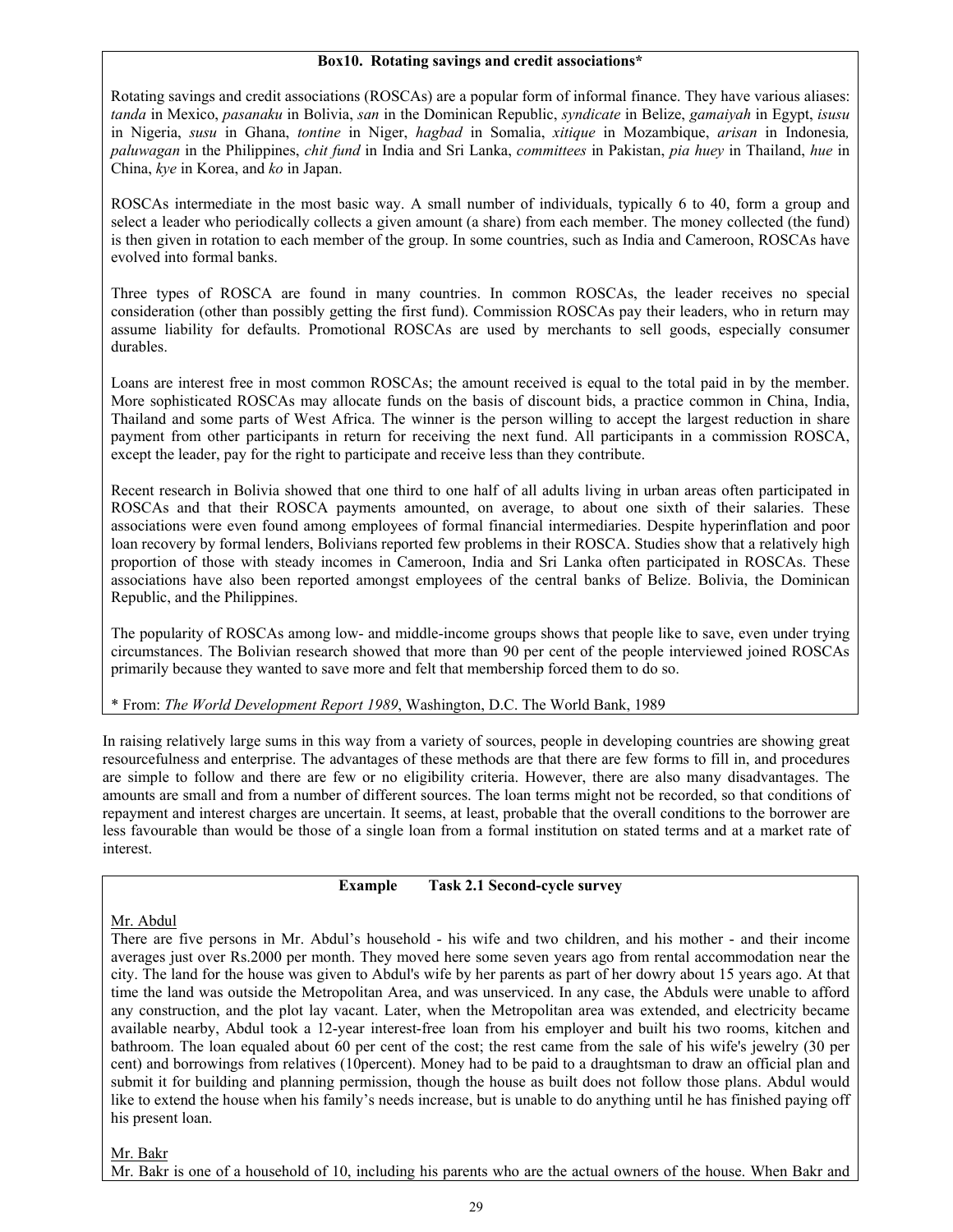his brother got married, they were each given part of the plot on which to build their own "house". The Bakrs now have two rooms of their own, but share living space with their parents. Both the brothers contribute to a kitty for food and utility bills and other common expenses. When the parents die, the brothers will divide the original buildings between them.

Bakr and his brother are motor mechanics; repairing cars and motor cycles in the garage of their father's house and using the street in front. Their monthly incomes vary between Rs.1500 and Rs.2000, and after contributions to the common expenses, Bakr is left with Rs.500-600 for his wife and three children. The two elder children go to the local government school, while the youngest stays at home.

Bakr built his rooms in four stages over a period of five or six years, corresponding to the times when business was particularly good: the foundations were laid and left for two years, then the walls were built over the next two years, and the roof completed. Over the next two years, the floors were finished off, and one of the doors and windows fixed. The services have only been completed this year. The whole operation was done by calling in masons and other skills as needed. Since the "extension" is Illegal, no design was prepared or submitted to the local authorities.

#### Mr. Colpetty

Mr. Colpetty is a retired government clerk, living with his wife and four children. The eldest son is working in the Gulf as a driver, and has been the main factor in the Colpettys' building their house. Previously, they lived with other members of the Colpetty family, but, when their son secured the Gulf job, they sold their interest in the joint family house and used it to buy the land. With the title deed and accumulated savings, the Colpettys were able to obtain an HBFC loan of Rs.70,000 which is being serviced by part of their son's remittances. The remainder is being deposited in a bank to build up the capital for him to build an extension on the roof for himself when he gets married.

The house was designed by an architect acquaintance of Mr. Colpetty, and the original designs allowed for the extension. Both the original three-roomed house and the extension are legal and have been approved.

#### Mr. Dawood

Mr. Dawood works as foreman in one of the factories in the nearby industrial estate and was lucky enough to obtain a plot of land in the first housing scheme he applied to. The down payment was secured by the sale of his wife's jewelry. That and his own savings also helped secure a loan from HBFC for the construction of the two-room house. Since the HBFC loan was paid out in stages, he has had to finance the construction of each stage through his workbased "committee" and, for the roof, even had to resort to short-term borrowing from the local moneylender to see him through the pouring of the concrete slab.

His income of Rs.2500 per month has to support his wife and four children as well as his mother and an unmarried sister. However, the sister makes some contribution to the household expenses by taking in piecework and generally helping around the house. Dawood is worried that, without a father, he has the responsibility of getting his sister married off, and he does not want to take on any further financial commitments until he has fulfilled that obligation, for which he may have to take a loan from his employers or, perhaps, a committee. However, as his eldest son is now 16, he expects him to start working within a year or so, and so bring in extra income. His first priority is to replace the existing kitchen, which is a temporary structure, with a proper building and, then. To add another room. He expects to get technical help from his cousin who works as a draughtsman with the local authority and who helped him get the original design passed and approved (in fact, it appears that this cousin may also have had a hand in Mr. Bakr's "luck" in the plot ballot).

On the other hand, by borrowing from a number of sources, the household might be able to playoff one lender against another or spread defaults around. With a single lending source, in the event of a default and subsequent foreclosure, the borrower stands to lose everything. Thus, the fear of signing away not just the house built from the loans but also their own land on which the house stands might deter borrowers from taking on a formal loan. Of course, informal mechanisms are often used simply because, for many would-be borrowers, there is no alternative.

Once the initial house or, more often, part of a house has been constructed, it will be added to incrementally over time, using many if not all of the above means of finance. However, this time around the initial construction will probably generate the main funding.

This happens in three ways:

(a) There are savings in rent which can be substantial in areas of housing shortage. On the other hand, they can be offset to some extent by increased transport costs, if the household has had to move away from employment in order to acquire land, and there may be high charges for services.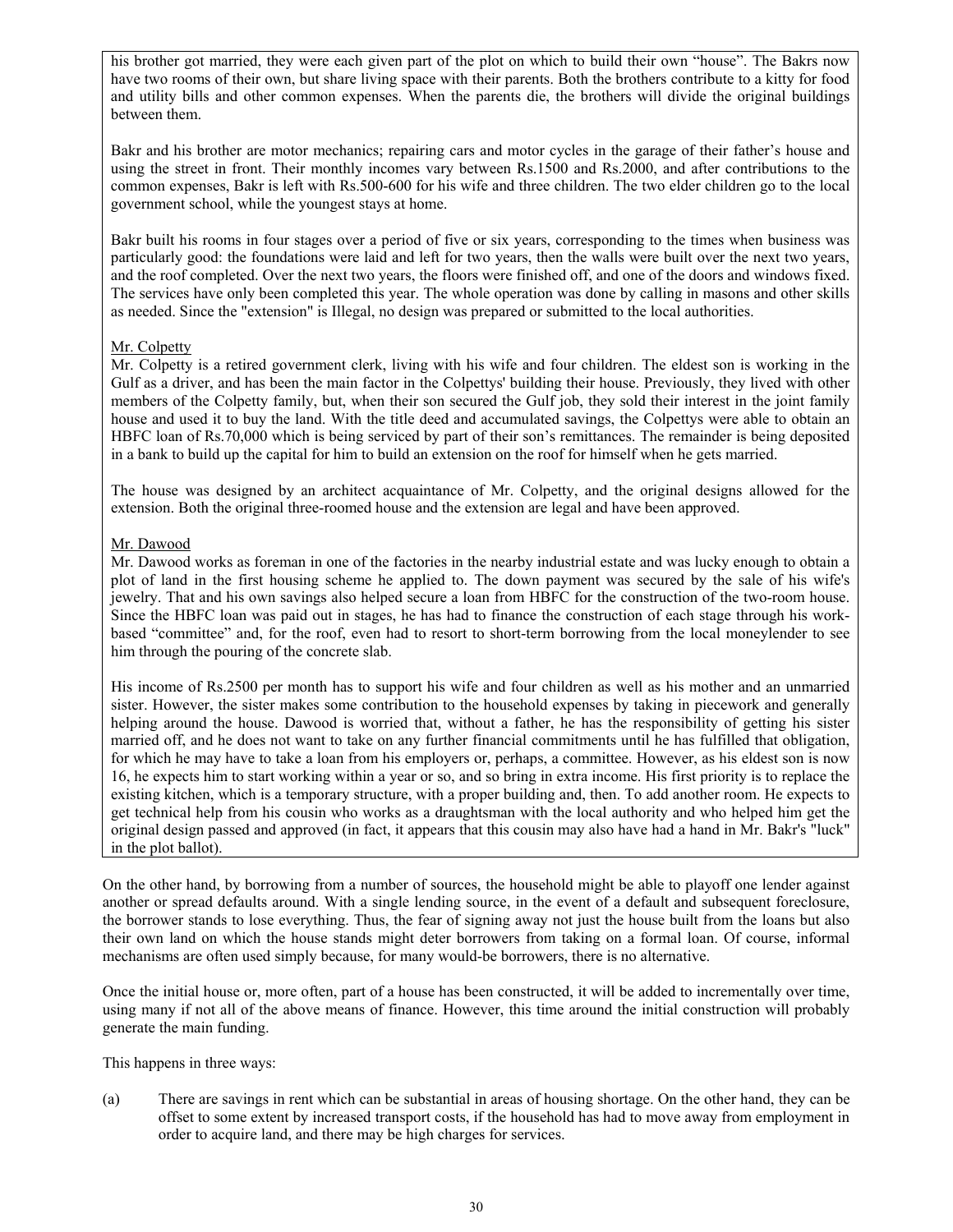- (b) Income can be generated either by letting out some or, even, all of the recently-built accommodation or by using it to carry out income-earning activities, ranging from the opening of a shop to small-scale assembly and manufacturing operations.
- (c) The achievement of the first stage of the construction acts as an incentive to the household to efforts in saving and income generation and also signals initiative and credit worthiness to friends, family and employer, making it easy to access those sources.

# **Task 2.2 EVALUATE EXISTING METHODS OF**

# **FINANCING FOR HOUSE-BUILDING**

# *Objectives*

To identify those of the currently used ways of financing house- building that could be incorporated in the Strategy.

# *Issues*

What criteria should be used for incorporation of existing methods into the proposed strategy?

# *Definitions*

**CRITERIA** - this means the items of a set of conditions that need to be satisfied, such as:

**LEGALITY** - refers to whether the method is legal or recognized as a bona fide way of obtaining finance.

**ACCEPTABILITY** - refers to whether the method is (or could be made) acceptable to most people in the target group.

**ACCESSIBILITY** - refers to whether the target-group population can and is able to use the particular method.

**ELASTICITY** - refers to whether the method is capable of coping with increased scale of operations that would be implied if it were incorporated in the Strategy.

# *Method*

The purpose of this task is not to evaluate the currently used methods in terms of their efficiency or effectiveness in recovering loans, and degree or levels of defaults. The intention is to evaluate the methods to see if they should be included as a component of the proposed housing-finance strategy.

The following steps should be followed:

- (a) Establish criteria for inclusion and incorporation. These are likely to include: legality, acceptability, accessibility and elasticity.
- (b) For each of these criteria, the performance terms and levels that would meet the needs of the target group should be indicated. For example, under "acceptability", if the target group were Muslims who were unwilling to pay interest on savings or borrowings, a method that could not be converted into a risk-sharing operation, would likely be unacceptable.
- (c) Columns should be added to the chart developed in the previous Task to provide a column for each criterion plus another column for Recommendation. The rows of the original chart should be extended on this new chart so that it can be filled in for each of the previously identified sources of housing finance.
- (d) Each of the sources should be taken in turn, and their performance evaluated against the criteria established in the step (a) above. This evaluation should be used to indicate on the chart whether each source meets each of the incorporation criteria. This need only be done by a tick or cross or a brief note on the chart. Separate notes should be kept, summarizing the evaluation discussions.
- (e) In the Recommendation column, reasons should be given if any method which meets half or more of the criteria is not to be incorporated in the strategy (see Rule-of-Thumb). The fact that a method is recommended at this stage does not mean that it will be included in the eventual strategy without modification, nor that it may not be left out later.
- (f) If none of the current methods used meets even half the criteria, those that meet the most criteria should be chosen and the procedure in step (e) followed.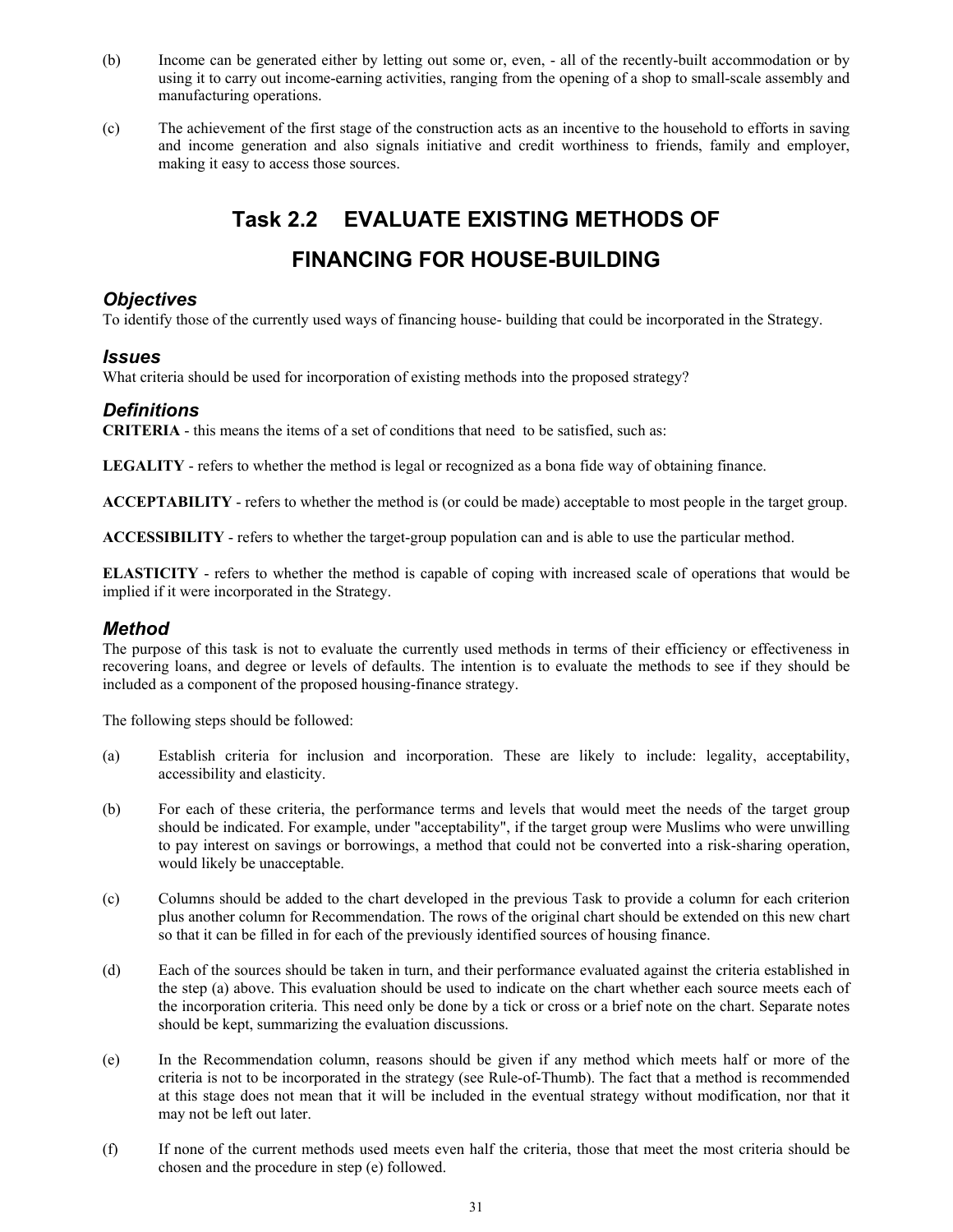# *Information*

From previous Task.

# *Rule-of-Thumb*

If a method is being widely used, it should be possible to incorporate it in the strategy, provided the willingness is there to do so. Existing methods might not work for everyone in the target group, but if they provide a useful source of finance, they should be part of the strategy. A method or source should not be rejected simply because there are reasons why some households in the target group cannot use it, as that would deprive those who could.

# *Examples*

An example of how this step was carried out for a typical case is shown in the box opposite.

| Example |  | Task 2.2: Evaluation or existing methods: summary chart |  |
|---------|--|---------------------------------------------------------|--|
|---------|--|---------------------------------------------------------|--|

*Summary chart*

| <b>Source</b>                    | Legal | Acceptable | Accessible | Capable | Recommendation |
|----------------------------------|-------|------------|------------|---------|----------------|
| $\left[ \text{Task } 21 \right]$ |       |            |            |         |                |
| Relatives                        | ves   | yes        | yes        | no      | meorporate     |
| <b>Employers</b>                 | ves   | ves        | limited    | yes     | incorporate    |
| Material                         | yes   | yes        | yes        | no      | incorporate    |
| supplier                         |       |            |            |         |                |
| Committees                       | no    | ves        | limited    | no      | incorporate    |
| <b>HBFC</b>                      | ves   | ves        | limited    | ves     | incorporate    |
| <b>Banks</b>                     | ves   | Limited    | limited    | yes     | incorporate    |
| Money lenders                    | no    | no         | no         | no      | leave out      |
| <b>Notes</b>                     |       |            |            |         |                |

*Notes*

(The notes were used to record a summary of the discussions and decisions regarding each of the above sources, and shown below are extracts from the full set)

## Relatives

In the current social set-up, informal borrowing from relatives will continue to play an important and acceptable role. Even the poorest households will have access to some relatives who will be able to advance some money: the poorer the household, the less this amount will be, but the poorer the household, the more likely it is that the amount will be crucial. Most of this money will be interest-free (though not necessarily without obligations) and available at short notice. These amounts are particularly critical for those who have to make sudden or short-notice payments, such as to buy land, pay deposits etc. It is not thought that the amounts involved would ever be sufficient to meet all the needs of any household, and they would have to be supplemented by other sources.

Banks

Banks are not accessible to most of the households in the target group, and even those that can use them do so for shortterm bridging finance. Even for these households, the procedures for obtaining a loan are very complicated, and are generally used as a last resort. Moreover, because of their restricted opening hours and locations and the fact that any money deposited with them is subject to being taxed, most households do not find them an acceptable source for funds. With some simplification of procedures, banks could be incorporated but would play a very limited role.

# **Stage 3: APPRAISAL OF POTENTIAL SOURCES OF FINANCE**

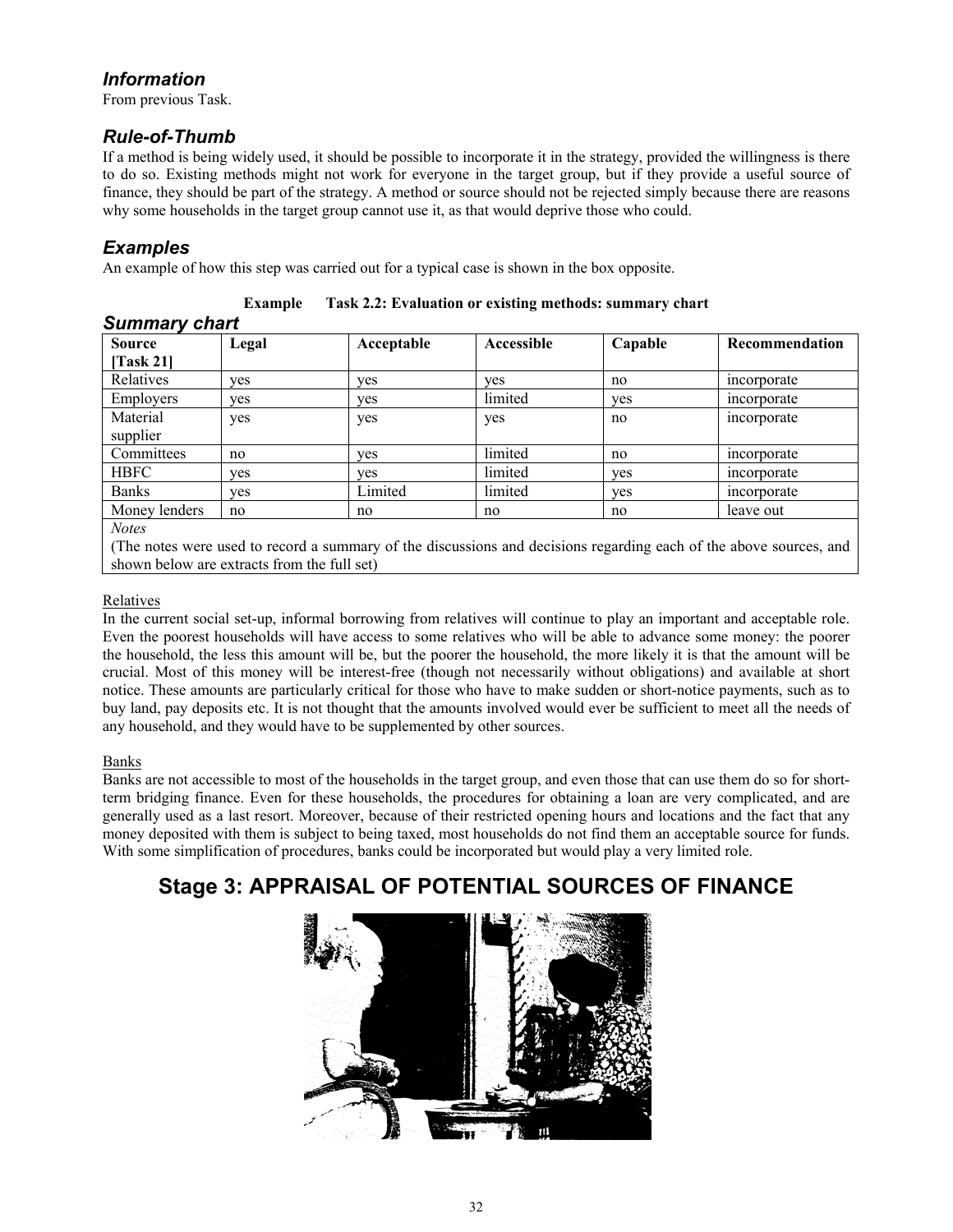

# *Objectives*

To identify those suppliers and ways of providing housing finance that are not currently used to meet demands of the target group, and to evaluate them for their relevance to housing-finance strategy.

# *Issues*

Should *all* suppliers be surveyed, or can a preliminary selection help identify key potential suppliers? (See Notes: SUPPLIERS OF HOUSING FINANCE.)

Should the survey be limited to those suppliers that exist in the country, or should those from elsewhere also be included?

# *Definitions*

**POTENTIAL SOURCES**: These include all those that are not currently being used by the target groups. They include those that exist locally but are not used by them, those that do not exist locally, those sources that are not currently used for housing finance and, also, those that need to be created.

# *Method*

A chart, similar to that in the Example for this Task, should be used to identify and list all the suppliers of finance. Then, the steps below should be followed:

- (a) For each of the suppliers, information should be collected on their source of funds, lending criteria, lending terms, past performance, assets, liabilities, location and quality of service. Brief notes on these should be entered in the respective columns. Not too much time should be spent collecting this information or clarifying details at this stage.
- (b) Against each of the suppliers identified should be indicated whether their relative potential to meet the demands of the target households is high or low. [The criteria developed for Task 2.2 to evaluate existing sources (e.g., accessibility and acceptability) should be kept in mind.] The Notes: SUPPLIERS OF HOUSING & FINANCE can help make this assessment. Where the potential differs for the different target subgroups, this should also be indicated.

# *Information*

Listings of potential formal financing suppliers are given in directories of various kinds, including business directories, such as the Yellow Pages of the telephone directory. Most of these institutions publish annual reports that will provide most of the information required, It is a good idea to ask each institution listed if they know or are aware of other institutions.

Potential informal financing suppliers are difficult to identify. In addition to the participants' own knowledge, there might be surveys or studies by financing, research and academic institutions that identify such suppliers.

# *Rule-of- Thumb*

See Notes: SUPPLIERS OF HOUSING FINANCE.

# *Example*

The example shown in the box on the opposite page has been extracted from an exercise and shows only some of the suppliers that were actually evaluated.

# *Notes*

### **SUPPLIERS OF HOUSING FINANCE**

There are a number of ways that the various suppliers of housing finance can be classified, for example, how they are owned and controlled (whether publicly, privately or mutually) and how they obtain their funds. Box 11 on the next page uses a classification based on the flow of funds to analyse a housing-finance system **(5)**.

**(5)** This model has been taken from Mark Boleat's *National Housing Finance Systems.* London, Croom Helm, 1985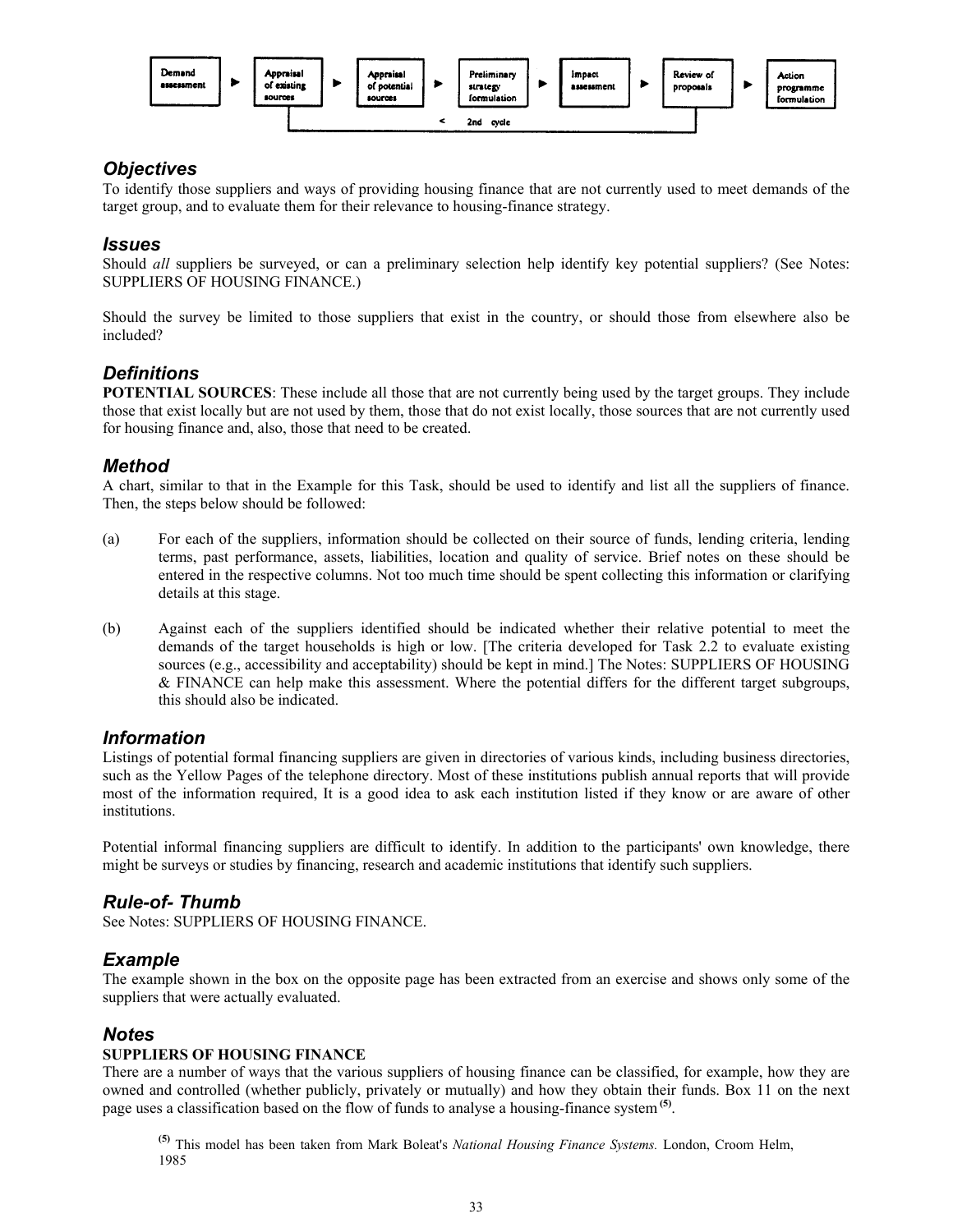In the Notes below, a classification based on the nature of the suppliers of housing finance has been used to categorize them into:

- Specialist housing-finance institutions
- Other finance institutions
- International financing suppliers
- Informal financing suppliers

| <b>Example</b> Task 3.1 Potential Suppliers of Housing Finance |                                                                                                                                    |                                                                                                                                  |                                                                                               |  |  |
|----------------------------------------------------------------|------------------------------------------------------------------------------------------------------------------------------------|----------------------------------------------------------------------------------------------------------------------------------|-----------------------------------------------------------------------------------------------|--|--|
| <b>Summary Table</b>                                           |                                                                                                                                    |                                                                                                                                  |                                                                                               |  |  |
| <b>Supplier</b>                                                | <b>Cooperative Bank</b>                                                                                                            | <b>Building Societies</b>                                                                                                        | <b>Savings and Loans</b><br><b>Associations</b>                                               |  |  |
| <b>CURRENT STATUS</b>                                          | No housing-specific<br>Cooperatives                                                                                                | The few that exist serve only<br>upper-income groups                                                                             | None exist in the country                                                                     |  |  |
| <b>SOURCE OF FUNDS</b>                                         | Treasury                                                                                                                           | Individual and institutional<br>savers                                                                                           | Individual and institutional<br>savers                                                        |  |  |
| <b>LENDING CRITERIA</b>                                        | Lends only to properly<br>constituted<br>cooperatives<br>be for any<br>which can<br>purpose recognized by the<br>Co-operatives Act | Borrowers must be members<br>for at least one                                                                                    | <b>Borrowers</b><br>be<br>must<br>members                                                     |  |  |
| <b>LENDING TERMS</b>                                           | 8 per cent over 10 years                                                                                                           | 10-15 per cent over $15$ to $20$<br>years                                                                                        | 10-15 per cent over 5 to 10<br>years                                                          |  |  |
| <b>PAST</b><br><b>PERFORMANCE</b>                              | Recoveries<br>have<br>been<br>generally good, particularly<br>for loans given for income-<br>generating activities                 | Mixed record of recoveries;<br>best where societies work-<br>based                                                               | With governmental,<br>oversight, recoveries have<br>been good                                 |  |  |
| <b>ASSETS</b>                                                  | ??                                                                                                                                 | $\overline{22}$                                                                                                                  | $\overline{22}$                                                                               |  |  |
| <b>LIABILITIES</b>                                             | ??                                                                                                                                 | $\overline{22}$                                                                                                                  | $\overline{22}$                                                                               |  |  |
| <b>LOCATION</b>                                                | office<br>in<br>Head<br>capital,<br>branches in every District<br>Headquarters                                                     | Operate in the capital and the<br>largest city only                                                                              | Potentially community<br>based                                                                |  |  |
| <b>QUALITY OF</b><br><b>SERVICE</b>                            | Mediocre; the Bank does<br>little to promote itself or its<br>services                                                             | Varies; well-run societies<br>offer a good service to their<br>members, others do little for<br>them                             | Likely to be a function of<br>the interest each<br>community takes in them                    |  |  |
| <b>POTENTIAL</b>                                               | Could easily be extended to<br>include Housing Finance<br>Cooperative Banks                                                        | On the basis of past record,<br>unlikely to reach far enough<br>down the income range for<br>majority of target group<br>members | of<br>Could<br>be<br>a<br>way<br>formalizing some or the<br>aspects or committees<br>(ROSCAs) |  |  |
| <b>NOTES</b>                                                   |                                                                                                                                    | [These are selected extracts from the Notes made during discussions and investigations of the potential sources]                 |                                                                                               |  |  |

#### **Specialist housing-finance institutions**

These can be one of three types:

- 1. *Governmental or parastatal housing banks, authorities, corporations etc*. which have a large proportion of their funds from governmental allocations or through forced taxation/payroll levies on all or some individuals or organizations, but might also allow individual or institutional deposits. They may also borrow on the capital markets as well as being supported by external/international funding. Such institutions might provide financing for housing either in the form of funds against security or through the provision of sites and/or buildings on a hire-purchase or mortgage type repayment system. Their advantages are is that they provide long-term lending specifically for housing, often with built-in subsidies, and a very low rate of foreclosures or evictions of defaulters. They tend to exclude low-income groups from borrowing, though not from deposittaking.
- 2. *As above, but established by the private sector.* Their main source of funds is likely to be deposits and bonds and/or debentures, though they might have governmental and/or external/international funding as well. They generally operate in the same way as the pub1ic-sector institutions, with similar advantages, though perhaps lower or no subsidies. Branch managers are likely to be able to exercise discretion and to take collaterals and defaults seriously.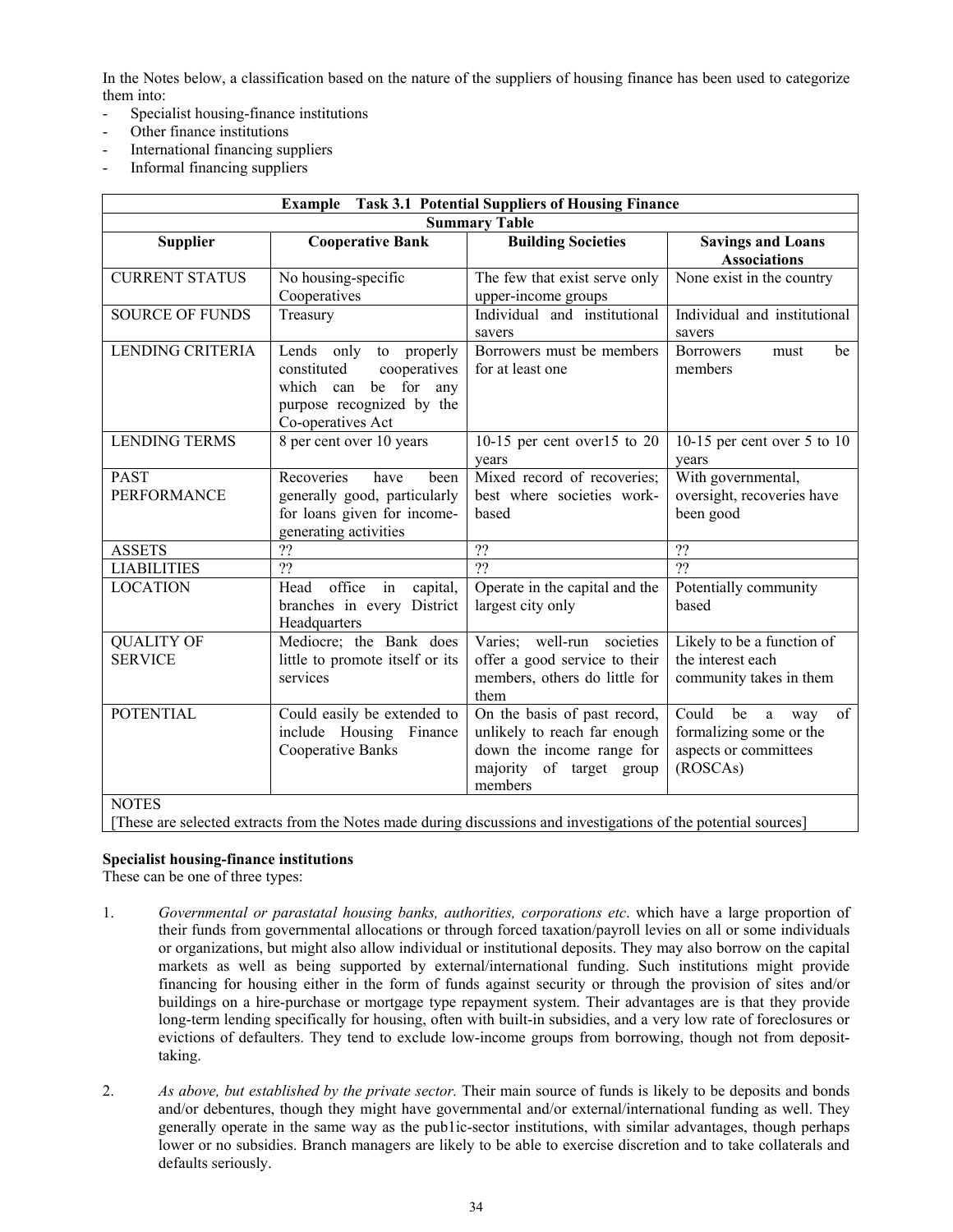#### **Box 11. Types of finance systems**

To work effectively, any housing-finance system has to raise money from those who do not intend to borrow and lend it over long periods of time. There are just four routes by which this can be achieved, two of which can only be partly successful and which do not make full use of the intermediation process:

- (a) The direct route, by which those who need funds to acquire a house obtain those funds directly from individuals with surplus financial assets, either because of a personal relationship or because of a business relationship, for example, a vendor may supply funds to a purchaser.
- (b) A contractual route by which part but not all of the funds which a house-buyer requires is raised from the savings of other potential home-buyers or from other contractual savings schemes.
- (c) The deposit financing route. by which short-term savings or individuals are channeled into long-term loans by intermediaries, usually retail banks, either general purpose or specialized in the provision of housing finance.
- (d) The mortgage bank route, by which institutions making mortgage loans fund these by bond issues which are purchased by institutional investors and, to a much lesser extent, by individuals.

The four systems are illustrated below.



3. *Mutually owned organizations, societies and associations, such as building societies, savings & loans associations and housing co-operatives* which exist primarily as a means for their members to accumulate and access housing finance. Most of their funds therefore come from members' deposits, but they might also take other deposits as well as raise funds through the sale of bonds and debentures. Their advantage is that they can provide long-term lending specifically for housing. To be successful, however, they must have access to funds other than those of members seeking housing finance. The successful ones tend to cater for middle- income rather than low-income households.

#### **Other finance institutions**

These can be one of four types:

- 1. *Commercial banks* which are like the housing banks, except that their business is not dedicated to housing. They will typically provide short and medium-term finance, particularly .for bridging and construction finance purposes, including incremental building.
- 2. In*surance Companies,* whether Public, Private or Mutual, which will also lend for housing from their profits or because they are required to do so by law. It is possible to borrow from them using the policy as a collateral. Their advantage is that they can provide long-term finance. However, they tend to exclude lowincome groups.
- 3. *Provident and pension funds,* particularly in the public sector, lending to individuals against expected future funds, they are most likely to divert some of their funds as (often compulsory) investments to other housing-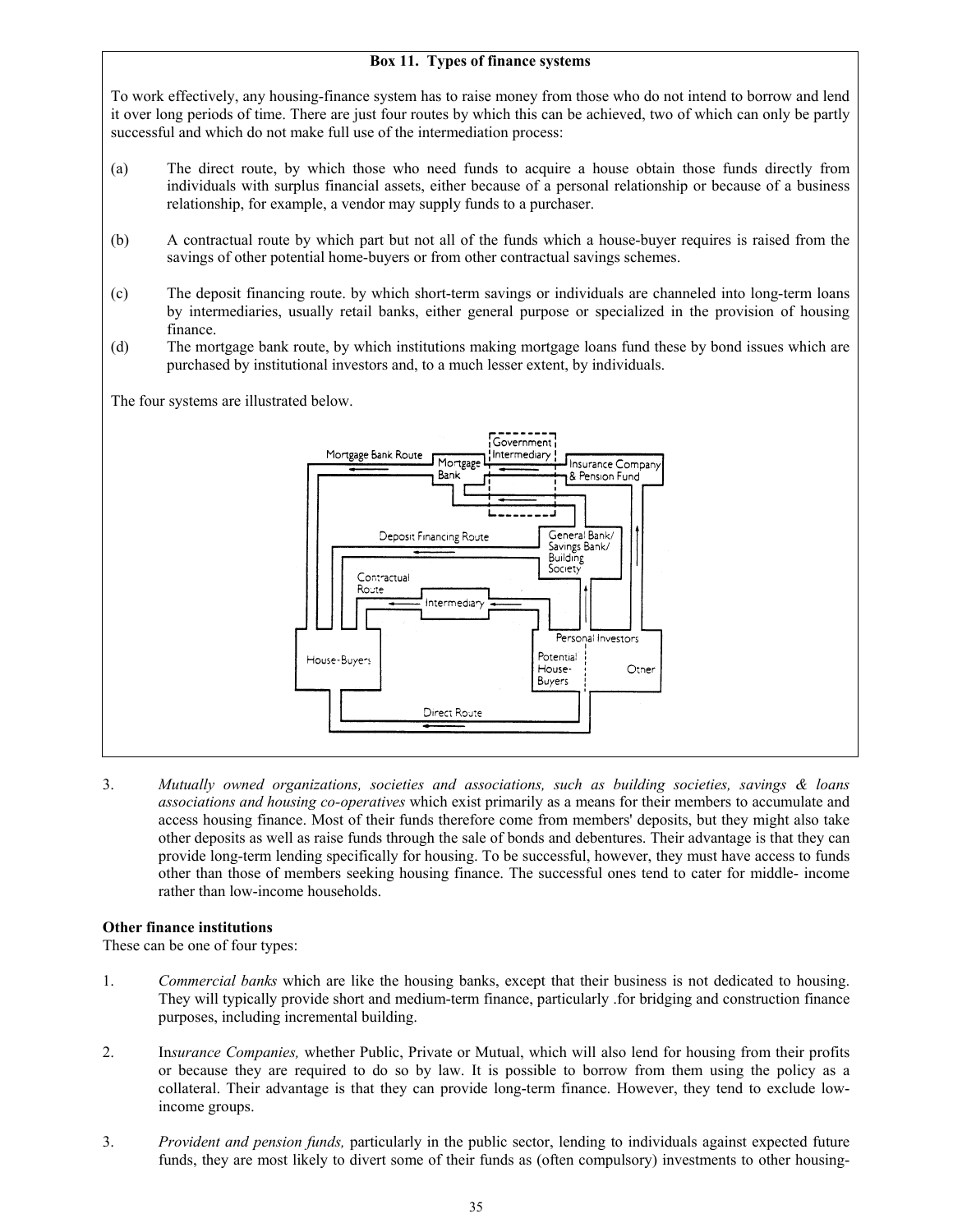finance institutions. While they provide long-term lending, they tend to exclude low-income groups and those without regular employment.

4. *Credit unions and co-operatives* which use their own members' contributions and lend for a variety of purposes that could include long-term lending for housing out of surpluses. They also could include lowincome groups and might lend at lower interest rates than commercial organizations.

#### **International and external financing:**

This can be by foreign governments and (their) agencies, and international or regional development banks, agencies or institutions. Most of them have the advantage of having capital, particularly foreign exchange, which can be made available on soft  $\sim$  terms. They specialize in lending for specific projects, such as for resettlement, infrastructure or seed capital. The availability of foreign exchange at relatively low rates can be an incentive to accept loans which they can use for other purposes, while providing equivalent local currency financing for housing. The main disadvantage is where they have to be repaid in foreign exchange, and generally their lending is short or medium rather than long-term.

#### **Informal suppliers of finance**

There are three categories of suppliers:

- 1. *Individual,* who might be the borrower's employer using own resources or acting as an intermediary, perhaps as a guarantor; a moneylender who is usually a lender of last resort, given the exorbitant rates of interest and strict enforcement against defaulters; or patrons who use low-income families as a front to obtain access to housing which they can then use all or part of for subletting. While having the advantage that they provide lending to low- income families that have no other source of finance, their terms are generally harsh. The employee might even find that the house is also lost if employment is terminated.
- 2. *Informal,* usually unregistered societies and groupings which provide rotating credit for their members, usually not enough for housing but useful for incremental building or for short-term bridging purposes. These reach the low-income groups and are based on mutual trust and experience rather than eligibility criteria. The saving and repayment experience gained in this way can be useful for expanding or extending to a formal institution.
- 3. *National and local voluntary and non-profit organizations* which may undertake to provide housing as a special/specific project. They have limited funding but can reach the low- income groups, often providing innovative solutions.

(See also: Notes for Task 2.1)



# **Stage 4: PRELIMINARY STRATEGY FORMULATION**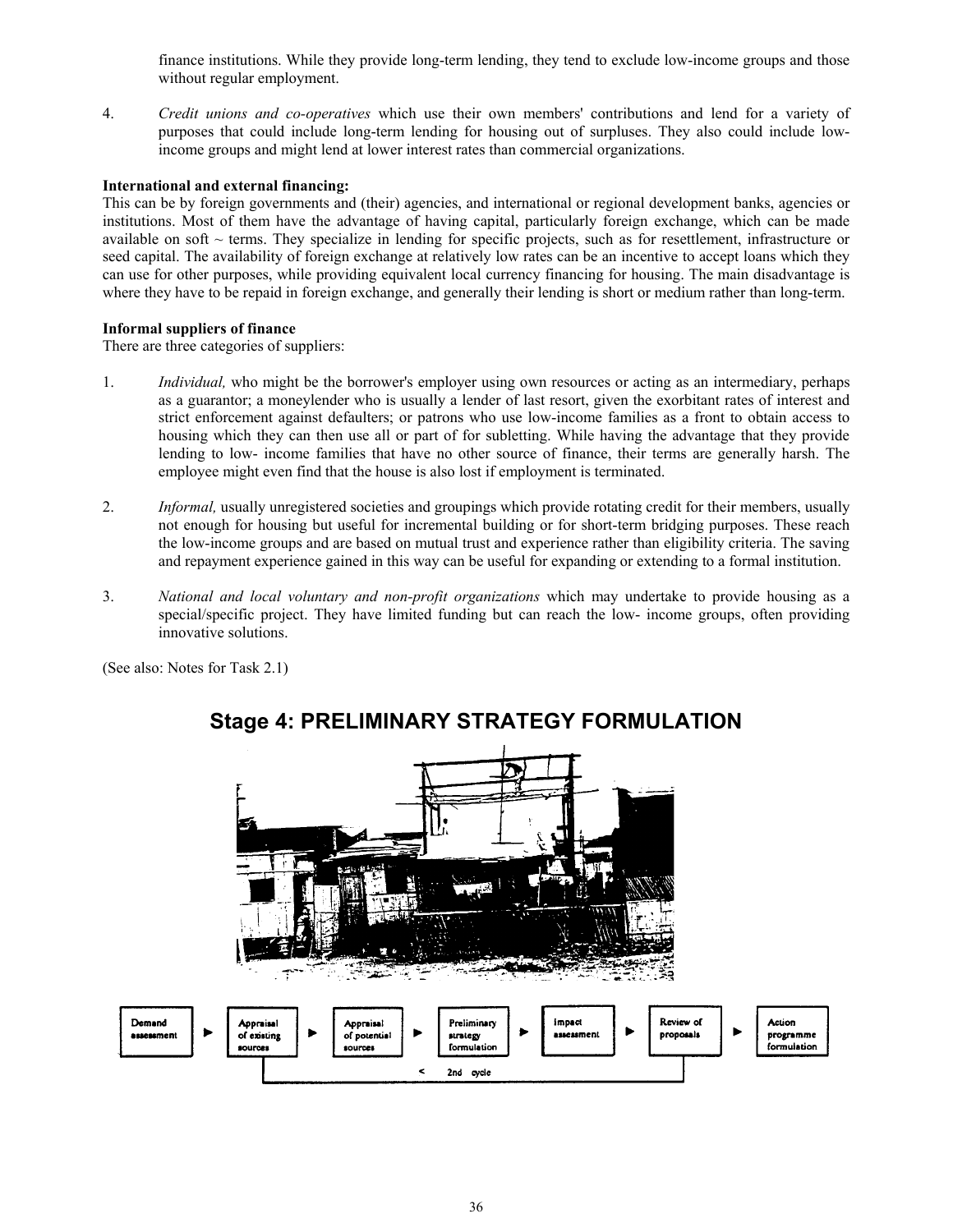By this stage a number of sources for improving the provision of housing finance to the target households will have been analysed, and those that are considered appropriate identified. The purpose of this set of tasks is to bring these together in the form of a package. Before this package can be finalized and detailed, its impact and implications considered, and its implementation programmed, it is useful to set out in outline what the package consists of, so that any obvious conflicts and confusions can be identified and resolved. Much of the work, therefore, consists of bringing together the material of the previous tasks and adding to it the necessary supplementing and supporting activities and actions of households and the government.

# **Task 4.1 PRELIMINARY STRATEGY PACKAGE**

# *Objectives*

To bring together the various existing, modified and proposed sources of financing house-building in the form of a strategy package.

### *Issues*

Should all conflicting or contradictory actions be removed, or will some contradictory actions help increase choice or access?

What is the appropriate level and degree of detail, when outlining the action required?

Apart from selecting appropriate suppliers of housing finance, what can be done by the households themselves. How can governments support them? (See Notes: LOW-INCOME HOUSING FINANCE TECHNIQUES).

## *Definitions*

n.a.

# *Method*

A chart should be drawn based on the Example in the box, with two columns headed STRATEGY and ACTION. The chart should be divided horizontally into three sections, and the following steps taken:

- (a ) The first section of the chart is headed SUPPLIERS. The outcome of Task 2 and 3 should be used to list all the sources of housing finance to be incorporated in the Strategy. These should be entered in the first column, and the necessary modifying actions (if any) in the second column.
- (b) Next, the chart should be checked to see whether there are any instances of a set of actions suggested in column 2 contradicting or conflicting with any others. For every such instance, it needs to be decided whether both should proceed, or whether one should be modified or eliminated.
- (c) The middle section, headed HOUSEHOLDS, should be used to list the various activities required of the households, in order to improve their access to housing finance. These will range from making and depositing savings, to joining or establishing cooperatives, to regularizing titles, to embarking on income generating enterprises. See the Notes: WAYS OF FINANCING HOUSEBUILDING (Stage 2) for likely activities. Other suggestions will have come from the surveyor through informal discussions. Yet other activities will have to be undertaken in response to the modifications and actions suggested in the section on SUPPLIERS above.
- (d) In the second column should be indicated the actions required to be taken by households and others, including the government, to ensure that the activities required of the Households can actually be undertaken.
- (e) In the last section, headed GOVERNMENT, the activities required of the various levels and departments of government should be indicated. Some of these will be repetitions of or in response to the actions indicated in the other two sections, but there will be other activities which the government could undertake in order to facilitate housing finance.
- (f) Again, in the second column of this section, the actions needed to perform the activities listed in column one should be indicated.

All the entries should be kept brief. Any details that there might be should be kept in separate notes for use later.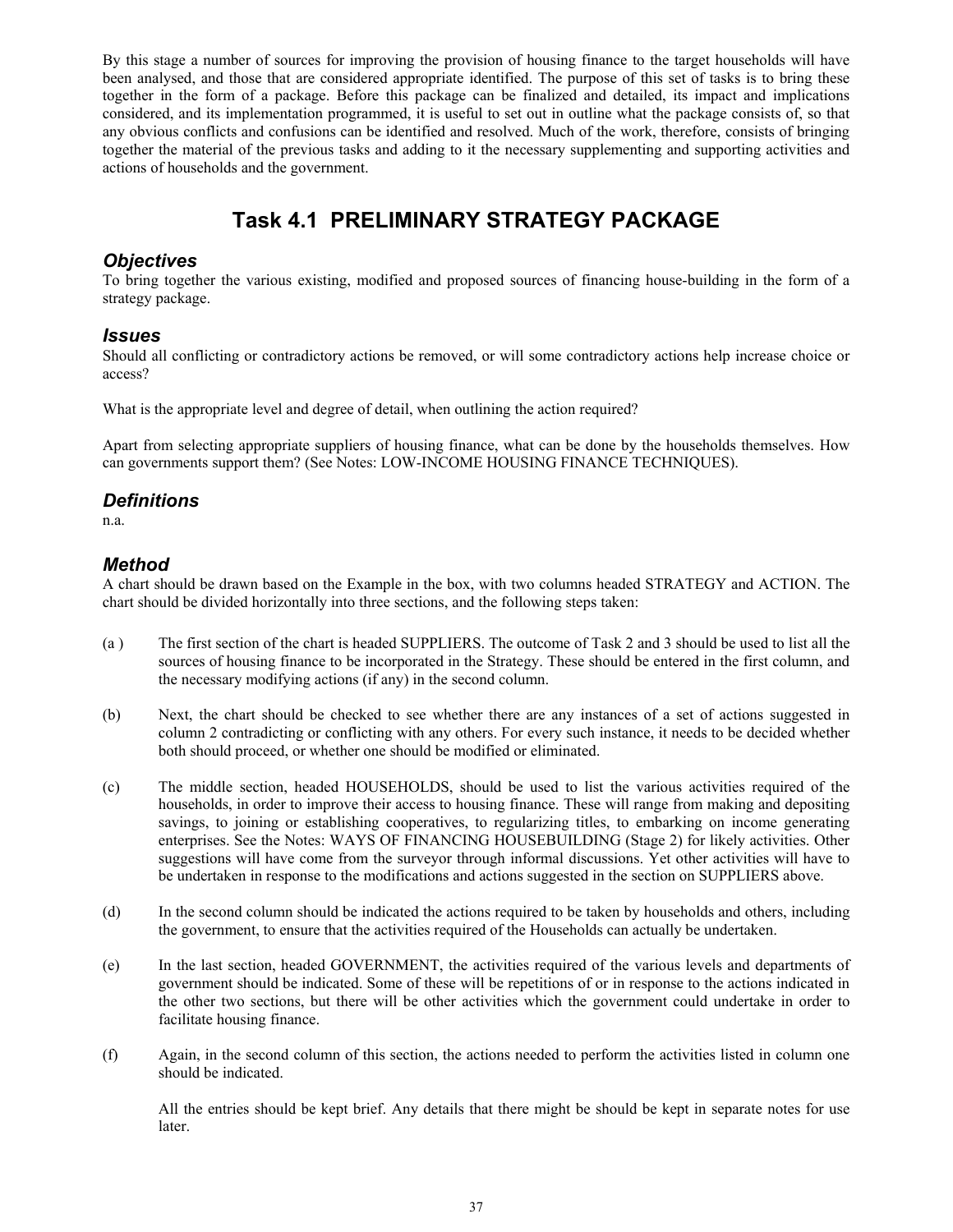# *Information*

Output from Task 1, 2 and 3, supplemented by the accompanying deliberations and judgements.

# *Rule-of-Thumb*

n.a.

# *Examples*

The figure on the next page gives an extract from an exercise based on the data and results of the example developed in the previous tasks.

|                                                                                                                      | Example Task 4.1 Preliminary strategy package                                                                                                                                                                                                                                                                                                                                                                                                                                                                                                                                                                                                                                                                                                           |  |  |  |  |  |
|----------------------------------------------------------------------------------------------------------------------|---------------------------------------------------------------------------------------------------------------------------------------------------------------------------------------------------------------------------------------------------------------------------------------------------------------------------------------------------------------------------------------------------------------------------------------------------------------------------------------------------------------------------------------------------------------------------------------------------------------------------------------------------------------------------------------------------------------------------------------------------------|--|--|--|--|--|
|                                                                                                                      | The preliminary strategy package is based on three inter-related sets of actions:                                                                                                                                                                                                                                                                                                                                                                                                                                                                                                                                                                                                                                                                       |  |  |  |  |  |
| 1.                                                                                                                   | The establishment of a savings-for-land scheme (SLS), whereby those that want housing plots can invest at a<br>lower-than-market rate of interest against a guarantee of having. access to land for housing. This scheme will<br>obviously be of most appeal to those who do not currently own land, though even some of those who own<br>building plots may also use this to save small irregular amounts. Savers will be able to withdraw their funds at<br>any time, However, once their savings reach the plot price (currently calculated at Rs.3000 for an 80 sq. m plot),<br>they can then use their savings book to register for a plot of land. The development authority will guarantee to<br>provide a plot within one year of registration. |  |  |  |  |  |
| 2.<br>street.                                                                                                        | The development of an incremental housing programme (IHP) which will require the urban development<br>authority to acquire government land, using funds accumulated in the SLS, and lay it out in blocks. The only<br>infrastructure to be provided initially will be water mains and graded main roads. Further infrastructure will be<br>provided only as and when demanded by each street, provided that they have by then deposited the requisite<br>amount in their Street Development Fund (SDF). The charge per household to cover all infrastructure (currently<br>Rs.9000) is made up of the cost of providing the different components, and these may be 'bought' gradually by the                                                            |  |  |  |  |  |
| 3.<br>within 15 years.                                                                                               | The development of a community-based savings and loans association (CSA) which will lend to its members<br>amounts not exceeding the cost of building one room (currently Rs.15,000). These loans will attract a market rate<br>of interest (currently 15 per cent) and must be repaid within five years. For those at the bottom end of the target<br>group, this would mean devoting under 30 per cent of their income to repayments. Once the first loan has been<br>repaid, the member automatically becomes eligible for a subsequent loan. A three-room house could thus be built                                                                                                                                                                 |  |  |  |  |  |
| The actions required for these strategies (by the Suppliers) are set out below (similar charts were drawn for action |                                                                                                                                                                                                                                                                                                                                                                                                                                                                                                                                                                                                                                                                                                                                                         |  |  |  |  |  |
|                                                                                                                      | required by Households and by the Government):                                                                                                                                                                                                                                                                                                                                                                                                                                                                                                                                                                                                                                                                                                          |  |  |  |  |  |
| A.                                                                                                                   | SUPPLIERS [Land; Finance]                                                                                                                                                                                                                                                                                                                                                                                                                                                                                                                                                                                                                                                                                                                               |  |  |  |  |  |
| <b>STRATEGY</b>                                                                                                      | <b>ACTIONS</b>                                                                                                                                                                                                                                                                                                                                                                                                                                                                                                                                                                                                                                                                                                                                          |  |  |  |  |  |
| CT C                                                                                                                 | ellow for "portioinating institutions" to handle deposits                                                                                                                                                                                                                                                                                                                                                                                                                                                                                                                                                                                                                                                                                               |  |  |  |  |  |

| <b>STRATEGY</b> | <b>ACTIONS</b>                                                 |  |  |  |
|-----------------|----------------------------------------------------------------|--|--|--|
| <b>SLS</b>      | a. allow for "participating institutions" to handle deposits   |  |  |  |
|                 | b. advertise/publicize scheme, inspire confidence in savers    |  |  |  |
| <b>IHP</b>      | a. institute speedier procedures for acquisition, lay-out      |  |  |  |
|                 | b. establish simple procedures for accessing/occupying plots   |  |  |  |
|                 | c. establish cadre of resident community'-development officers |  |  |  |
| <b>CSA</b>      | a. establish community savings and loans (under Coop Bank?)    |  |  |  |

# *Notes*

### **LOW-INCOME HOUSING-FINANCE TECHNIQUES**

Whatever method is chosen for housing finance, there are a number of policies that can be adopted to ease the difficulties of low-income borrowers.

These are some things that only government can do:

- (a) Incremental construction standards could be introduced for houses below a certain size or cost, to allow for the construction of "starter houses", so that households can gain a foothold in the housing market, with units that can be gradually improved and extended.
- (b) If one-room houses occupying less than a third of the plot area were exempt from all building controls, households could build a minimum shelter quickly and very cheaply. Two-room houses (whether new or through improvement) would be subject to basic controls, and three rooms and over would be fully subject to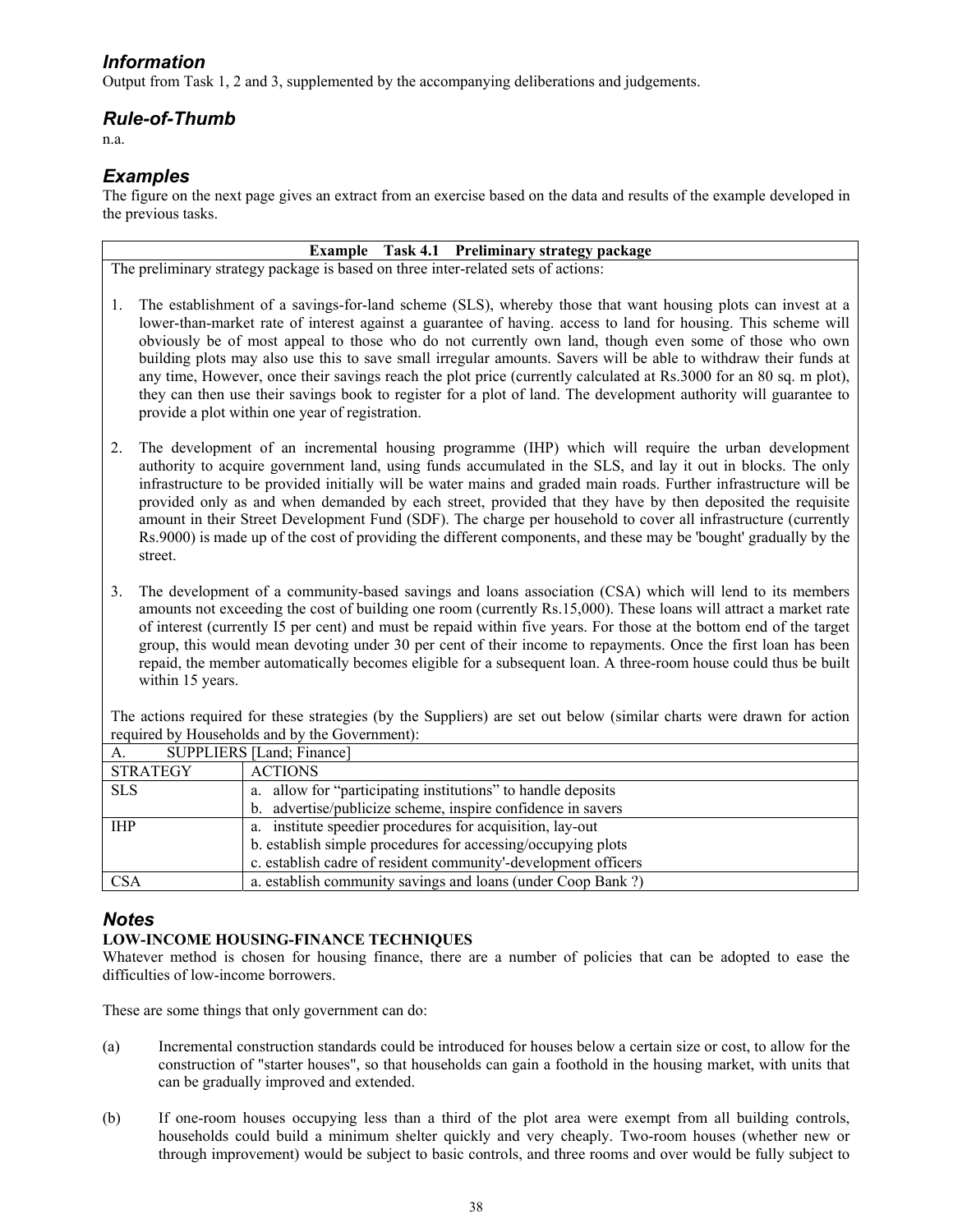building controls. The idea is that, before the house could be enlarged, the existing construction would have to be improved.

- (c) Services could also be provided incrementally, reducing up-front costs to households. Costs could be minimized, if, initially, only a basic level of infrastructure was provided sufficient to meet basic demands of health and hygiene. These could be added to as households paid their share of the development costs for upgraded infrastructure. Land and property taxes could be increased gradually, to reflect these improvements.
- (d) Similarly, access to land could be simplified if users could "borrow" the capital sum and pay only the interest on the land price while they used it. For example, land could be provided by the government at an "annual rent" equivalent to or only slightly higher than the interest on the purchase price. The household would have the option to purchase the land at any time at its originally agreed price. Thus, households would have unsubsidized access to land cheaply and, yet, could acquire full title, when they required, upon payment of the capital. While it is true that, at that future date, the land might be many times its original price, in effect, the price of the land would already have been "paid" with a loan. At the time of future purchase, it would be the principal that was being repaid.

The government is also, perhaps best placed to provide guarantees to a lending institution, to the extent that it has lowinterest or grant funds available. The Government could make these available, to mix with market-rate finance.

A housing-finance institution could consider a package that allows for one or more of the following:

- (a) It could make loans to developers for low-cost rental housing, including the construction of single-roomed units in a single compound, sharing facilities. It should allow for the construction of single-storey condominiums for low-income households. At present, such housing is only available through the "informal sector".
- (b) It could make loans for repair, extension, improvement and upgrading. These would support the sequential building and improvement processes currently employed by low-income households. Access to finance would mean that they could be built to good standards or the sequence could be speeded up.
- (c) It could make sequential loans, when an additional loan is made on repayment of the first. Currently, many lending schemes exclude those who have had previous loans. This is acceptable only if the loans are subsidized and the purpose is to spread the subsidies; however, without subsidies, such a restriction eliminates those who demonstrate their credit-worthiness It also encourages taking loans larger than the borrowers can actually afford, since they know they will not get another chance.
- (d) It could issue sequential mortgages ( or other security documents) that make such loans possible.
- (e) It could make group mortgages, that is, loans to a specified number of people all of whom are responsible for repayment. This both spreads the risks and lowers costs, through the administration of a large single loan rather than a number of small individual ones.
- (f) It can make loans to cooperatives or similar community based institutions. Where these exist or can be created, they offer even greater safeguards than group loans but, equally, might require training and technical support to run the institutions.
- (g) It can introduce variable-repayment options, by which unequal payments can be made, as funds permit. This is particularly important where the borrowers do not earn regular incomes. Administrative overheads could be minimized, if the payment was in the form of books of saver stamps, using existing Revenue stamps. These could be checked periodically, to equate them with "regular" payments if required.
- (h) It could institute a collection service, to make payment easy. If borrowers did not have to go to the institution, but the institution (or its agent) went to the borrower, repayments would increase and become more regular, owing to the added pressure and convenience.
- (i) It could finance building contractors or community savings associations, as suppliers of building materials. If materials suppliers could, as a result, buy in bulk, this might help lower costs to households, if some of these savings were passed on to them.
- (j) It could issue building materials loans as credits. This could ensure that housing loans were actually used for construction and, if properly : handled, could also reduce costs by reducing paperwork.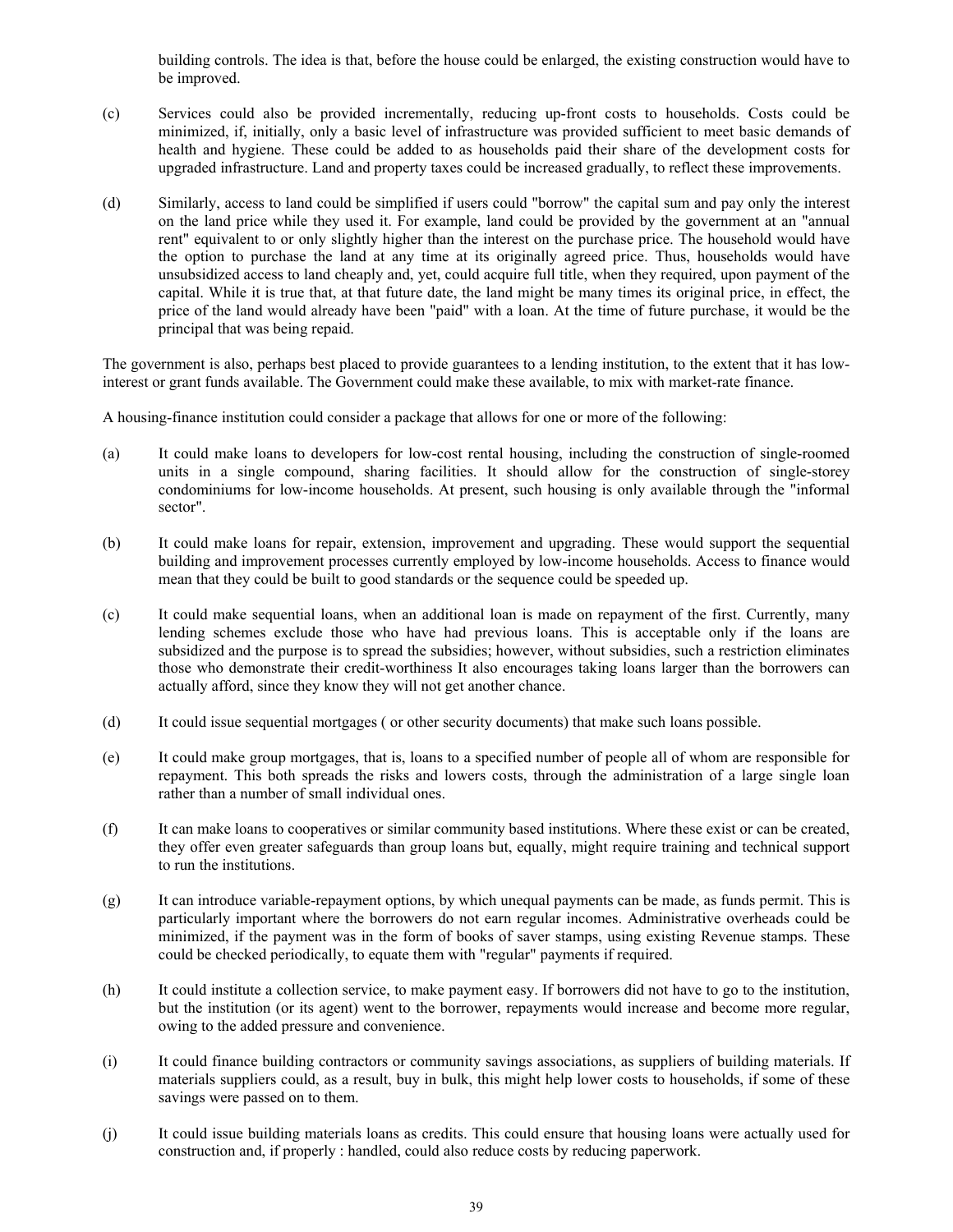- (k) It could accept guarantors to support applications. This could be particularly useful, where the borrower could not furnish adequate collateral.
- (l) It could make loans to purchase land, using the title as security. Currently, most financial institutions ask for a valid title before lending. This excludes poor households who do not have the capital to buy land.
- (m) It could streamline legal procedures. In many cases the difficulty of initiating due processes leads to a reluctance to lend, since there is little chance of enforcing repayment or ensuring possession, in case of default.
- (n) It could give low start mortgages on which the amount due increases throughout the repayment period -see box 12 below.

#### **Box 12. The accelerated repayment mortgage**

Sometimes known as the "low start" or graduated payment mortgage, this method provides for the monthly repayments to increase at a regular amount throughout the repayment period. This enables the initial repayment to be lower than in a conventional mortgage, and, so, households with lower incomes can become eligible to borrow. The reasoning is that, over a loan period of 20 to 30 years, both incomes and property values (through inflation) are going to increase and that this fact should be taken into account. In the early years, repayments do not cover interest due, so that the amount of the capital increases, and this might put the r lender at risk if the loan is near 100 per cent of value, and recovery had to be made. With rising property values in most places, the risk is probably small.



# **Stage 5: IMPACT OF PROPOSED HOUSING-FINANCE STRATEGY**

The outline housing-finance strategy proposed in Stage 4 will, of course, have an impact on the provision of housing finance for the target group. However, there will be other impacts on the economy and society as a whole. Some of these may be positive and help reinforce what is to be achieved, but some may be negative, and not wanted.

If these positive and negative impacts can be identified in advance, it is easier to initiate appropriate action. Thus, for example, a tendency for arise in the price of building materials can be minimized if not eliminated if action is taken to increase their supply.

Such additional action should, of course, also form part of the strategy and policy proposals, and should therefore be incorporated in the action programme in Stage 7.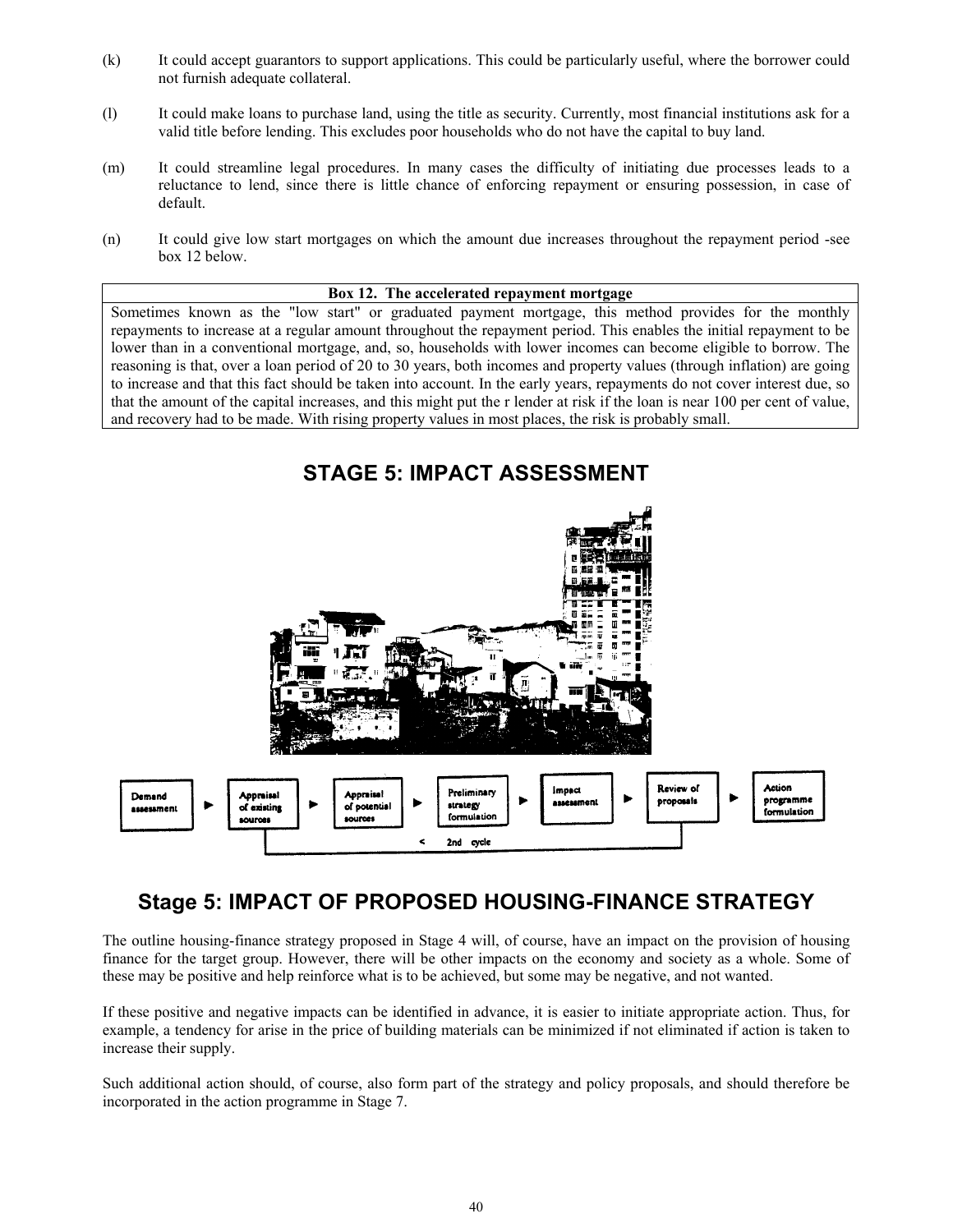# **Task 5.1 EVALUATE IMPACT ON HOUSEHOLDS**

# *Objectives*

To estimate what the impact of the proposed strategy will be on (target) households, and pre-empt negative effects.

## *Issues*

Should the evaluation of the impact be limited to the target households, or should other households also be considered? (See Notes: IMPACT ON HOUSEHOLDS OF INCREASED ACCESS TO HOUSING FINANCE.)

Should only "first-round" effects be considered? If not, how can the impacts be measured?

How accurate is the assessment likely to be?

# *Definitions*

**HOUSEHOLD FORMATION:** This is the establishment of new households. Members of an existing household may break away and establish their own household, either because of changes in their own, or their household's, circumstances (e.g., reaching a particular age; change in marital status; increase in household size; change in economic/occupation status; death or departure of one or more members), or because of changes in the world around them (e.g., changes in the availability of affordable/suitable housing).

**SAVINGS BEHAVIOUR:** The ways in which households save, including how and where they save, and the reasons for saving.

**PROPENSITY TO SAVE:** The likelihood that a population or group will save rather than spend extra income. It is generally assumed that the higher the income level, the more likely it is that additional income will be saved rather than consumed, since a relatively smaller share of the income is spent on absolute essentials which cannot be cut back.

# *Method*

The following steps should be followed:

- (a) On a chart based on the example to this task, the three rows should be headed: Household formation; House size/type; and Savings habits. The rows should be labeled Households and houses; Likely impact; and Action recommended.
- (b) The matrix should be filled in with reference to the proposals (see Task 4.1) regarding modifications to existing financial institutions and new institutions.
- (c) If the housing-finance strategy is implemented and works as intended, it will have an effect on housing and influence households. In particular, it will effect their savings habits (see NOTES below).

Discuss<sup>(6)</sup> the likely impact on household formation; house size/type; and savings habits. The best guide will be to draw upon the experience of previous instances in which easier access to housing has been achieved. The survey done as part of Stages 1 and 2 will also give an indication of the pent-up demand and, therefore, the likely impact of the proposals. Notes should be made summarizing the discussion.

**(6)** During the first cycle, these are more likely to be in the nature of classroom discussions, but in the second cycle, they should include other experts, such as the households, community development officers. NGOs, etc.

- (d) The discussions should be used to indicate what is thought likely to happen as the result of each of the proposals. This should be entered briefly in columns two to four (the three 'Impact' columns). Where the impact is likely to be different for the various sub-groups, or limited to some of them, or perhaps is only on non-target households, this should be indicated.
- (e) Consider what action, if any, needs to be recommended to minimize the adverse effects and capitalize on the desirable aspects of the proposals. Obviously those proposals that are likely to produce an adverse or undesirable impact will need counteracting, but some proposals might produce an impact which, while not negative, will need to be taken into account. For example, if more households are formed, this could affect the calculations of target numbers. If other households also start saving, then this could increase the number of loans that could be given at anyone time. In these cases too the necessary action needs to be indicated. The recommendations should be listed in the last column.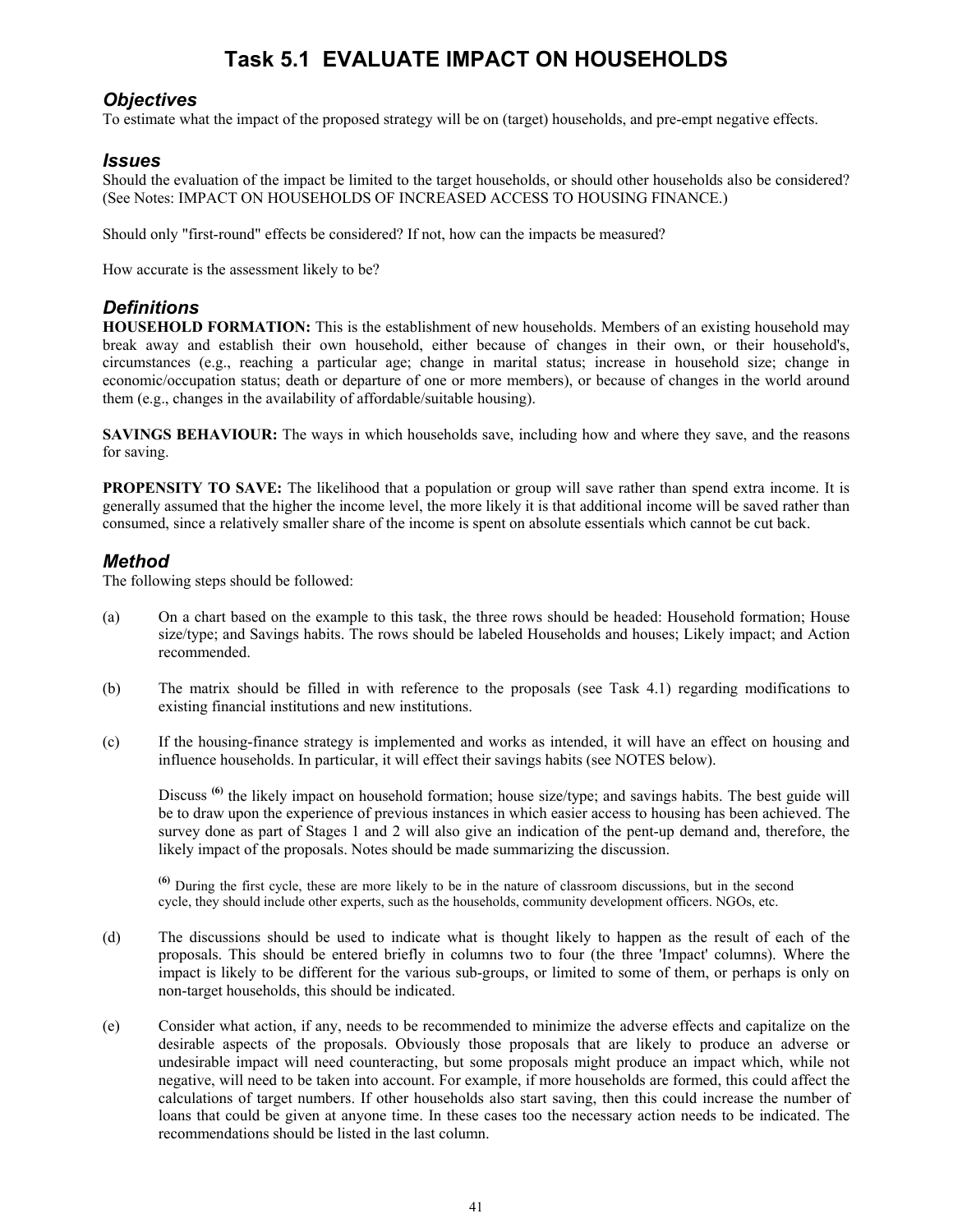# *Information*

Indications of the likely impact are most likely to be found in reports of what happened when similar measures were introduced in the past.

Housing and sociological studies may provide information regarding household formation rates. An indication of pentup demand for household formation may be obtained from census findings of overcrowding or increasing household size.

Housing reports may also provide information on likely changes to house types and sizes. Such information may also be available with housing agencies and professionals dealing with low-income housing.

In the absence of any past experience as a guide, it may be necessary to undertake a small "market research" type of survey of households which are representative of the target groups. Such a survey need not take more than half a day and could be limited to as few as 10 households per group, giving a total of perhaps 50 households.

# *Rule-of-Thumb*

See NOTES below.

# *Examples*

See figure below which shows an example for Task 5.1

|                  | <b>Example</b> Task 5.1 Impact on households and houses                                               |                                                                                                                    |  |  |  |
|------------------|-------------------------------------------------------------------------------------------------------|--------------------------------------------------------------------------------------------------------------------|--|--|--|
| <b>ASPECT</b>    | LIKELY IMPACT                                                                                         | <b>ACTION RECOMMENDED</b>                                                                                          |  |  |  |
| H-Hold Formation | More easily available funds could speed up<br>process of splitting and sub-dividing of<br>households. | Cater for the possibility of increased demand<br>from younger households, first time investors                     |  |  |  |
| H-Hold Saving    | More households will start<br>savings,<br>particularly with SLS, but also with other<br>institutions  | Cater for small irregular investors                                                                                |  |  |  |
| Houses           | Less overcrowding<br>More likely to look messy with more<br>incremental construction taking place     | Permit/legalize subdivision of plots, buildings<br>Develop cadre of building facilitators to<br>replace inspectors |  |  |  |

# *Notes*

#### **IMPACT ON HOUSEHOLDS OF INCREASED ACCESS TO HOUSING FINANCE**

Given that increased access to housing finance will make housing more easily available to more households, the following impacts can be anticipated:

#### (a) **Household formation**

To the extent that the proposals allow for more households to have greater access to housing, it will encourage existing households to undertake house construction/acquisition. It will also encourage people to form more, though probably smaller-size, households.

Restrictions on the supply of housing units are likely to reduce the rate of new household formation. Households will tend to grow larger rather than split. For example, instead of setting up their own household, shortage or costs of housing may oblige a newly-married couple to remain with one of the parental households. Similarly, elderly parents may give up their independent household in favour of the more economic option of becoming incorporated into one of their children's.

Increasing the supply of, or access to housing may encourage more adult children to set up their own independent household, even before marriage.

It is not suggested that most housing-finance strategies are likely to have a profound impact on household formation, but rather that it is likely to modify or reinforce existing tendencies.

#### (b) **Housing types/Sizes**

The proposed housing-finance strategy will make available more funds than are currently available to households and is likely to encourage the construction of larger and more elaborate houses. (Though see Task 5.2 for impact on housing markets).